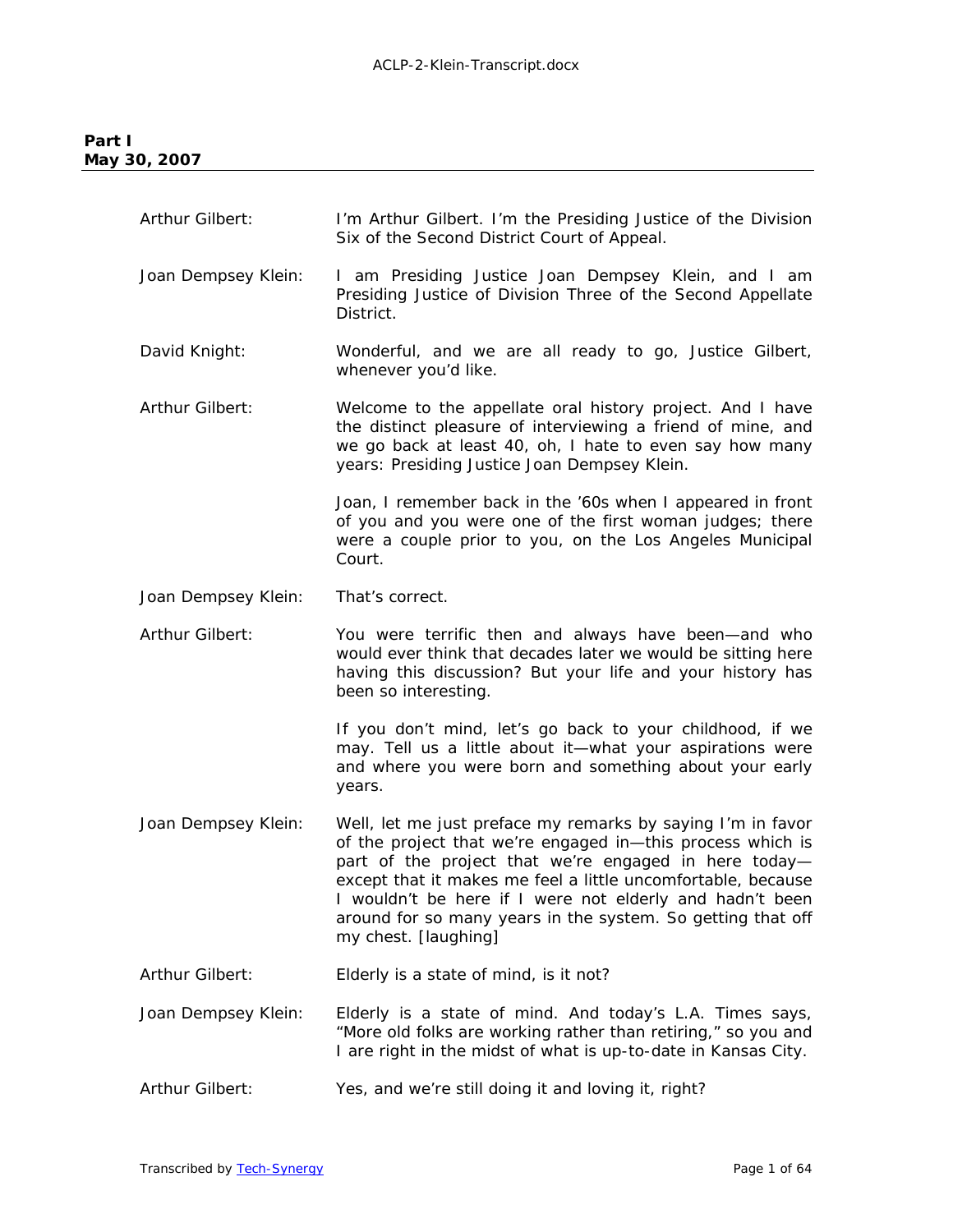Joan Dempsey Klein: We're still doing it, and I don't know what I would do otherwise. I could probably think of something, but I enjoy what I'm doing, and so I'm going to stay as long as I've got my marbles and I enjoy the work.

> My childhood: not much there except that I was pretty individualistic. I was born in San Jose, California. My mother's family was there and on my mother's side, my family goes way back. They were Bernals, de Bernals, and if you go to San Jose, you will find Bernal Road, Bernal Highway, Bernal Ranch, Bernal this, Bernal that.

> That's because somebody by the name of de Bernal had a land rent and came over here in the early 1800s. I understand from something I looked at the other day that there had been a Bernal in California since 1776, but the Bernal I know about had a land rent of about 60, 65,000 acres. And there had to be some special consideration for him to maintain that property when California became a state, which was in what, the 1830s, something like that.

### Arthur Gilbert: 1839 maybe?

Joan Dempsey Klein: Something like that. So there was Mr. Bernal with all this property; and he had a daughter, Maria Refugio de Bernal; and then there was this guy from Austria, some professor, lawyer type, who somehow got to California, looked around, and thought the best thing to do would be to hook up with somebody who was propertied.

> So he married Maria, and that pretty much gave him a lot of entrées to be successful. And he was the first Caucasian judge in the state of California. He founded the town of Pleasanton. And if you go up there, they have this building where he sat as a judge in the town of Pleasanton. A very interesting fellow, and his name was John Kottinger. And this is all on my mother's side.

- Arthur Gilbert: So there must be a genetic tracing here to the present.
- Joan Dempsey Klein: Well, coming down. And my mother had two brothers—well, she had one brother who was a lawyer. And I had another relative up there in San Jose, who was John Dempsey, who was on the court, but he was on my father's side obviously. So here's my mother, she's the youngest of seven or eight kids—and does she marry somebody interesting? No.

(00:05:06)

 She marries my father. And he was a member of the military and he was an alcoholic and a gambler. She was a beautiful, talented woman who married the wrong guy.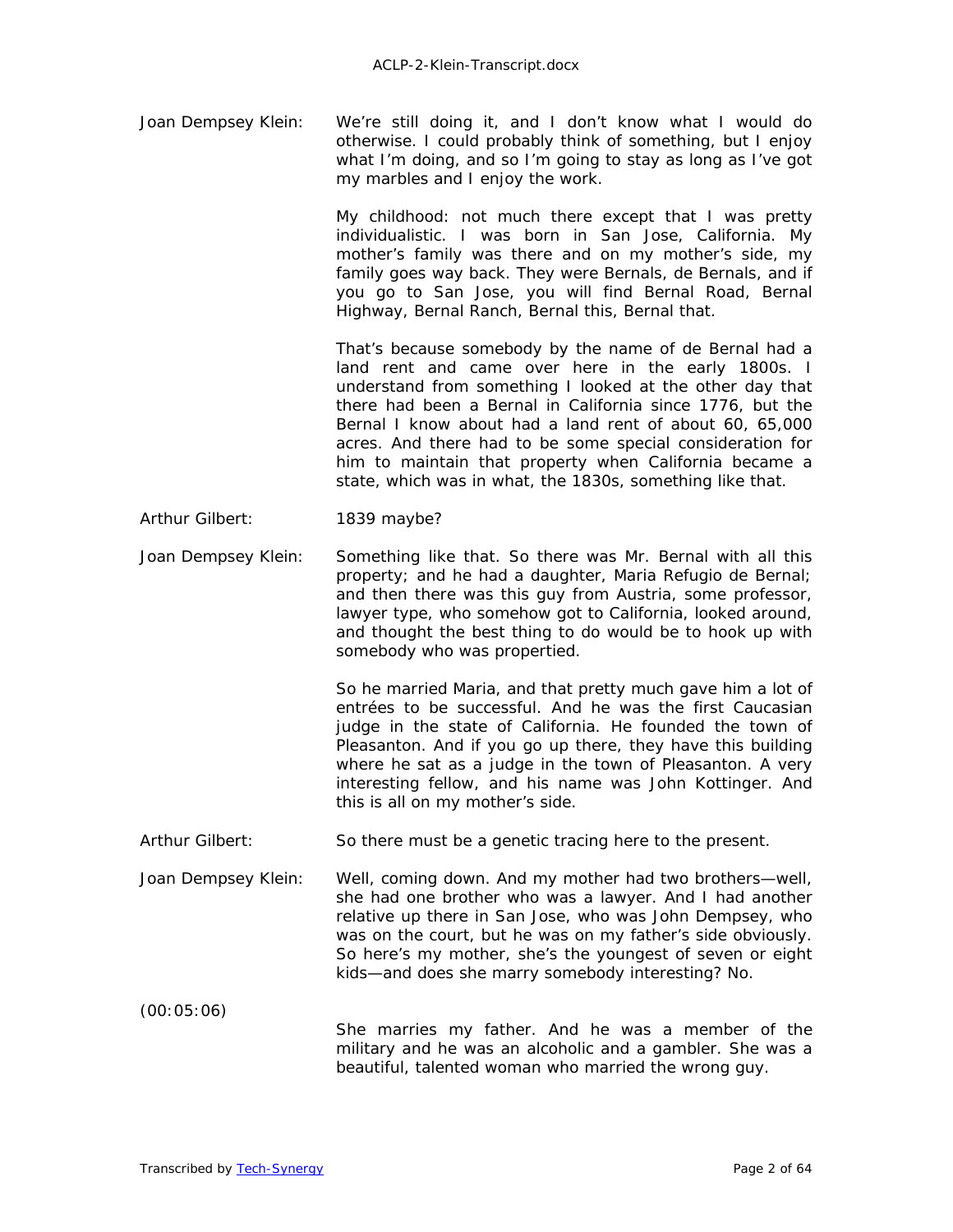And he would have a problem at work or whatever. So whenever that would happen, he would start moving south, and my god, we lived in every little town going, starting at San Jose, and then we went to Fresno and Modesto, Santa Monica, Escondido, San Diego. We actually went to National City, and that's where we stopped, because we couldn't get much closer to the border than that.

Arthur Gilbert: How old were you at that point?

Joan Dempsey Klein: When we got to National City?

Arthur Gilbert: Yes.

Joan Dempsey Klein: Let's see, I guess I was in junior high school.

Arthur Gilbert: So I imagine it was difficult to establish relationships with friends because you're moving.

Joan Dempsey Klein: That's the problem. I had no relationships with any friends, no stability there, no relationships with any relatives like aunts, like uncles, cousins, anything of that sort. So there we were—this little itinerant family that just kind of moved on. I had two brothers.

Arthur Gilbert: Did you have brothers and sisters?

Joan Dempsey Klein: Two younger brothers. And finally we got down there and in the meantime, when we lived in Escondido, my mother finally said, "Look I've had it," and by that time she had somebody lined up who was going to be willing to take her and her three crazy kids. And so she presented it to my father and said, "This is it."

> There are some things that you'll never forget, right? One night he came to the door and my mother went to the door and my father went to the door and hoo hoo hoo, that was a big, weird scene. At that juncture, he said, "I quit drinking." So he quit drinking, cold turkey drinking. Then my mother felt an obligation to stay with him for the rest of his life because he had kept his promise.

 So there we were. And my mother was trapped in this funny little marriage, and here we were with this guy that was very, very bright, a very bright man, but he couldn't emote. He never, ever said anything like, "I love you," "Let me help you," any of that sort of thing. He was just in his own little shell, which made it even more difficult.

Arthur Gilbert: Did you stay in National City then?

Joan Dempsey Klein: Stayed in National City, where I went to junior high school and then I went to Sweetwater High School, which is the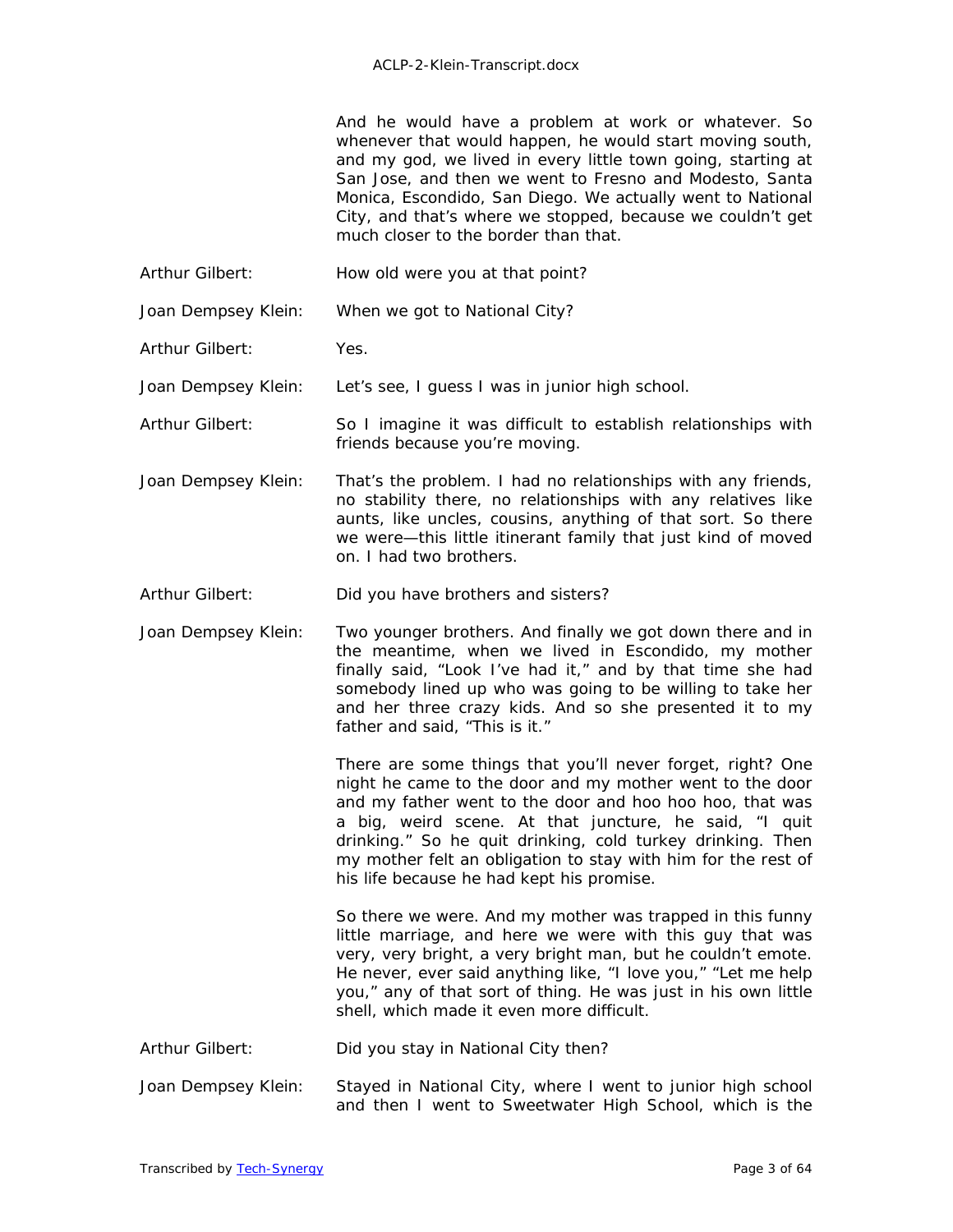most southwesterly high school in the entire United States. And we spent a lot of time over the border in Tijuana in those days. A bunch of us kids used to go down there and get into all kinds of stuff.

I had no encouragement in terms of studying; no encouragement in terms of "Well, you need to make some grades. You need to think about going to college" and stuff like that. They even let my brothers sign up to go into the services when they were too young to go. Even then I said, "My god, that's an awful thing to do." But in any event—

Arthur Gilbert: Your father was in the service?

Joan Dempsey Klein: My father was in the service. He was a lightweight champion boxer in the service.

Arthur Gilbert: Dempsey.

Joan Dempsey Klein: Dempsey. And so everybody called him Jack. Then he had a burst eardrum. He was in the Navy.

> So there I am in National City, which I used to call National Shitty because it was a horrible place, I couldn't stand it.

- Arthur Gilbert: *[Laughing]* How old were you at this point? Listening to you, I can see you're certainly not pulling any punches, if you'll pardon the pun of Dempsey. But how old were you at this point when your brothers were going into the service?
- Joan Dempsey Klein: Well, I was the usual high school age, I was a teenager. I didn't do that well at high school because I was truly uncontrollable. I just did what I wanted to do.
- Arthur Gilbert: Well, has anything changed today? *[laughing]* Let me ask you this, did you have any aspirations at this time? Did you think about the future because you wanted to get out of National City? What were your dreams?

(00:09:54)

Joan Dempsey Klein: My dream was to have a life unlike my mother's. I saw my mother; honestly, I couldn't stand the way she was treated and the way she lived. We used to go to the market and we would go in and shop and she would come out and say to my father, "Well, the bill is \$9.37." So he would give her the money and we would go back and we would pay, and then we would bring the groceries out.

> She had no independence about anything. He called her "woman" and I thought, "My god! What is this, what kind of a life is that?" So my dream was to put as much distance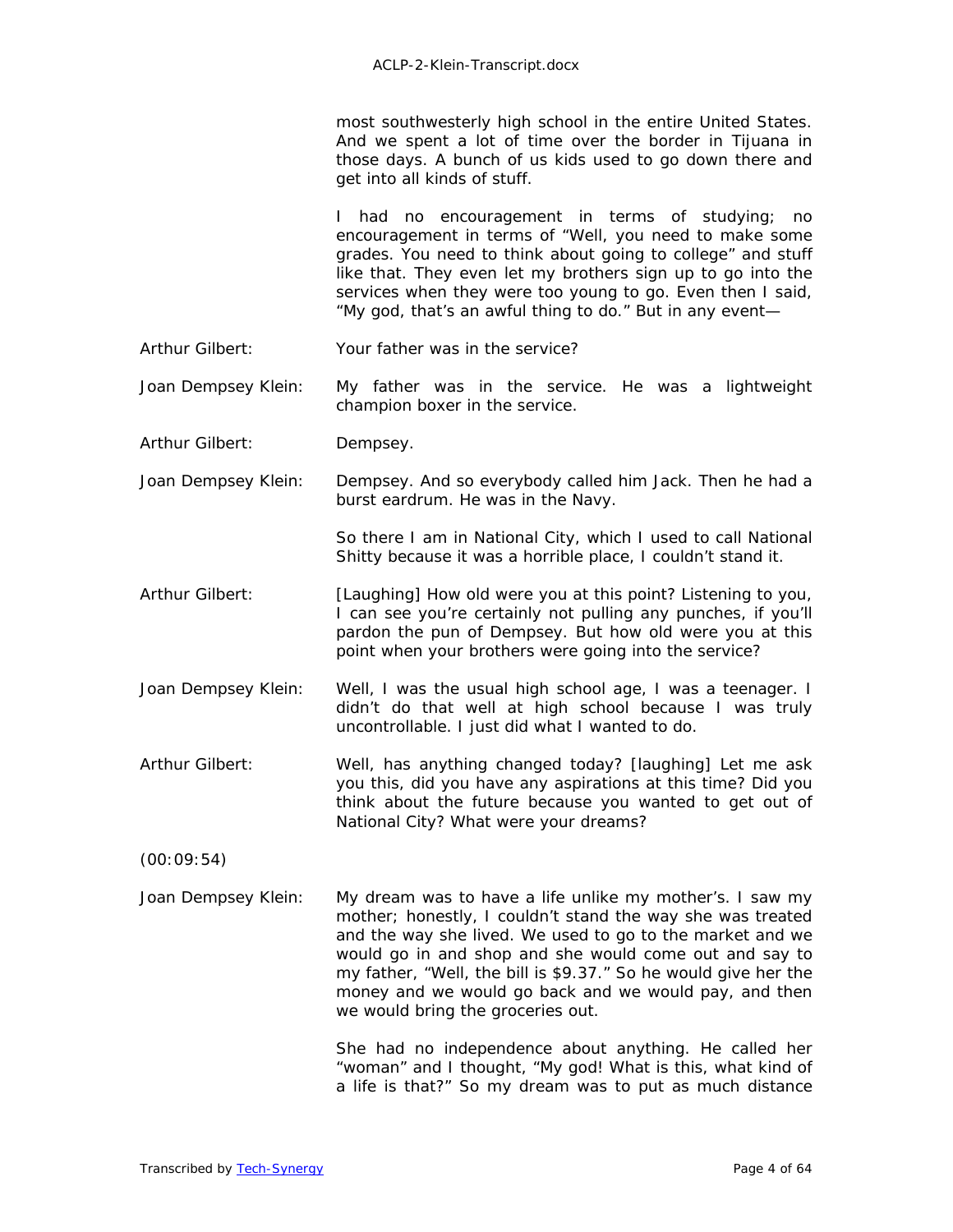between her lifestyle as I could possibly do with respect to my own lifestyle.

- Arthur Gilbert: Throughout your life—and we'll get to this later—but you have been a crusader for women's rights. And one can see in your formative years how this laid the foundation for that passion.
- Joan Dempsey Klein: You bet. But I had a problem because I thought, how can I get there? What I am going to do? How do I do that? My mother had no skills. She had not been working. And whereas people around my mother's family said, "This is a very bright lady, she should go to college," she didn't; she didn't get her education. And I was goofing around in high school and I didn't see directly that college was going to be my way out of that life. And when I graduated, I didn't originally go to college; I went to work in the defense plant. I was making a lot of money at the time.
- Arthur Gilbert: What did you do in the defense plant? You weren't Rosie the Riveter, were you?
- Joan Dempsey Klein: Well, I did a lot of things. I sure as "h" was. I put the rivets on this side and I had the gun on this side and somebody was behind that sheet on the other side and we put the rivets all up and down.
- Arthur Gilbert: So, this is in the '40s?
- Joan Dempsey Klein: I guess whatever time that was. And then I did, I installed bomb bay doors in the great big planes, worked with a couple of guys. That's a whole experience in and of itself, if you can imagine my working there—little old me working there with all these characters around and the "hoo-hoos" and the "hee-hees" that I used to get from those guys.
- Arthur Gilbert: I can imagine.
- Joan Dempsey Klein: It was really something else again; but in any event that's a whole other section of life.
- Arthur Gilbert: How were you treated as a woman? Because I know a lot of women got into the workforce during World War II.
- Joan Dempsey Klein: First of all, they didn't like the concept of my being there; and secondly, I was this cute creature running around, up and down the planes and all around.
- Arthur Gilbert: Hey, you still are cute, so I can imagine then.
- Joan Dempsey Klein: *[Laughing]* So they gave me a bad time and they would get my attention by going way up there and spitting down and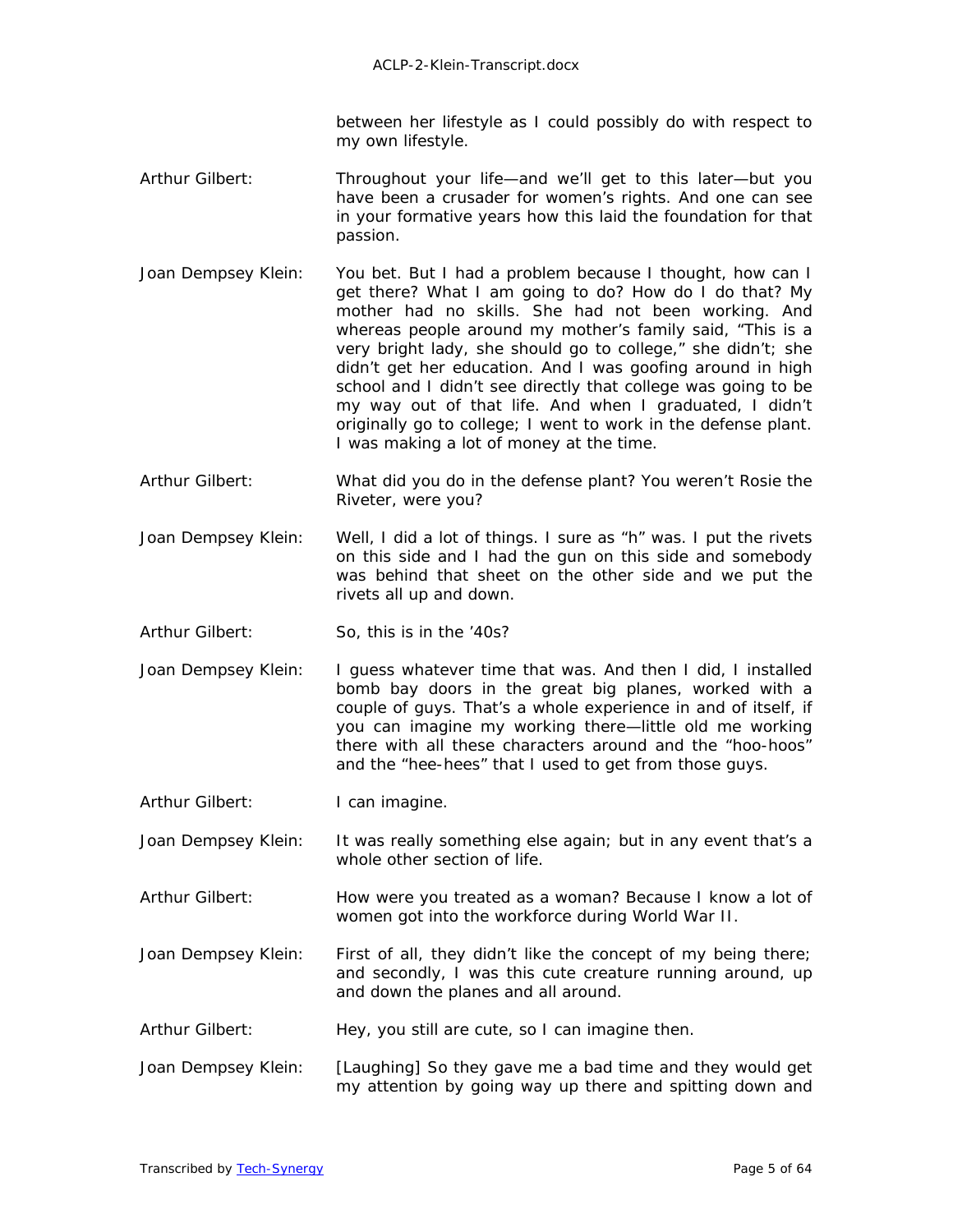see if they could get me down there below. It was an interesting time, believe me.

So then one day I was on a bus with a friend from high school and she said—and I will never forget her, Mary Lee Lake—and she says, "Joan, you've got to go to college." I said, "Why do I have to go to college?" She says, "You will never get anywhere with your life unless you go to college."

Now, my parents didn't say that to me. My professors at school, teachers at high school didn't tell me that. It was this person who was in my class who got through to me and said, "You've got to go to college."

So I made an application to San Diego State. I was in on a provisional basis because I had screwed up in high school, and so it was a question of whether I could go; and I could go provided I made these grades right off the bat.

 Fortunately I got with a group of kids who went to San Diego State, who were studious, hardworking, organized people; and so after every class we would go to the library. Everybody had a spot in the library, and we had our spot and I sat down with them and I studied. Lo and behold, I made all A's and B's, so I was in and there I was.

Arthur Gilbert: Were there many women in the class at that time?

- Joan Dempsey Klein: Yes, there were quite a few. As a matter of fact, there were not many men around because they were all in the service. So we had the lame and the "this" and the "that," and we had some strange guys running around campus and there wasn't really much to look at. *[laughing]*
- Arthur Gilbert: So you had time to study instead of concentrating on boys, right? So what did you study?
- Joan Dempsey Klein: When you went to San Diego State at that time . . . and I had a counselor and I will never forget her either—this lady with this huge pile of red hair just all sitting up there—and she said, "Joan, if you want to graduate here, you will get one of two degrees.
- (00:15:05)

 "You will become a teacher or you will get an MRS degree." Ha ha ha. So that was it. I graduated there with a teaching degree, because I wasn't necessarily interested in an MRS degree.

- Arthur Gilbert: Just so we know, an Mrs. degree is?
- Joan Dempsey Klein: You get married to some guy. Isn't that clever?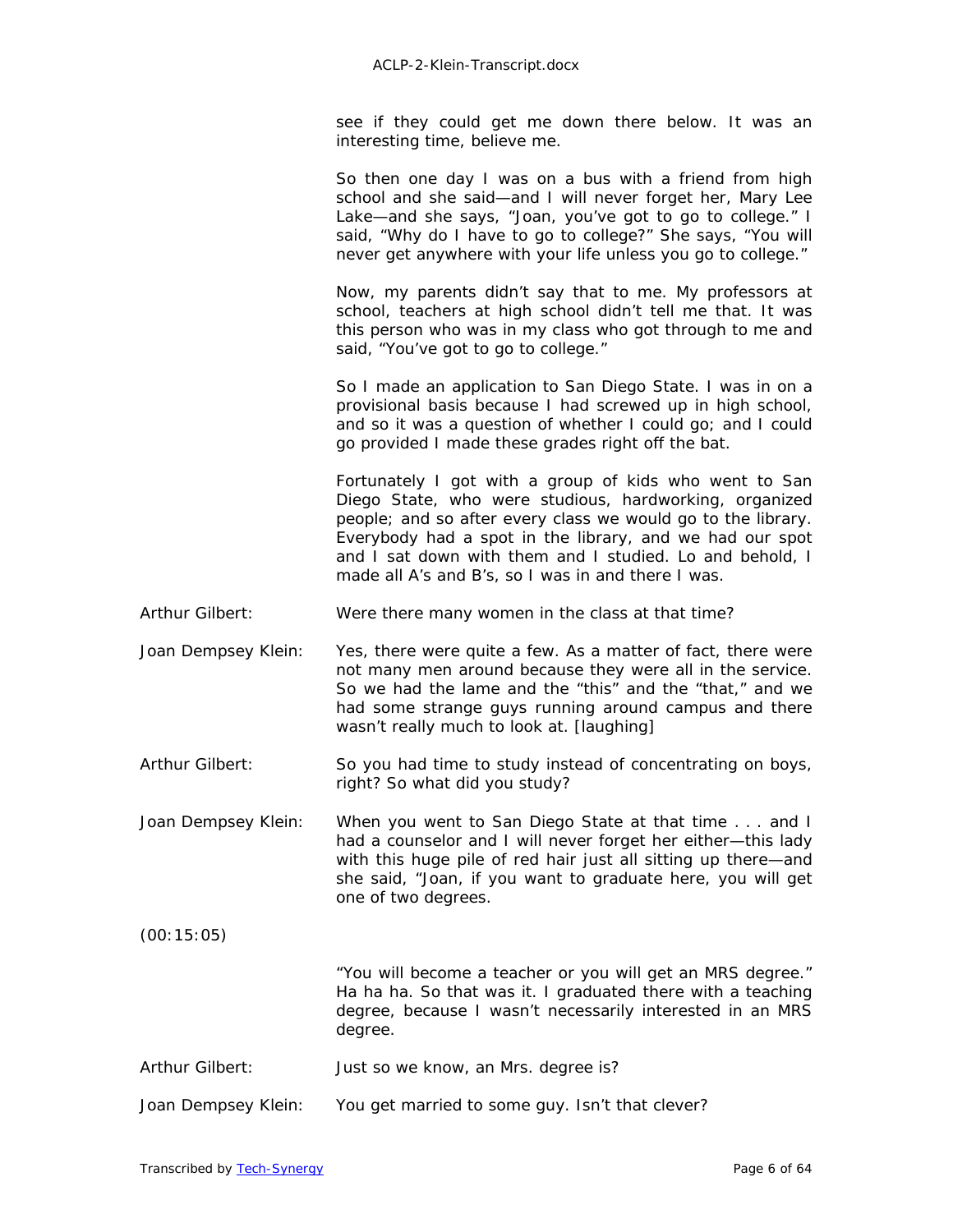Arthur Gilbert: Okay. That's what you meant, all right.

Joan Dempsey Klein: Ain't that clever? I did well enough to get a teaching fellowship to UCLA and I thought, boy, that sounds interesting. So I'm on my way at this point. So I went to UCLA and worked on a master's degree there for a year.

- Arthur Gilbert: Can I interrupt for a minute? While this was happening, were your parents still around? What did your parents think of this? Here is their daughter now, you're in college, you're getting a degree, and you're getting great grades.
- Joan Dempsey Klein: They couldn't care less. At least nobody said anything.

Arthur Gilbert: I bet secretly they did, maybe.

Joan Dempsey Klein: Well, I'll tell you about that later on.

- Arthur Gilbert: Okay.
- Joan Dempsey Klein: But they didn't give me a dime. They were kind of poor, but even so my mother would slip me a \$10 bill under the table occasionally. My father said, "What's the point in educating her? All she's going to do is end up staying home and having kids."

That was his attitude all the time. It may have been a copout, so that he can find a place to hide himself so that he doesn't have a responsibility to do anything for me, right? But at least he never encouraged me one iota.

I never had any relationship with that man at all, except he taught me to play cards. He taught me to play poker and pinochle and panguingue and stuff like that, because he used to gamble for a living when he wasn't drunk.

 I got to UCLA and I thought, "What in the 'h' am I going to do? I don't want to be a teacher; it's just not my cup of tea." And I recognized by then that I had an independent streak in myself and I had to do something where nobody was going to boss me around. And I thought, 'Well, what the heck?"

I kind of wanted to go to med school. I was pre-med in the college for awhile, but I got kicked out of the chemistry class in high school and I would have to go back and pick that up and etc., etc., etc.

- Arthur Gilbert: Can I ask why you got kicked out?
- Joan Dempsey Klein: Well, I was in the back of the room and we were doing some experiments and stuff and there was a little group of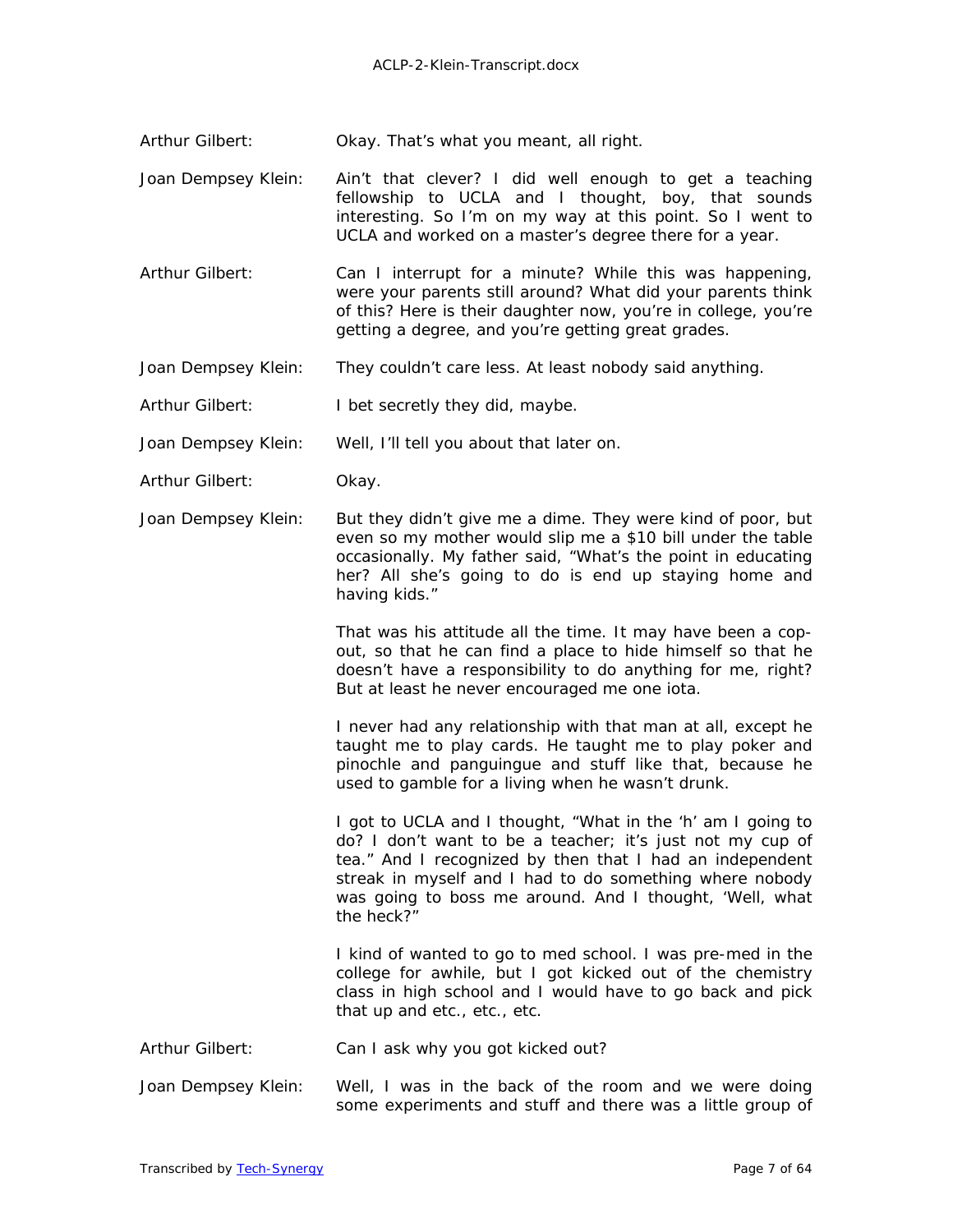us there and the teacher finally said, "Joan, I'm fed up with you; get out of this class and don't come back."

- Arthur Gilbert: The reason I asked, because a similar experience happened to me in chemistry class in high school. We blew up something. I almost got kicked out, but they let me stay. *[laughing]*
- Joan Dempsey Klein: *[Laughing]* I blew up a beaker or something and it went flying around.
- Arthur Gilbert: I did the same thing. Okay, that's funny.
- Joan Dempsey Klein: So anyway, I was out. So then I thought, "Well, what other direction is there?" I had this uncle, one of my mother's brothers who, as I said, was a lawyer. And one thing my father did, well, he talked to me as an adult. We never talked like a father and a daughter, but we did discuss some fairly heavy duty stuff, and I thought, "Well, maybe I will go to law school." And then, I thought, "Oh god, I've already had five and a half or five years of college. I'm a little up to here with it." And lo and behold, at that time I was trying to keep my head above water—you'll pardon the expression when you find out what this is all about.
- Arthur Gilbert: I want to get into the swimming in a minute.
- Joan Dempsey Klein: That's what I'm getting into. So I was living in Los Angeles with my aunt and uncle and I was teaching lifeguarding and teaching swimming at the local Y. And here were these women who came in there and they were swimming laps and they wanted my help with their stroke and I said, "Yeah, what for?" Because they said, "We're going to try out for . . . Buster Crabbe's going to go to Europe with a swim show."
- Arthur Gilbert: Okay, tell us a little … because I remember Buster Crabbe. Now this is going back a ways.
- Joan Dempsey Klein: You bet it is.
- Arthur Gilbert: Just tell us a little bit about that—who Buster Crabbe was and what he did.
- Joan Dempsey Klein: Buster Crabbe was—what was he? He wasn't Spiderman, but he was something in the movies at that time, big man in the movies. I don't remember who he was exactly, but he made a whole lot of movies and he was a big-time swimmer. He swam in the Olympics and had a whole lot of championships to his name, etc.

(00:20:04)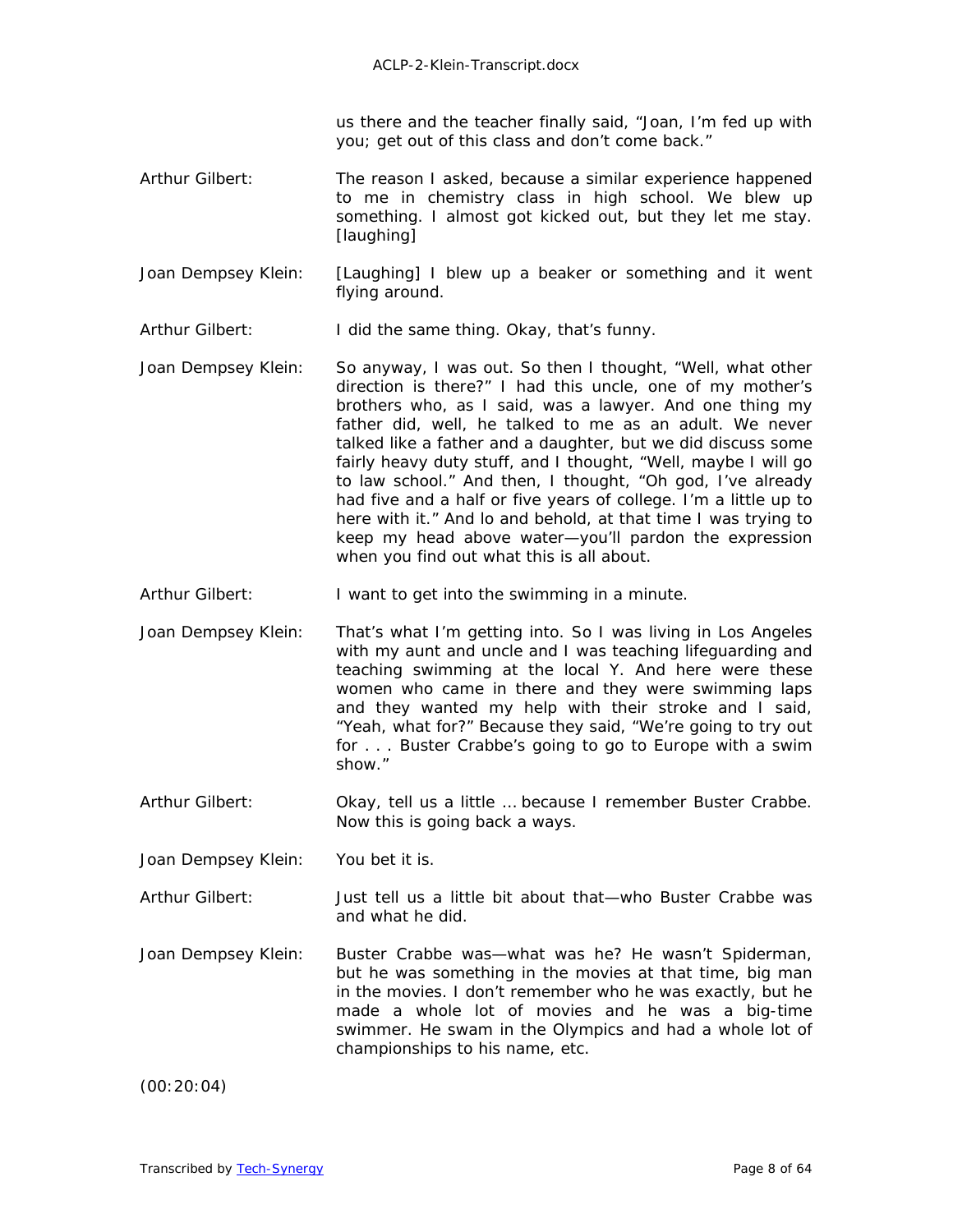- Arthur Gilbert: He was a predecessor to Johnny Weismuller, I guess, but I don't think he was Tarzan.
- Joan Dempsey Klein: He never did a *Tarzan.* I ran into Johnny Weissmuller during this period of time for a while too; but in any event, the old Hollywood Athletic Club in Hollywood, they were going to go over to that pool and they were going to have tryouts on such and such a date and I thought, "What the heck, I'll go with them."

So I went with them and by that time I was a first-class swimmer. I knew how to swim, and I knew how to swim well, and they tried out and they didn't make it and I made it.

- Arthur Gilbert: You made it head over . . . Can I ask how did you become such a good swimmer? Did you have lessons or you just had an interest in it?
- Joan Dempsey Klein: No, I had an association with an Olympic champion swimmer and he taught me to swim and then I lived at the beach and near pools and stuff.
- Arthur Gilbert: Where at the beach?
- Joan Dempsey Klein: In Mission Beach in San Diego, and so I learned to swim well. And in the bay there, when the bay wasn't full of hotels.
- Arthur Gilbert: Or pollution, right?
- Joan Dempsey Klein: It was just full of stingrays. We had to swim right on top, to make sure we didn't step down there.
- Arthur Gilbert: So you tried out and you won?
- Joan Dempsey Klein: I won a spot to go, and so I had to be ready to go to Europe in like two to three weeks. So I rattled around and running around trying to get a passport and get myself together to go with this crazy swim show to Europe. So we went. I spent the better part of I guess nine months swimming around throughout Europe.
- Arthur Gilbert: That must have been a ball.
- Joan Dempsey Klein: It was a ball.
- Arthur Gilbert: Now, were these shows, or did they film this, or what?
- Joan Dempsey Klein: No, it was a show. Our first posting was in Zurich, and the problem was this was a corny red, white, and blue Americana show. I mean, how hokey could it get? And we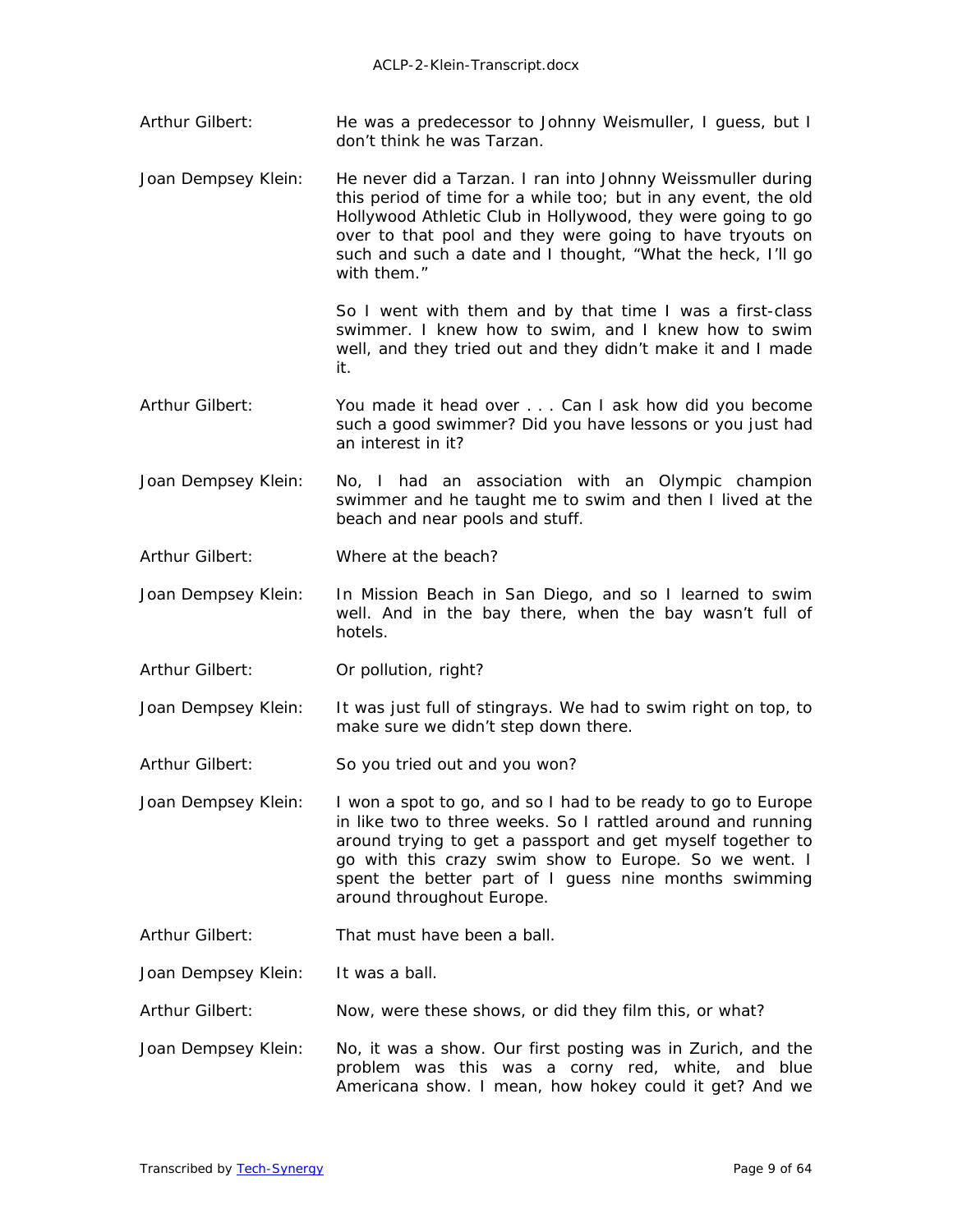did races and stars and stripes and all this b.s. and we were about ready to take a flop-ola right there and go home.

We had some money left, which was supposed to take us back to the States; and there was some suggestion that ... Remember Donn Arden over in Vegas, who did a whole lot of the shows over there? Anyway, going way back.

- Arthur Gilbert: This is going back a way.
- Joan Dempsey Klein: Going way back. Anyway, Donn Arden was in Paris at the time, doing some shows also. So the suggestion was that for X amount he would put our show together so that it would have some pizzazz and we could go throughout Europe or we could turn our tail and go home.

He gave us the option. He said, "What do you want to do? You want to take the safe money and go home, or do you want to go for broke, pay this guy, and redo the show?" Well, of course what are we all going to say? We're going to say, "Go for it."

 So we went to Paris from Zurich and Donn Arden put together this really crazy water show. We were dancing, we had a jungle number, this number and that number, and we had a bunch of dancers and we carried our own diving couple of folks there—Vicki Draves, who was an Olympic champion—and we redid the show and we went on.

Sometimes we got out of our hotels just before they were going to grab our suitcases and ran to make the train to the next stop. I got to tell you, I kid you not. So we did that for a while in Europe, and I had a fun time, as you can well imagine, until we got into Milano. And it was great in Rome, because the water was nice and warm and toasty. We carried our own equipment with us; we carried our swimming pool and our diving pool.

- Arthur Gilbert: You carried your pool? Was it an inflatable pool?
- Joan Dempsey Klein: Yes, it was a great big waterproof canvas that we put over the super structure that we carried with us, all these boards.
- Arthur Gilbert: So you had a whole crew.
- Joan Dempsey Klein: So we got into Milan and the water was a little bit chilly there; and I don't know whether it was there or whether it was in Torino, which was our next stop. And we played at the Palacio Del Ghiaccio, which means the Ice Palace; and that was in there just before us, the Ice Palace. Ee-god.

(00:25:11)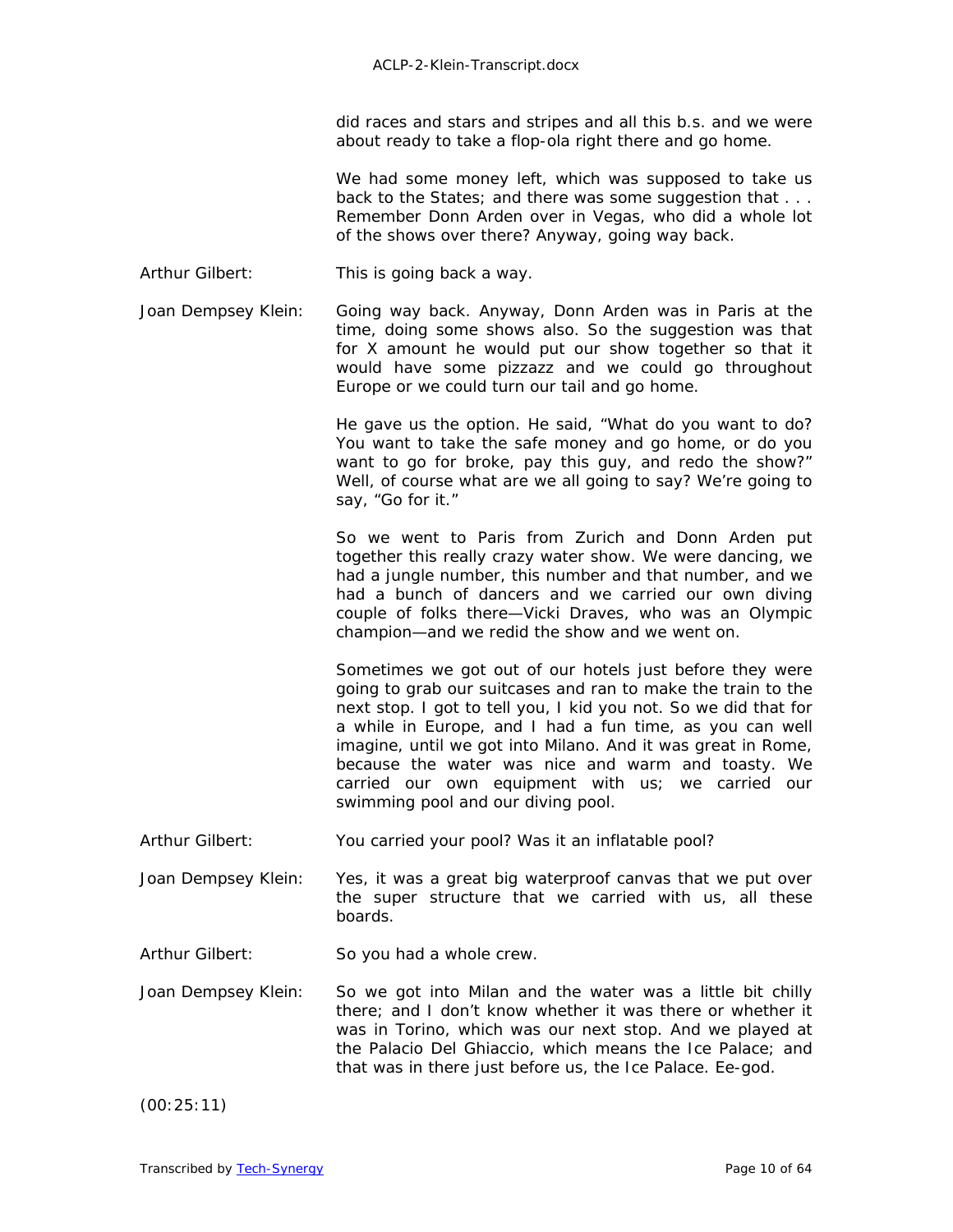And the way in which they're going to warm the water, some of us went down to look at this contraption, because we said, "Jesus, that's cold, we can't jump in that thing, Buster." And they had a big, kind of like a tank with water coming from the pool into the tank and then out at the other end and back into the pool; and underneath here were about five twigs that were burning, and that was supposed to heat the water. Buster dove in and, big man, he said, "Oh it's fine, let's go." It was 42 degrees.

- Arthur Gilbert: Oh, my heavens. You can have heart failure, jumping in that.
- Joan Dempsey Klein: Yes, we had one of those synchronizing diving in and along the ramp, where we'd come down with our little dancing number and then the swimmers would jump into the water and then we would come up.

I remember hearing everybody uttering some kind of "Ahh! Jesus  $X$ ,  $Y$ , and  $Z$ ," you fill in the blank. And when we got out, there was no blood at the ends of the fingers, at the ends of the toes. My heart was beating like about 8,000 beats per minute and I thought, "Oh my god, what is going on?" So I saw a heart doctor over there. And what did he tell me to do? He told me to be sure to take some kind of honey or something every spring. I thought, "What?" So finally I went to Buster and I said, "Buster, I'm out of here, I'm not staying. No way, Jose."

So I got on the train by myself and left there and went back to London, where one of my fellow aqua paraders was; and she was in London, so I met up with her. And eventually I came back home. I stopped in Chicago for a while with her; she was a very good friend. As a matter of fact, I just corresponded with her in the last couple of, three, months.

- Arthur Gilbert: What does she do now?
- Joan Dempsey Klein: She's married with a bunch of kids and her husband was a big guy with Kodak.
- Arthur Gilbert: How long were you in Europe doing this show?
- Joan Dempsey Klein: I was there for probably eight or nine months.
- Arthur Gilbert: So were you in your 20s then?
- Joan Dempsey Klein: Yes, I had just graduated college and my brother was going to go to Mexico City and he was going to go down there for a semester at the college. I thought, "Geez, I'm kind of loose-ended," so I went down to Mexico City with him for a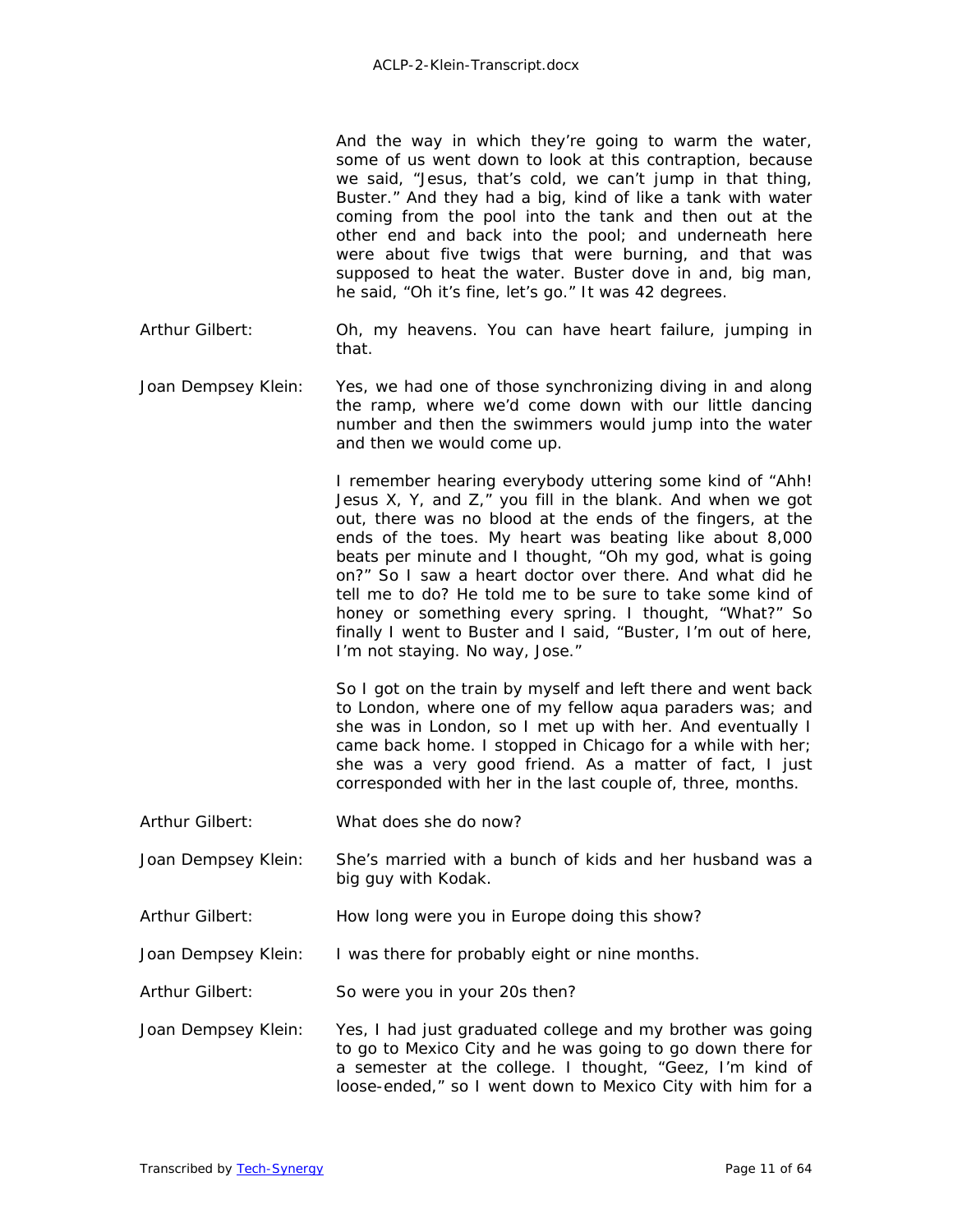while and goofed around down there and then I came back on a Mexican bus.

 I was the only American on the bus. And that was a trip and a half from Mexico City to someplace in Texas. *[laughing]* And there I was on this bus with the chickens in the coops and all these other creatures in there. My god, I gotta tell you, I can remember stopping along the way, where we needed to use the facilities. And I remember one stop, I went out there and they had a bunch of animals out there. It was an outdoor toilet and all these weird animals were in little cages around and I looked at those things while I'm doing my business and they were looking at me, and I thought, "What in the 'h' am I doing here?" God almighty.

So I don't know how it came to be, but I hooked up with a woman named Jane Ewins, who was quite active in the Republican Party at that time, and she kind of took me in and took me under her wing. And she was going to go down and take the LSAT at a certain date and I thought, "What the heck, again, I'll go along." I didn't study for the LSAT like they do nowadays so that you can get top grades. I just went and I took the sucker. Well, she didn't get in and I did again. *[laughing]* 

- Joan Dempsey Klein: But anyway, and that was UCLA Law School, and the dean was L. Dale Coffman.
- Arthur Gilbert: Yes, the terror; wasn't he a terror?
- Joan Dempsey Klein: Supposedly he was a terror, and supposedly they brought him in so that they could establish an island in the Red Sea, because UCLA had a reputation for being a far left school. I had had an experience—
- Arthur Gilbert: Bertrand Russell, incidentally, had taught there in the '40s and was one of the great philosophers of our time teaching there. And he had said something about free love and the parents went crazy and they kicked him out. And it was called a little red schoolhouse because they had liberal professors there. So that was in the '40s, I think, and the early '50s. So Coffman was brought in to sort of rectify that.
- Joan Dempsey Klein: And I went to L. Dale and I said, "Listen, this is the situation. This is a peculiar situation, and if I make application to your law school, you're going to have to investigate this. And you'll either let me in or you won't, depending on your own personal investigation of all these circumstances."

And he says, "Okay, that's fair." And I thought, "What are my odds of getting into this place?" A lonely female with no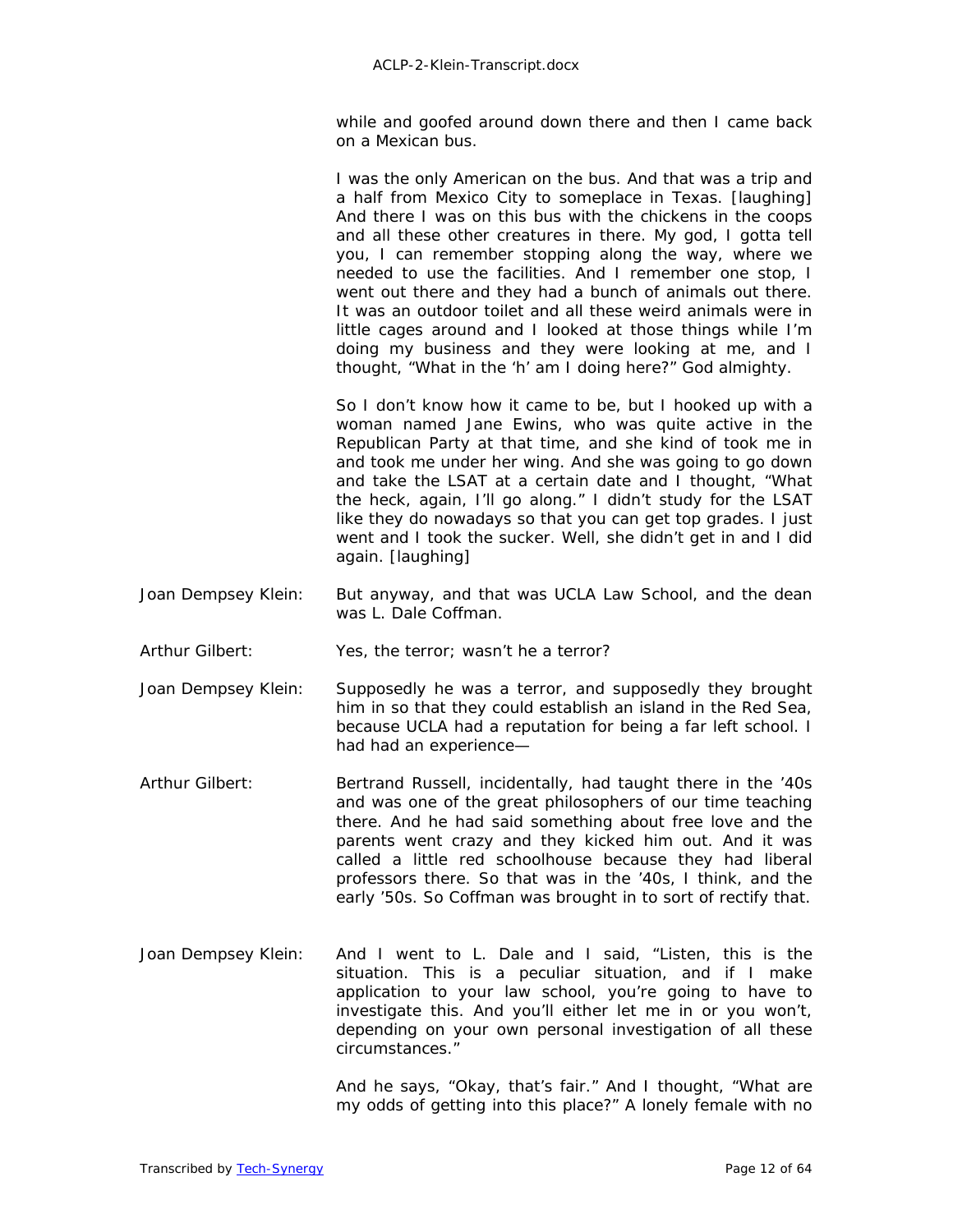money and no connections and had not done as well as I should have done on the LSAT. And I'll be darned if he didn't let me in.

- Arthur Gilbert: Good for him.
- Joan Dempsey Klein: Yes, that's what I say, good for him. He may have been an SOB.
- Arthur Gilbert: He had integrity. He was tough, that's all.
- Joan Dempsey Klein: He was a tough guy.
- Arthur Gilbert: Yes, and I know students who have had him, and second best wasn't good enough for him; maybe that was good.
- Joan Dempsey Klein: Anyway, he let me in, gave me a life. I'm sitting here because of that guy.
- Arthur Gilbert: Wow. Wow. Isn't that something? Were there other women in law school at that time?
- Joan Dempsey Klein: A class of about 200. I guess we were the third class at UCLA, and it was just a new law school. In our class, there were about nine of us, for starters.
- Arthur Gilbert: Wait, nine?
- Joan Dempsey Klein: Women. Out of about 200. At the end of the first year, half of the class was gone or 90 percent of it, and there were only about four or five women left, I don't remember exactly how man. And then at the end of the second year there were only about 90 people left all told, and only 2 women: myself and Ann Pierce Toomer.

And I don't know what ever happened to Ann Pierce; she married some guy named Toomer, if you can believe that. And she went out to Pasadena and she never practiced, and I don't know what she did, but Bonnie Lee Martin transferred in from Salt Lake City. She had gone to school over there, so there were the three of us in that class.

- Arthur Gilbert: And two of you became judges—Bonnie Lee Martin, certainly.
- Joan Dempsey Klein: Yeah. So finally I graduated. And I met a guy in law school, Marvin Gross, who was an attorney—still practicing—and so he and I got married over his father's strong objection, because his father said to him, right in front of me. He said, "You can't get married. You've got to get your law degree. You can't get sidetracked."

(00:33:40)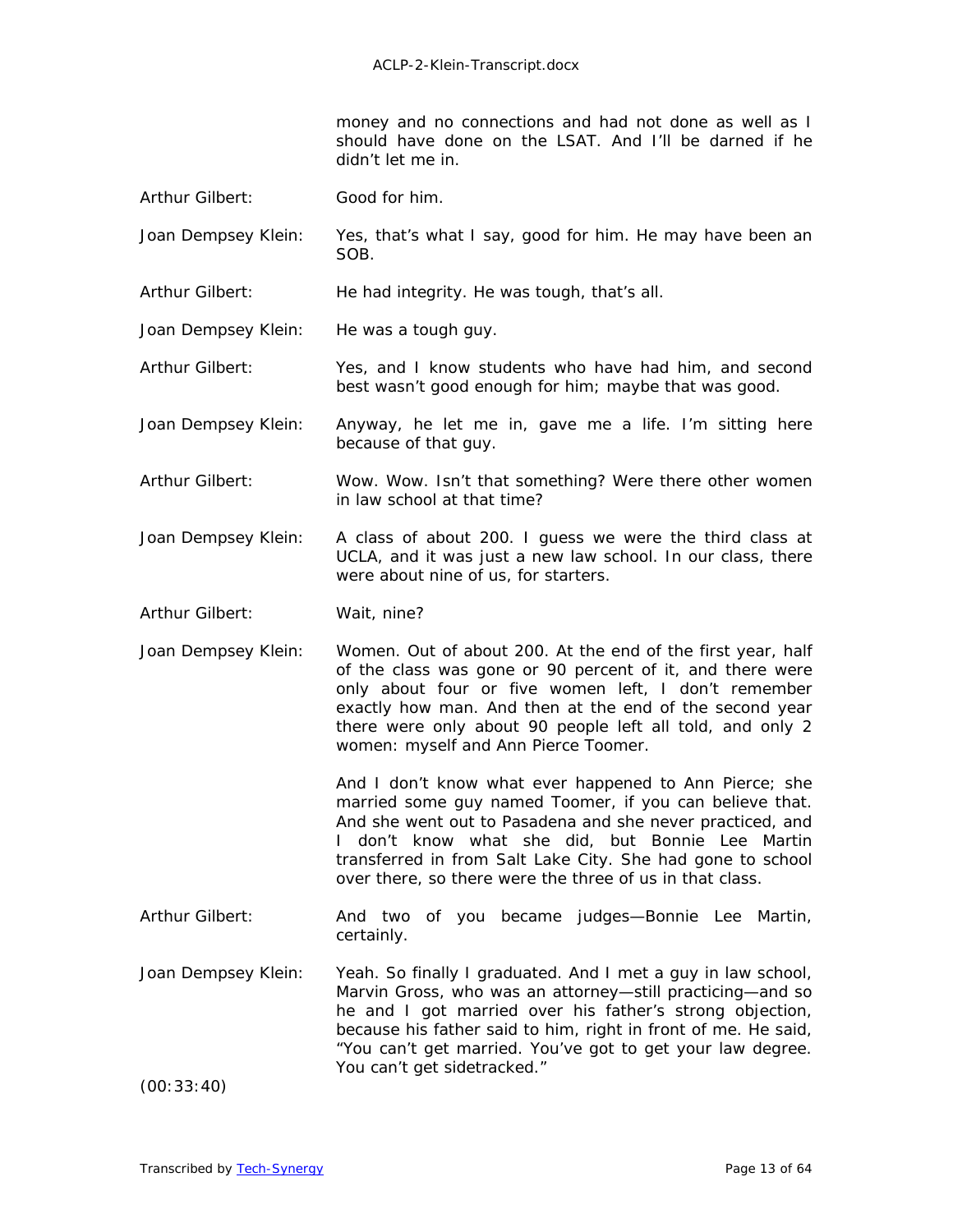I said to his father, "You don't have to worry about Marvin graduating law school, because nobody wants him to graduate law school any more than I do, and I intend to graduate also." So his father was a funny little guy. But that was something that I remember.

- Arthur Gilbert: Pretty good argument—an unassailable argument.
- Joan Dempsey Klein: Yeah. So there we were. We struggled and got through law school, except that I didn't have any money. And I had borrowed \$500 from one of the service organizations down in San Diego. I can't remember which one it was; I will in a second.

Anyway, they gave me 500 bucks, but that's not very much money to keep you going right along. So I got a job with the city, as a (*sic*) Department of Recreation and Parks. I headed up one of the big playgrounds around the city.

- Arthur Gilbert: So this was after graduation or during law school?
- Joan Dempsey Klein: No, this is during law school.
- Arthur Gilbert: Oh, my goodness, so you were working while you were at law school—you had to.
- Joan Dempsey Klein: That's correct, and the law school didn't know that, because they didn't want any of their people to work. You were not supposed to work if you went there. So I scrounged around and I got a great job at the Department of Recreation and Parks so that I could work and run one of these big playgrounds and I could set my own hours. I could have the dance of the maypole at a certain time of the afternoon, and I could have the clay-baking pottery things at a certain time, and I could have the big kids at night, playing volleyball and basketball at a certain time.

So I could schedule my work responsibilities to coincide with my classes at UCLA. And I did that for a year, year and a half, I guess. So that meant I had to take an extra year or a half a year to get through law school, because I just could not carry a full load.

 So my class graduated in, I guess it was '54, and then I took another semester to get out. And so I'm the '54 class, but I didn't get to be a graduate law student and a member of the bar until '55.

So at that juncture, Marvy and I were married, and he got a job. He was a very bright guy and still is; he got a job with the Attorney General's Office. And so I used to come up and hang out at the Attorney General's Office after school and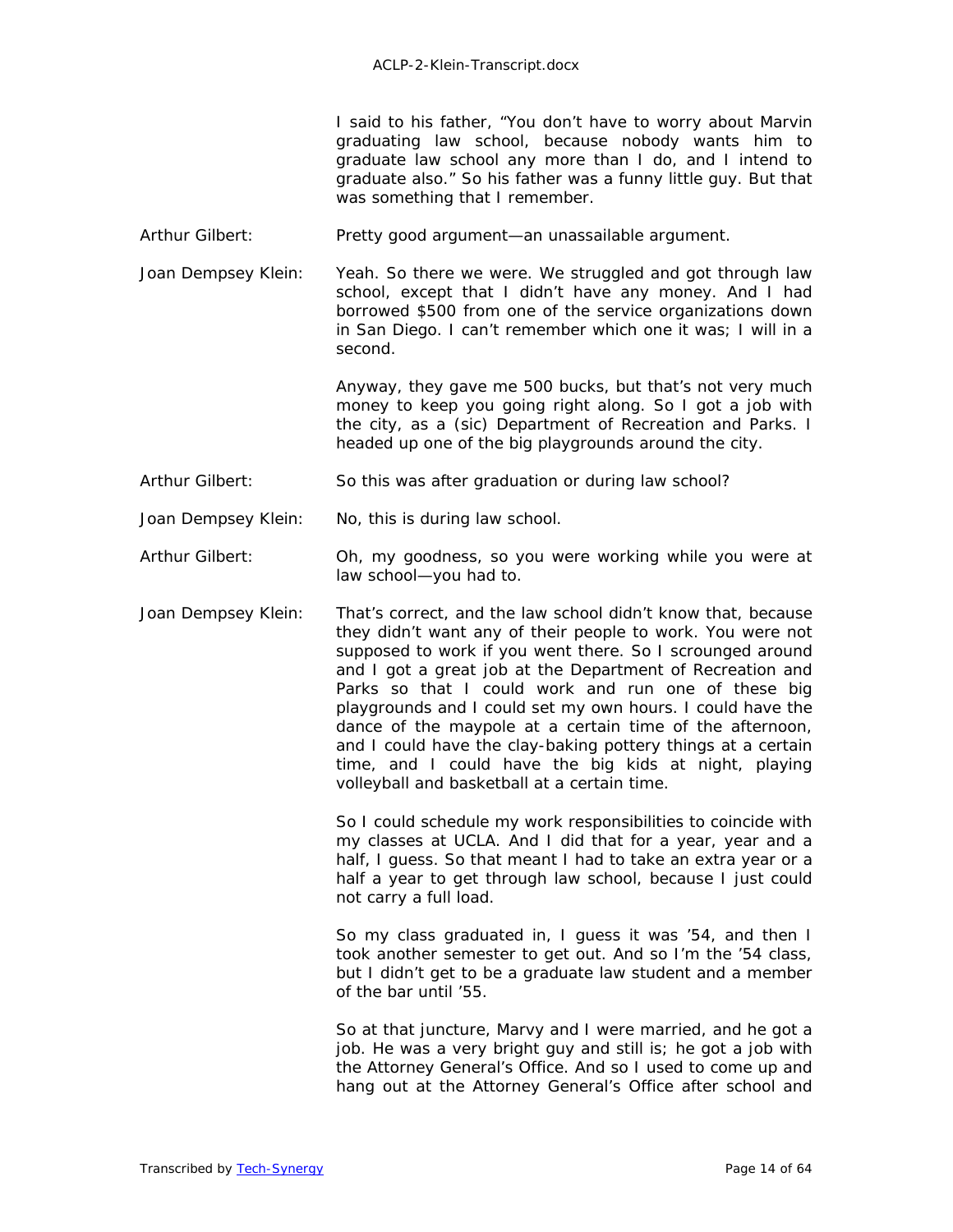when I had some time and so on, and I got to know Frank Mackin.

Do you remember Frank Mackin? He used to be a judge on the superior court and he was the head of the AG's office. He was a nice guy, and I really liked him. And he said to me, "When you graduate, why don't you come and see me."

I thought, "Well, maybe so," because by that time, I got to know the routine in the AG's office, etc. So when I graduated, I did come to see him and he offered me a job. By that time, I was making 300 and something dollars a month with the Department of Recreation and Parks, which was not a bad salary in those days.

- Arthur Gilbert: No, not at all.
- Joan Dempsey Klein: So he offered me \$265 or \$260 to come to work as a deputy AG, but that was before I passed the bar. So I thought, "Oh my god, after all this time in school, I'm taking a cut? I'm making a cut to get to be an independent person, as a lawyer?" Yuck. But I took the job.
- Arthur Gilbert: Now, you took the job, so what went on in your mind?
- Joan Dempsey Klein: I took the job. I figured I'd get on the bottom track and this was a way to gain that independence that I could call my own somewhere along the way, just in case I wanted it; and so I took the job.
- Arthur Gilbert: **In case you wanted it? You certainly wanted it.**
- Joan Dempsey Klein: Well, I wanted it. There's no question that I wanted it, but it was a question of how I worked it out with whatever man was in my life, or men, or whatever.

So I took the job and I stayed in the AG's office and I had two kids. I met Marvin down at the beach, playing beach volleyball, so . . . I used to play a lot of beach volleyball.

- Arthur Gilbert: So he was an athlete.
- Joan Dempsey Klein: He was an athlete. He was too short to be a big-time athlete. He played basketball at UCLA, but he was only about 5'8", 5'8½," 5'9" at the best, and so he couldn't be a hotshot there. But he was a good athlete, and we used to go out and play beach volleyball all the time.

I won a doubles championship with this guy who I used to play with, Butch, whatever his name was, and we were a couple of hotshots. And there used to be a restaurant down at one of the parking lots in Santa Monica called Needies,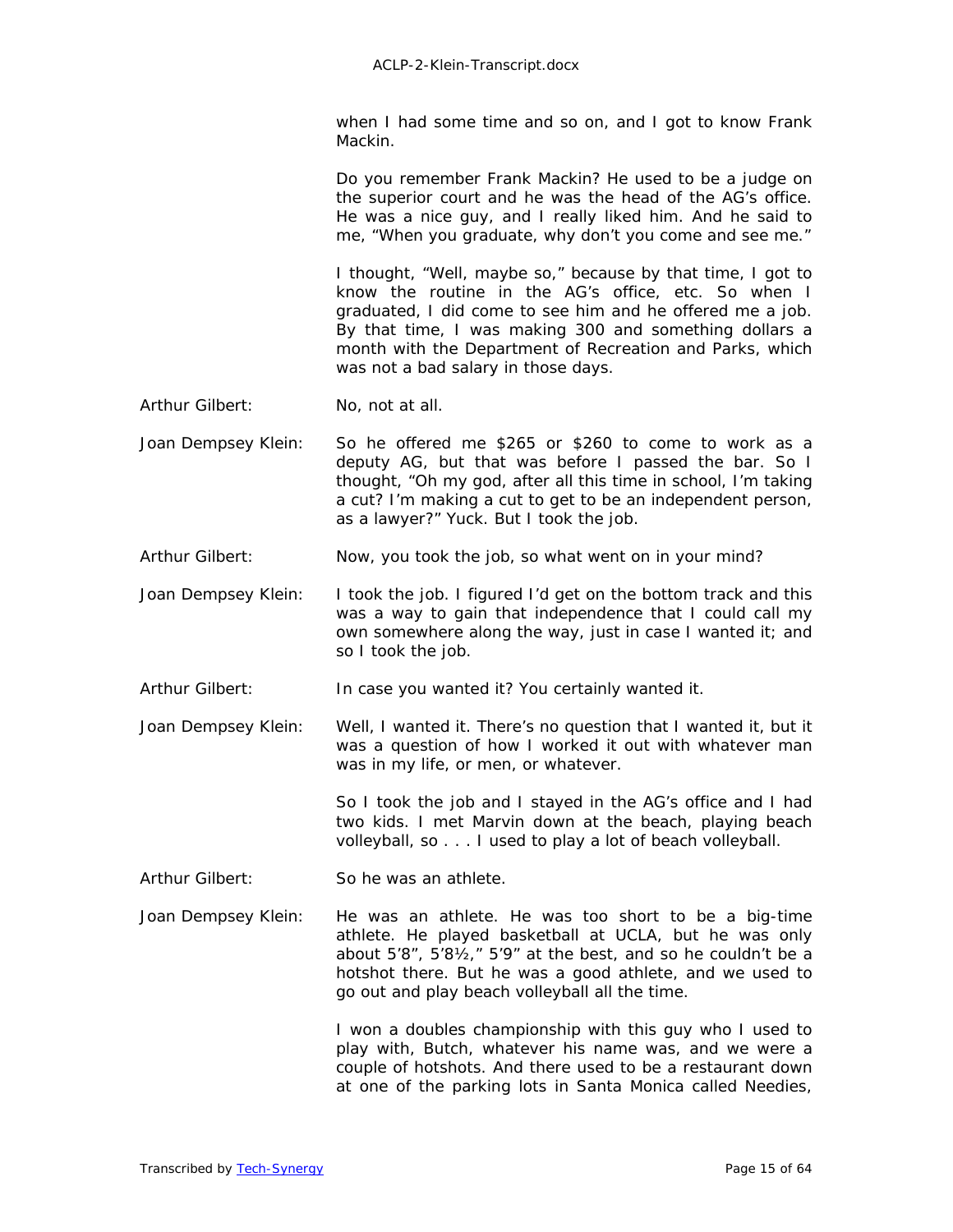and they had all the winners of all the tournaments on the wall, and I was up there with this guy.

- Arthur Gilbert: I lived in Ocean Park.
- Joan Dempsey Klein: Well, then you know.
- Arthur Gilbert: And so I know all this. I used to hang out there on the beach all the time. I wasn't much of a swimmer, but I was born there.
- Joan Dempsey Klein: We used to play beach volleyball tournaments at the beach club, and it was at the time the Sand and Sea.
- Arthur Gilbert: Yes, I know it well.

Joan Dempsey Klein: The Sand and Sea was a club.

Arthur Gilbert: It was exclusive, pretty exclusive.

- Joan Dempsey Klein: It was exclusive to Jews. The Jews couldn't get into the others, so they started the Sand and Sea. They couldn't get into *the* Beach Club; they couldn't get into the Bel-Air Bay Club.
- Arthur Gilbert: Right. Was the Jonathan Club around then?
- Joan Dempsey Klein: And the Jonathan Club, they couldn't get in there.
- Arthur Gilbert: Women couldn't get in; no one could get in there, unless you had a pedigree.
- Joan Dempsey Klein: I've got an interesting story about the Jonathan Club. Anyway, so we got into the Sand and Sea and had a good time there. And you know . . . who is, what was her name? She's the recipient of the huge fortune that was amassed by her father and others, putting out that little tote magazine for the racing, what's the name of their family?

Anyway, she now is the person, she's offered X number of bucks if the City of Santa Monica and the State of California can get off their duffs and arrange for a private organization to take over that Sand and Sea and make it a public club, open to the public, but have all the facilities of the private clubs, up and down. I'll think of her name in a minute. But that would be wonderful; but that thing has lain dormant.

- Arthur Gilbert: It's been there for decades now.
- Joan Dempsey Klein: That's right, and the beautiful Marion Davies buildings that were there and a gorgeous pool.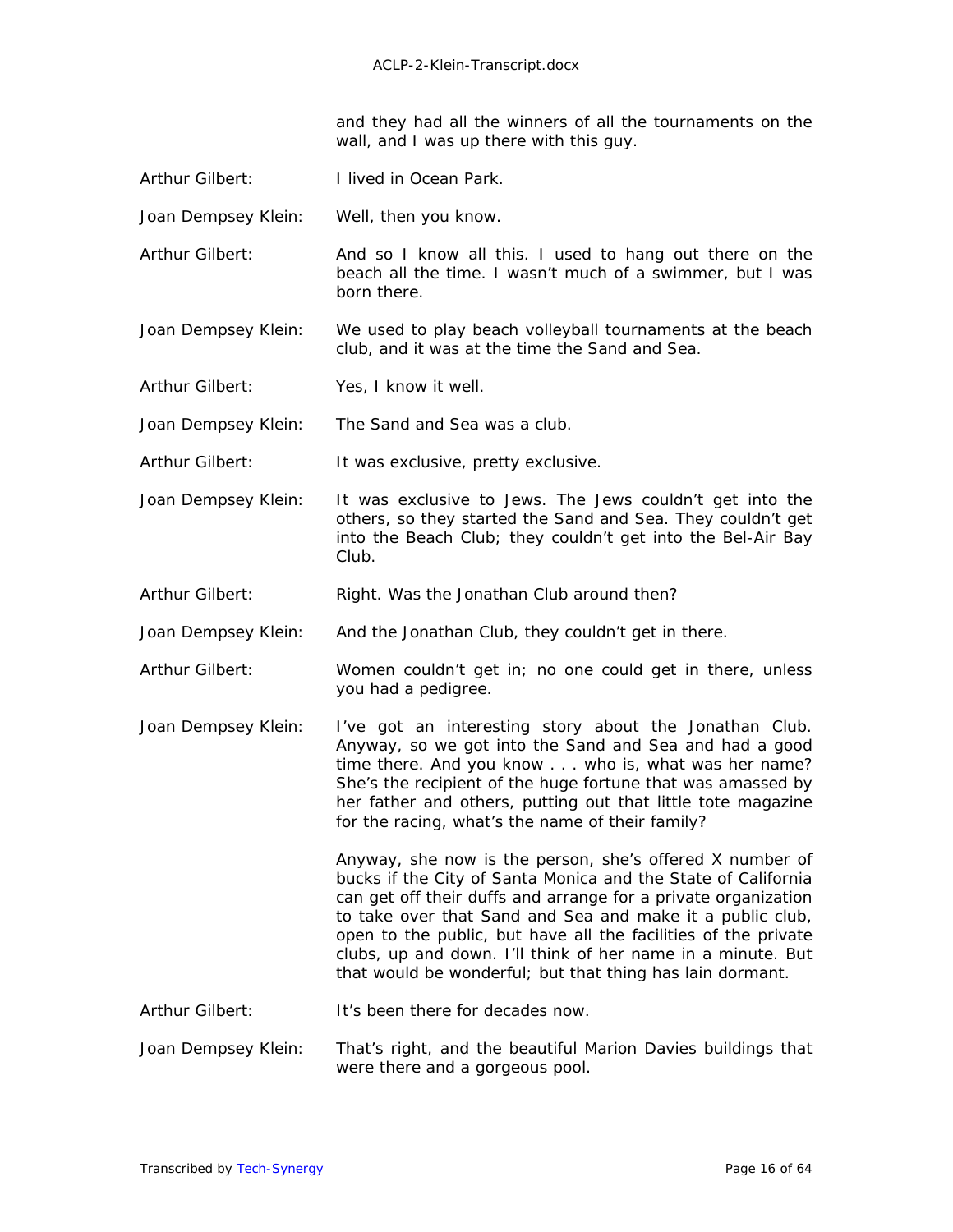Arthur Gilbert: Right. I live about two miles from there, a mile from there actually.

Joan Dempsey Klein: Then you know what I'm talking about. So I hung out there for a long time. Where the heck am I at this juncture?

Arthur Gilbert: You go to the AG's office.

Joan Dempsey Klein: I go to the AG's office and at the AG's office I meet Pat Brown, who was the AG at the time; and I got to know him pretty well and he was an interesting character. Come time for him to consider the possibility of running for Governor, so he would run around the office and ask everybody, "What do you think? What do you think, Joan? Should I run for Governor? What do you think? What do you think, Art, should I run for Governor?" etc., etc., etc.

> So I said, "Hey, yeah. You would make a great Governor. Why don't you go for it, Pat?" Well, he did, and the rest is history. He ran for Governor. He got to be Governor. Come time to select his 10 women for the bench, out of all the people that he appointed, he would have about 10 women lined up for the bench; and it came down to Bonnie and me, who were vying for the position from the AG's office. I got it, as you know; and that was what, 1963?

- Arthur Gilbert: Nineteen sixty-three, I guess, because I became a deputy city attorney in 1964.
- Joan Dempsey Klein: There you go. So I had a lot of fun working in the AG's office though. I had the trial department, so when the State would get sued, I would represent the State. So I ran around, did a lot of discovery work up at Pismo Beach. There was a big log that rolled up on the beach and smashed some kid, so I had to go up there and take depositions, do discovery, and so on. I took my kids with me, one by one, when I did that sort of thing.

 And I had the Department of Fish and Game. That was another interesting client of mine. I used to go down there and forfeit those great big nets that the Portuguese fishermen used inappropriately—out of season, oversize, or whatever.

So I would forfeit the nets with the Department of Fish and Game guys and then the nets would be sold and they had a deal whereby nobody but the owners of the nets would bid on them, so it was just this exercise we went through. *[laughing]* 

Arthur Gilbert: That was their fine.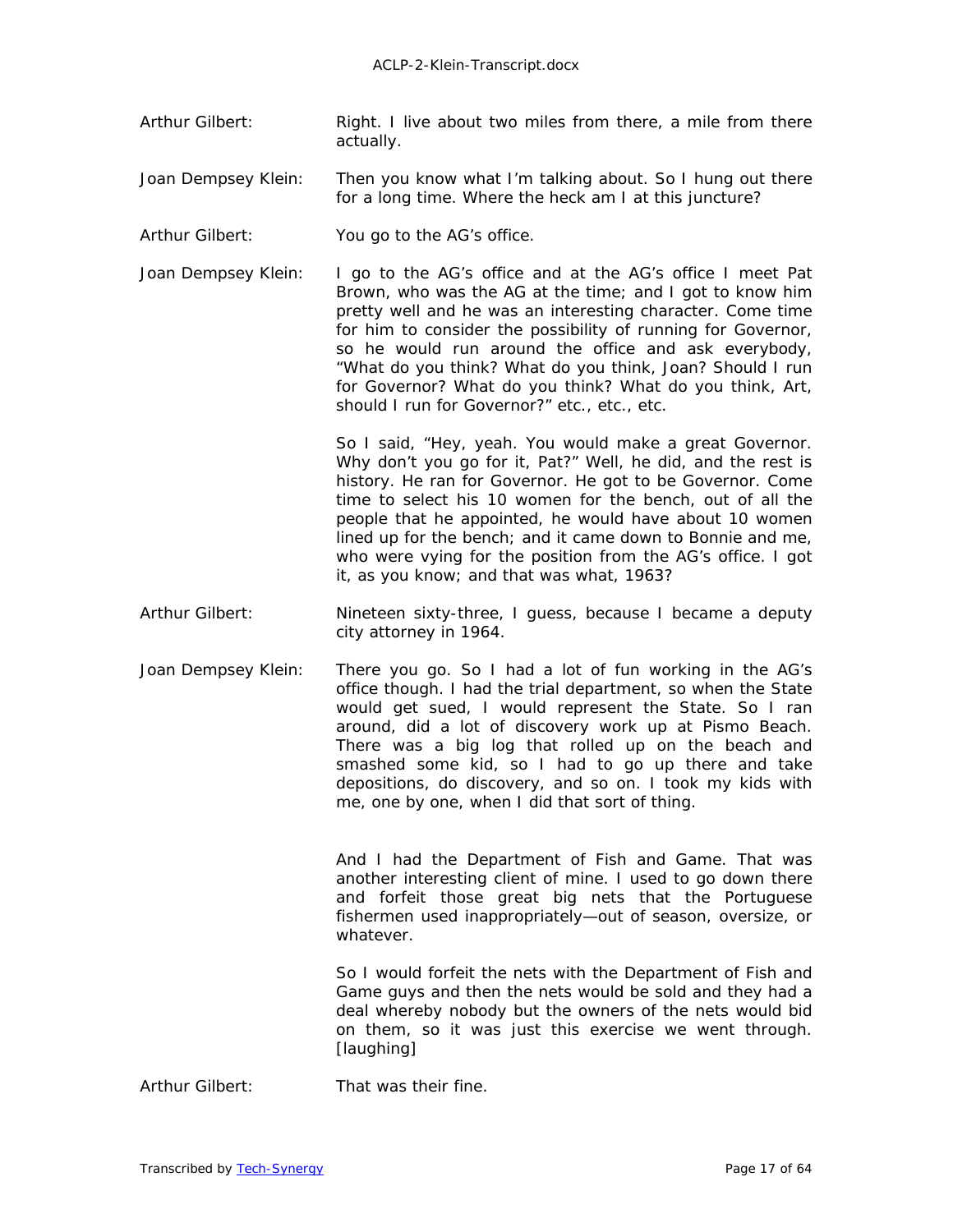Joan Dempsey Klein: That was their fine. And they would come back and visit us and we'd all laugh and giggle about that. But I represented the highway patrol, and I remember Bonnie and I acting as trial lawyers for the highway patrol cars that were damaged in accidents.

> [Laughing] So there we were, these two gals in our gray flannel suits. And it was kind of fun trying these cases; it was fun. And I also forfeited cars. Remember the old forfeiture thing, *People v. One Night Team,* 56 Ford?

- Arthur Gilbert: A Chevy or a Ford, yeah.
- Joan Dempsey Klein: Because it was used to carry drugs. So I did that for a while and then I went to the bench.
- Arthur Gilbert: So what was it like going to the bench? Were there many . . .? I think Leila Bulgrin was on the court.
- Joan Dempsey Klein: Leila Bulgrin was on the court.

Arthur Gilbert: Then she was called Nancy Cannon, right?

- Joan Dempsey Klein: Yes, Nancy Noel Cannon.
- Arthur Gilbert: There was a traffic court. I remember a lovely woman; I loved her. What was her name? Oh gosh, I can't remember either.
- Joan Dempsey Klein: Ernestine Stahlhut was there. She was a PJ at the muni court. And Evelle Younger's sister-in-law was there. Ziegler—
- Arthur Gilbert: Ziegler, right. Elizabeth Ziegler. Vaino Spencer got into the court?
- Joan Dempsey Klein: Vaino was there too. So there were five or six women. And I remember that experience.
- Arthur Gilbert: Do you remember your first day on the bench?
- Joan Dempsey Klein: No. Oh, yes, I do.
- Arthur Gilbert: Because I remember that, and I remember the first case, so I was thinking maybe you might have.
- Joan Dempsey Klein: Well, where did I go? One guess.
- Arthur Gilbert: Traffic.
- Joan Dempsey Klein: Traffic.
- Arthur Gilbert: We all went to traffic.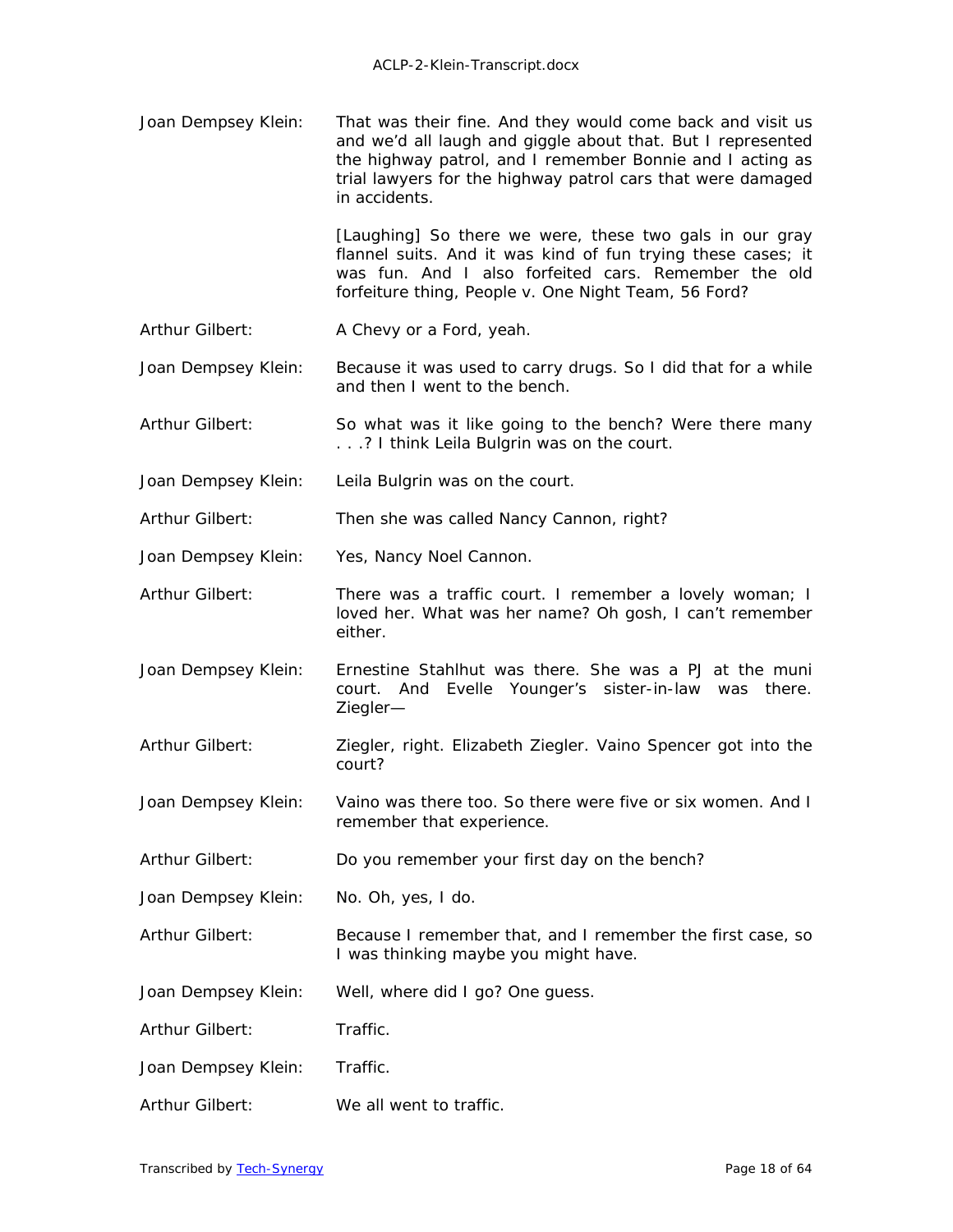Joan Dempsey Klein: Yes, so I went to traffic. I didn't know what the "h" I was doing. I ended up sitting up on the bench and a sea of faces out there, everybody down to contest their ticket, to give me some kind of b.s. about why they got the ticket, you should be let off, etc., etc., etc.

> That first week that I was there, I had this poor woman come up who had had a bunch of prior tickets, etc., and had to have jail time; it was mandatory. I had no idea, so I talked to the clerk; thank god for the clerks.

> I tell you, a lot of the judges would never have been able to figure out anything but for the fact that there were knowledgeable, experienced clerks. So I asked her how to do it. So I had to send this lady packing. But I remember that concept.

- Arthur Gilbert: It makes quite an impression, doesn't it, that first time? So there were no mentors, no judge took you under his or her wing?
- Joan Dempsey Klein: Are you kidding me?
- Arthur Gilbert: Yeah, lots of luck, right.
- Joan Dempsey Klein: Yeah, lots of luck. There were no women that said, "Hello, how are you?"—nothing of that kind. The only contact that I made that was a long-lasting one was Justice Vaino Spencer, and she and I got together and we were soul mates immediately.

We found that we thought alike on so many of the issues, and when we went to the judges meetings, etc. And we worked together on a lot of projects. That was back in '61. She was there in '61 and I was there in '63.

- Arthur Gilbert: And look at the parallel in your careers.
- Joan Dempsey Klein: And from that point on we've been working on projects.
- Arthur Gilbert: You sure have.
- Joan Dempsey Klein: For our entire time.
- Arthur Gilbert: And we'll have a little time to talk about some of those projects. So here you are on the municipal court.
- Joan Dempsey Klein: Here I am on the municipal court, and Joe Ingber . . . remember Joe Ingber?
- Arthur Gilbert: Yes, Joe and I still talk on the phone all the time.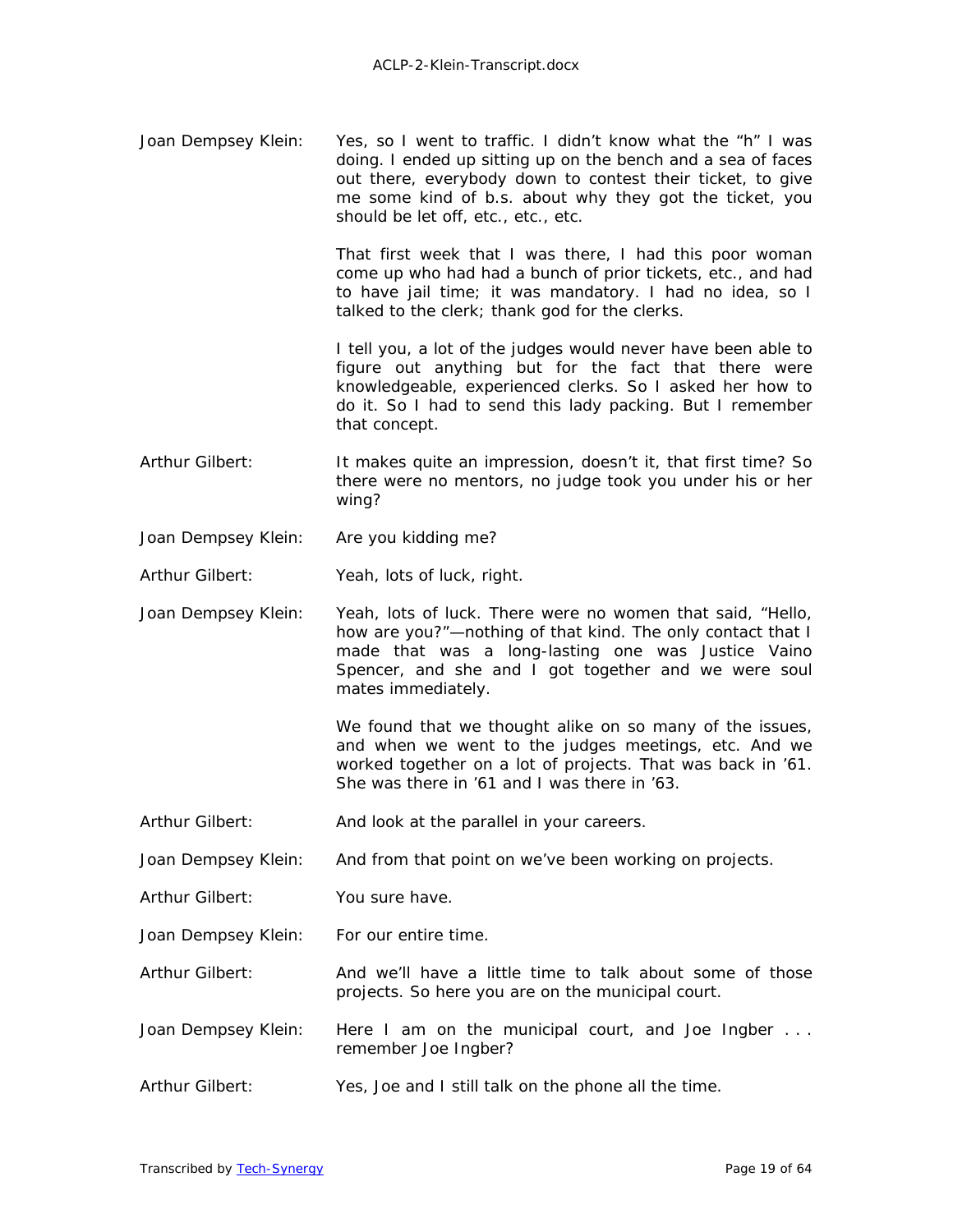Joan Dempsey Klein: You know, Joe Ingber still calls me and he still sends me stuff. Arthur Gilbert: Same here, he does the same. Joan Dempsey Klein: He had a big heart attack, and I thought, that's the end of Joe Ingber; but he got through it. Arthur Gilbert: Yes, he did. Joan Dempsey Klein: Early on, when they weren't doing those open-heart things and all the rest, and he came through. And I still hear from Joe Ingber. Arthur Gilbert: So do I. Isn't that something? Joan Dempsey Klein: A bunch of people appeared before me in superior court, in the muni court. Arthur Gilbert: Including yours truly. Joan Dempsey Klein: And I was over there in— Arthur Gilbert: The Criminal Courts Building after a while. Joan Dempsey Klein: Criminal Courts Building. That was one of my favorite venues. It was Division 40. Arthur Gilbert: I remember you there holding court. Joan Dempsey Klein: I had a ball there. Arthur Gilbert: You could see it, and it worked. It was efficient; boy, you moved the cases. Joan Dempsey Klein: Man, did I ever move it. Lee Geiler was on my panel; Nancy Noel Cannon was on my panel; a guy who died, DiGiuseppi. Arthur Gilbert: Yes, Jim. Joan Dempsey Klein: Joe. Arthur Gilbert: Joe DiGiuseppi. Jim is still around. Joan Dempsey Klein: Jim is still around, but Joe died. Arthur Gilbert: A lovely guy too. Joan Dempsey Klein: I really, really liked that guy. Arthur Gilbert: Everybody did, yes.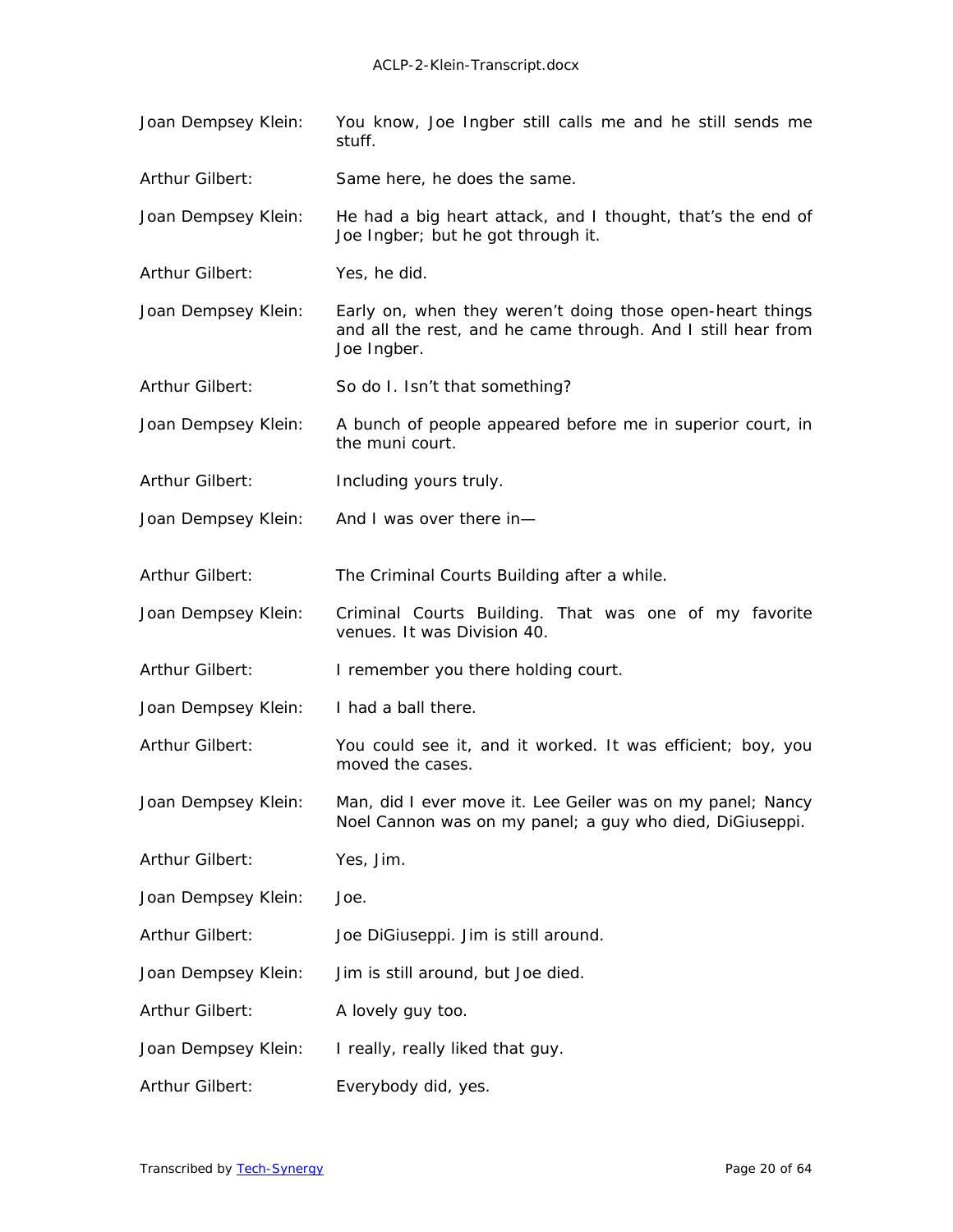- Joan Dempsey Klein: That was an absolute crazy court. I enjoyed that so much. And I had this clerk; I can't remember his name, but man! He did the right thing all the time.
- Arthur Gilbert: Do you remember the deputy in your Court? McCarty, was that his name?
- Joan Dempsey Klein: Yes, McCarty.
- Arthur Gilbert: I was there on a motion and you ruled in my favor. I'll never forget this; this is your interview, but I have to tell you this one story. And McCarty was objecting. I remember this, and I'll never forget it. You said, "McCarty, get off my back. I'm granting this motion; just knock it off, McCarty." I'll never forget that. *[laughing]*
- Joan Dempsey Klein: *[Laughing]* Well, that doesn't surprise me, because he and I went round and round and round and round on a daily basis. I remember looking at the people who were to be arraigned on Monday morning, and I thought, "My god, what have these people done? Who are they?"

There were murder suspects in there and all of these other people: child abusers, child molesters, etc., etc., etc. And I had to appoint attorneys for a lot of them. And a lot of them were minority members; some of them were black, and so I utilized some of the lawyers who appeared before me, like Charlie Lloyd.

Arthur Gilbert: Yes, yes.

Joan Dempsey Klein: Charlie Lloyd was one of the best lawyers.

- Arthur Gilbert: I agree. He and I were colleagues as city attorneys, believe it or not, and I used to watch him try a case; he was phenomenal.
- Joan Dempsey Klein: Well, the way he learned to try cases was because I appointed him to practically every homicide case I had, because he was well organized. He didn't b.s. around. He didn't take more time than was necessary.

He did a first-class job representing these people. I'll never forget one time he asked me for a bail for one of these guys. I said, "Bail? Charlie, what the heck? You know what this guy did." And he said, "Yes, Judge, but let me tell you . . ." He used to be a cop.

- Arthur Gilbert: Yes, he was a cop.
- Joan Dempsey Klein: And he was down at the 77th Street precinct down there. He said, "When I was a cop down there, what would happen would be the first guy in is the victim, because he would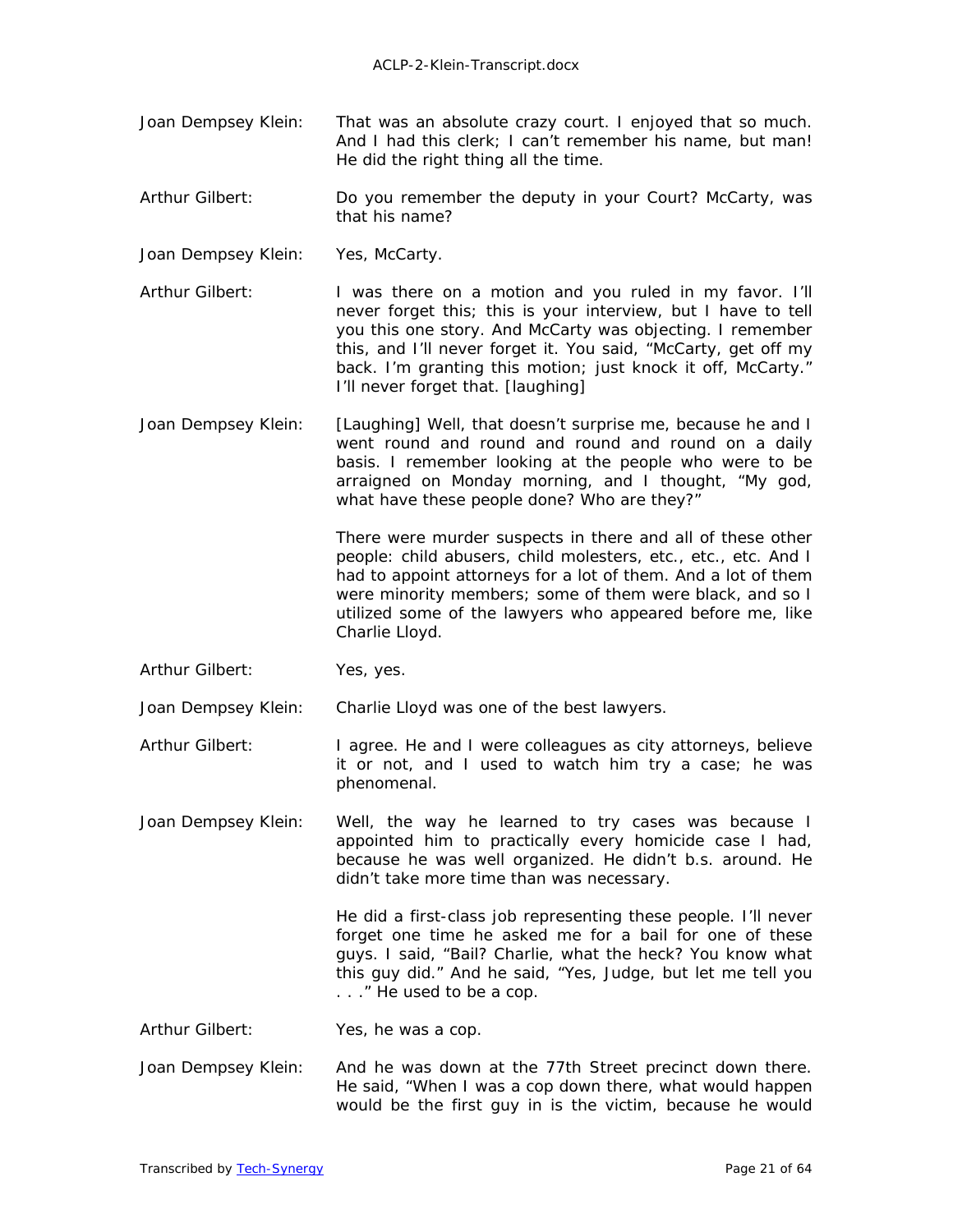out-footrace the second guy in, who became the defendant." And he said, "That's the way we decided who was what in these misdemeanor murder cases."

So when he told me that, I said, "What the heck." Under those circumstances, I gave it to him. But I really loved Charlie Lloyd. I really, really liked working with him. And I liked working with Johnnie Cochran. He was another one of those early guys.

Arthur Gilbert: We were all buddies. I was buddies with both of them. I learned how to try a case from the two of them.

Joan Dempsey Klein: You got it.

Arthur Gilbert: And they were two black lawyers, the only black lawyers in the office before the Civil Rights Act; and they were the best lawyers. They were absolutely marvelous.

Joan Dempsey Klein: I've got to tell you a story about Johnnie Cochran. I got so sick of sitting on that municipal court, watching all these guys. I was the wrong party, watching all these guys get nominated and serve on the muni court and then get elevated, okay? There must have been 10 of them.

> So I said the heck with this noise, I'm going to run for the superior court. By that time, Kathleen Parker had done it. She was I think the first woman who did it. And then the next one was Nancy Belcher, whatever her name was, and so I said, "Well, hey, there's a track record there. I'm going to go for it."

Arthur Gilbert: Can I interrupt you a minute? When you did this, was Bonnie Lee Martin on the court then?

Joan Dempsey Klein: No.

Arthur Gilbert: Because she ran, ultimately. Okay, go ahead.

Joan Dempsey Klein: Yeah, but this was before. And so those guys down in Division 40 who practiced before me, they wanted to put on a fundraiser. I thought, ah, that's great. So they rented a hall out in West Hollywood somewhere, and god, we had blast.

> There were a jillion people at this fundraiser, and part of the entertainment, Johnnie Cochran, what did he do? He had a robe on and he did a little number, "Here come the judge, here come the judge, here come the judge." I'll never forget that as long as I live.

(00:53:13)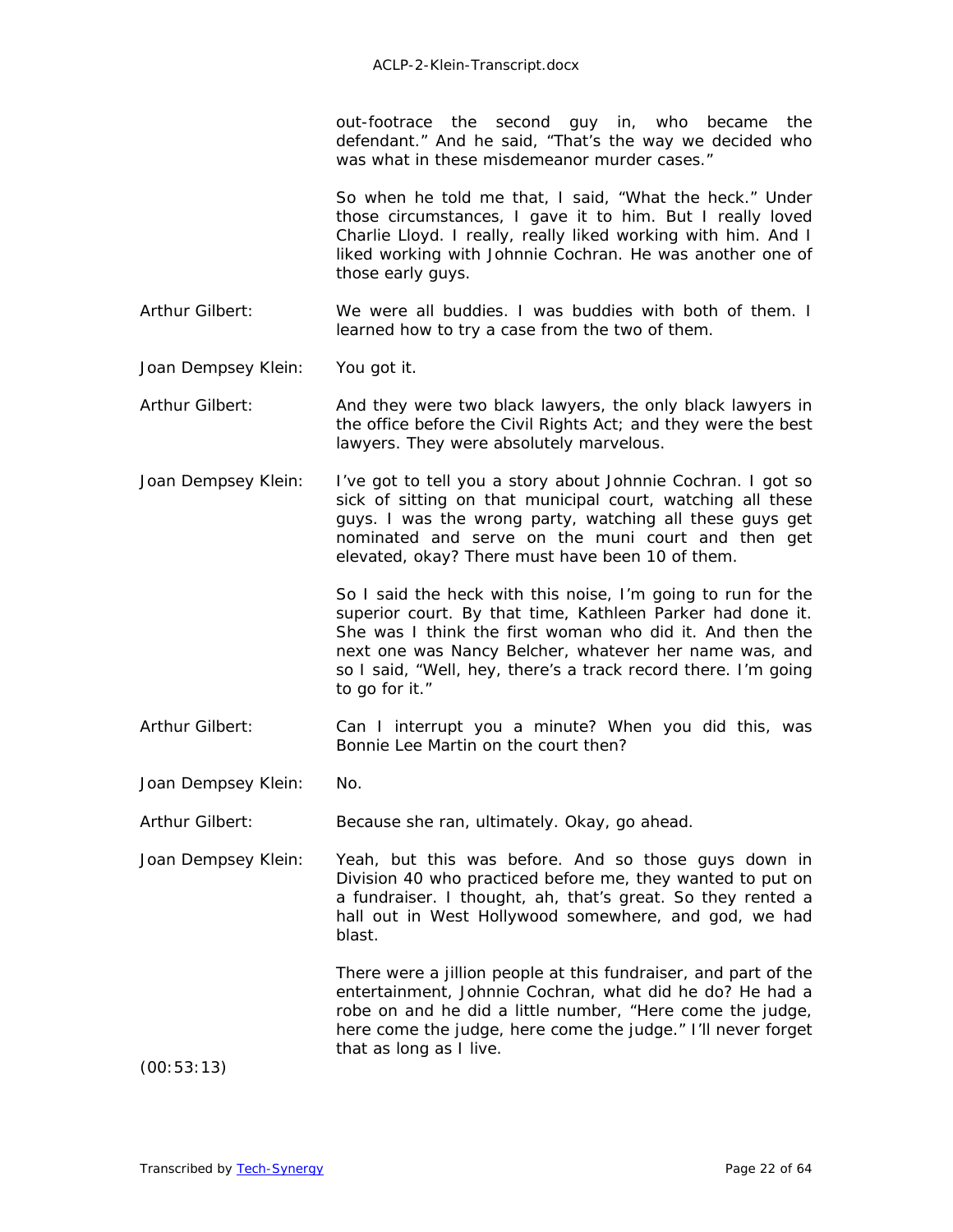I was just so overwhelmed by the respect that those guys gave me and the pleasure that I found in working with them, it was really astounding.

- Arthur Gilbert: *[Laughing]* So anyway, you're now going to get on the superior court and you're running ... unless there's something else you want to talk about.
- Joan Dempsey Klein: I want to talk about the fact that I ran and everybody voted for Tom Griffith because they thought they were voting for Griffith Park, so I lost by eek votes. So then I was in line to become the PJ of the muni bench, and I was the assistant PJ. And I worked with Vince Erickson; I guess you knew that guy.
- Arthur Gilbert: Yes, I knew Vince quite well.

Joan Dempsey Klein: And there was a hassle down in traffic because everybody was fixing all the tickets down there.

> Well, by that time a whole bunch of quote "young turks" got elected, or appointed rather, to the muni court. Dick Tevrizian, Warren Deering, maybe it was Norm Epstein, and a whole bunch of guys, right?

- Arthur Gilbert: I think Norm Epstein was the last Reagan appointee.
- Joan Dempsey Klein: Okay, so they all got appointed. So they came to me and said, "You promise to clean up the traffic court and we'll all vote for you." I said, "That's fine, I got no problem with that. I've been talking about that for a long time."

Vince Erickson wanted me to run with him for another term—him of course as the PJ, me for the assistant PJ. And I said, "Vince, that's a nice thought and I appreciate it, but I think I'll take a chance and go for my own spot." So I did.

After I won, everybody said they voted for me. "Yes, sure I voted for you, yeah!" Because everybody didn't want me to send them to Timbuktu or to traffic or wherever it was. Come to find out—

[Interruption for tape change]

 I've got to tell you one more thing about Nancy Noel. As you point out, she did change her name from Nancy to Noel, because she was on the ballot and she thought Noel sounded maybe more masculine; and she had a shot at getting reelected.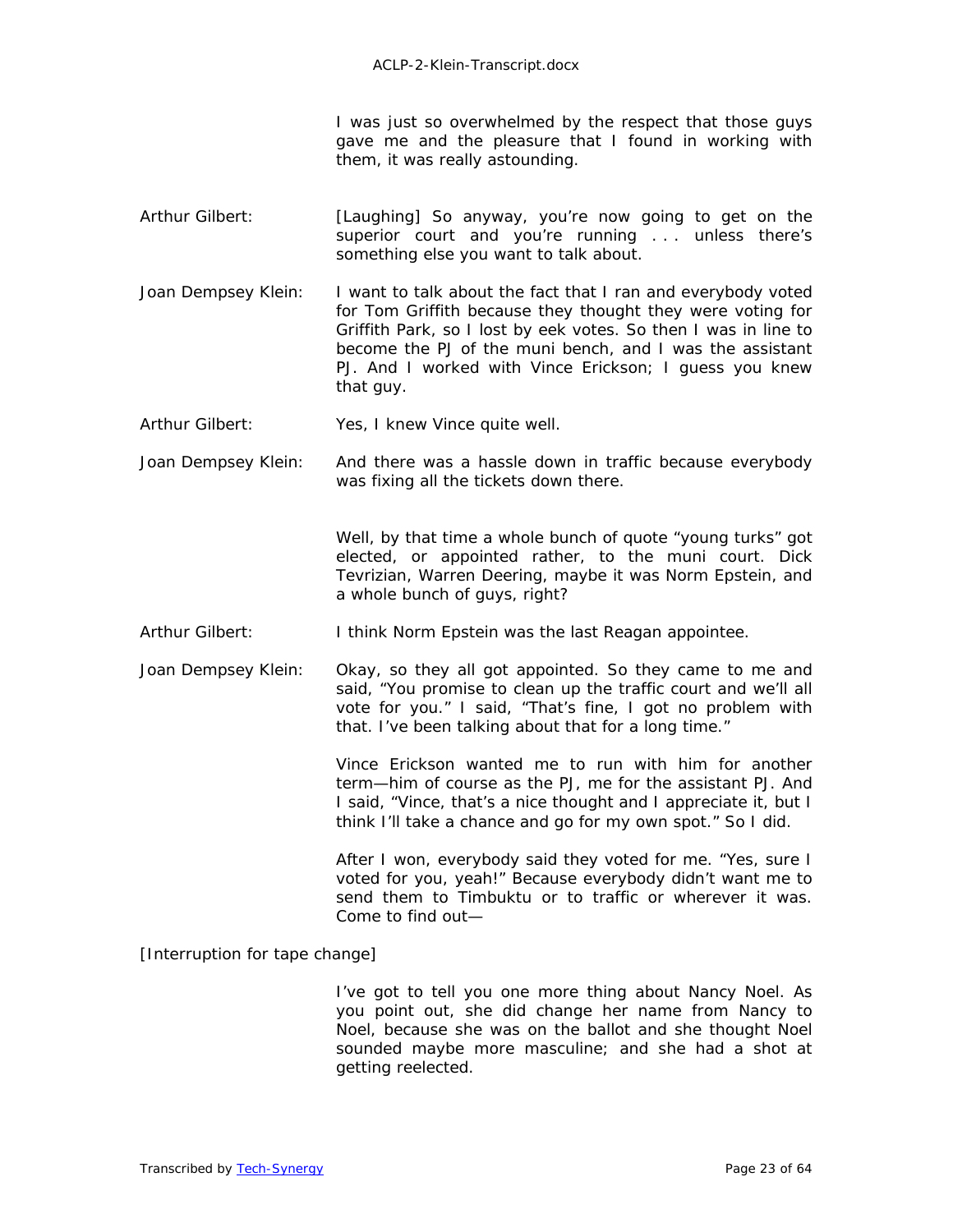But another thing she did, she had a fake bird in a cage in her chambers, and she would take the bench and the door to her chambers was left open a little bit and you could hear this bird: tweet, tweet, tweet. That was going on while she was holding these felony preliminary hearings, honest to god.

- Arthur Gilbert: Oh, boy. So anyway, you're the PJ.
- Joan Dempsey Klein: Now I'm the PJ and I say to Dickran, "Go down there and clean it up." And Dickran went down there, and man, feathers flew in 72 different directions. He had that place cleaned up, rolling like a top, in a matter of six to eight months; that's who he is.
- Arthur Gilbert: That's right. He just retired; I just saw him last week.
- Joan Dempsey Klein: Yeah, well, I hated to see it; but he's a phenomenal guy.
- Arthur Gilbert: Terrific guy.
- Joan Dempsey Klein: So there I am sitting on the superior court, or rather muni court, and still thinking about going to the superior court. And I thought, "Well, now this would be a good time. I've got a PJ slot; I can use that." And also by that time the national administration had what they called the LEAA, Law Enforcement Assistant Association.

They had a lot of money that they were giving to states for criminal justice projects. And Herb Ellingwood was on that committee, and I got appointed to it. And so they were looking around to see who had good projects.

Well, I had this project. I had the L.A. County Municipal Courts Committee there, which was to review things that would be helpful to the court; and one of them was unification. And so they did a huge project, one of the first major studies on unification, the muni court and superior court—as to how it would be more helpful, how it would be more cost-effective, and half a dozen different reasons why it should be done.

 We came up with 16 different points. And Peter, I can't remember what his name was, but Carol Schatz, who is now head of the downtown businesspersons association, she was on that little committee, and she worked beautifully on that committee.

It was that project, and then there was a witness program that we put into effect, where we had some of the buildings or a place where kids whose parents were in the court to testify, they had a place to go; we put that into effect.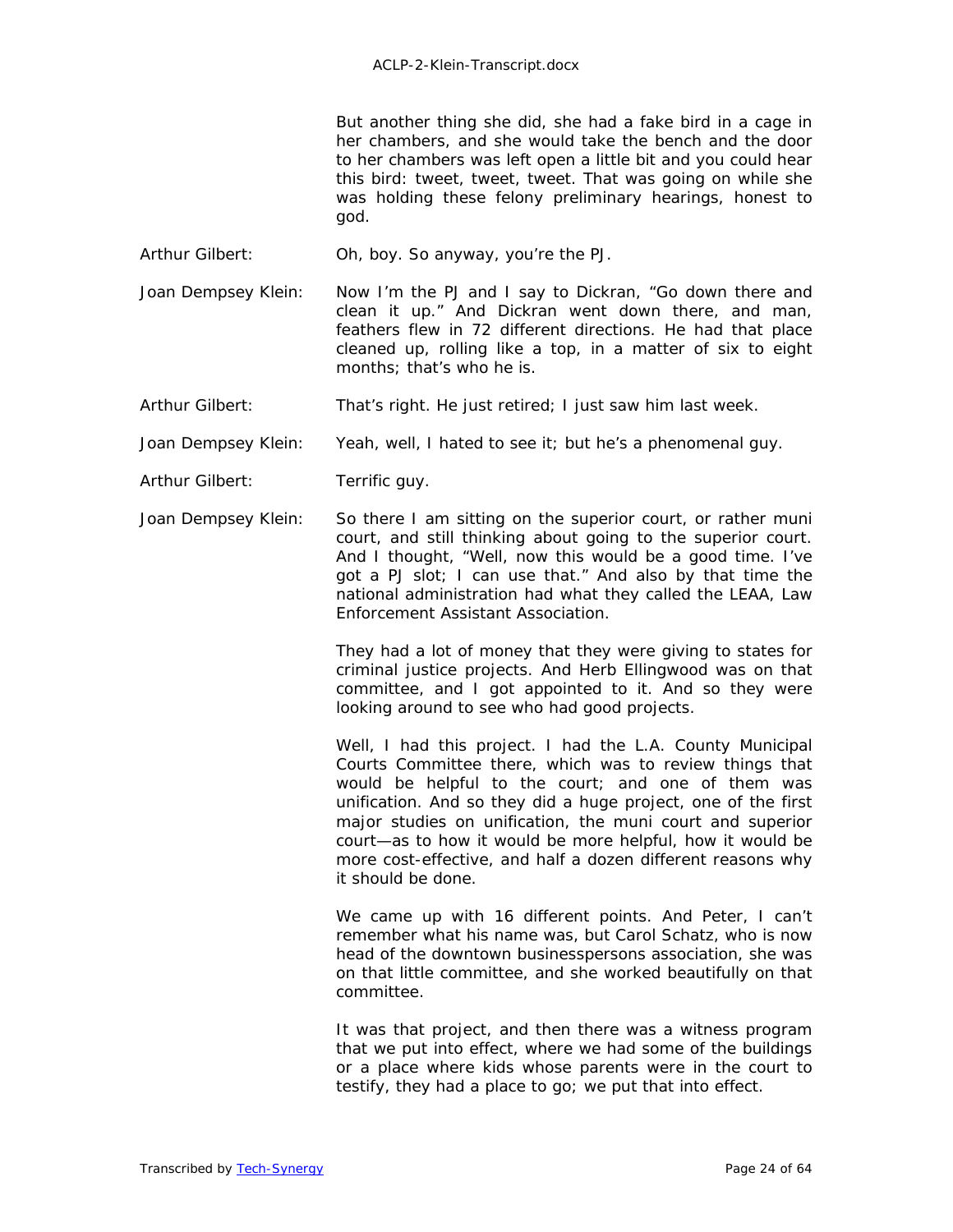So I had those things, and then I did another thing: I initiated the bail-by-mail program. So if you get a ticket, folks, you can pay your ticket by mail. I did that when I was the PJ. I got known by Hahn.

- Arthur Gilbert: Kenny Hahn.
- Joan Dempsey Klein: Kenny Hahn.

Arthur Gilbert: Who was a supervisor, a very powerful supervisor.

- Joan Dempsey Klein: Who was a big-time supervisor, very powerful, great guy; he and I became good friends.
- Arthur Gilbert: When you say "supervisor" we're talking about Los Angeles County Board of Supervisors.
- Joan Dempsey Klein: You got it. And they have billions of dollars worth of activities, and there were only five of them; and they've got millions of people they oversee and projects, etc. It's a huge responsibility.

Kenny got to be a good friend of mine. And so it seemed to me I was on a roll now to run for the superior court. And Jerry Brown was up at the same time, running, and Bonnie Martin. We ran a preliminary kind of thing and there were about 10 to 12 candidates.

Bonnie and I came out top two, and I said to Bonnie, I said, "This is my time. Here I'm a PJ, I've done this, this, and this. Kenny Hahn is supporting me. So let me go this time and I'll support you next time around." But my god, she got her back up and says, "No way." And so she and I ran against each other, which was disgusting.

Arthur Gilbert: Yes, and you were buddies—too bad.

- Joan Dempsey Klein: Because we had been friends and been out together: Conrad and her husband and I, we did this, that, and the other thing together. So in any event I won. I got more votes than Jerry Brown did. *[laughing]* So there I was in superior court.
- Arthur Gilbert: What was it like going on the superior court? How were you greeted or welcomed, or were you welcomed? I would think you would be.
- Joan Dempsey Klein: One of the things I campaigned on was the juvenile justice system, which I felt was really poorly handled; and one of my pitches was that I would try to do something with the juvenile court.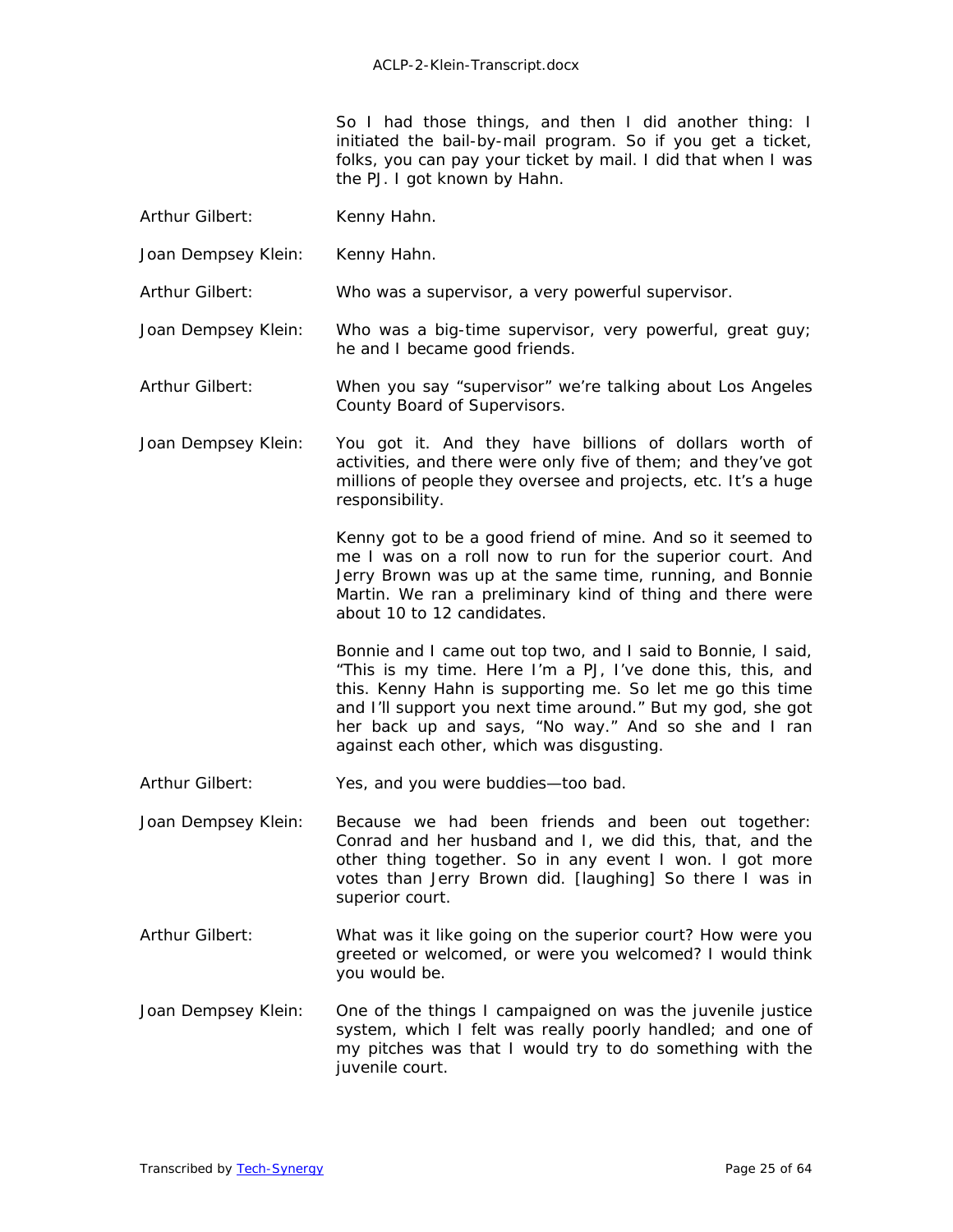And Bob Wenke was the presiding judge of the superior court at the time; well, he was not about to let me get my hands on the juvenile court or get anywhere near it. So he stuck me out in Van Nuys.

- Arthur Gilbert: In fact, I appeared in front of you when you were in Van Nuys.
- Joan Dempsey Klein: There I was. I was there with Armand Arabian and Bill, who just recently died.
- Arthur Gilbert: He just died—oh, my goodness. Why can't we think of his name? We'll get it in a minute.
- Joan Dempsey Klein: I loved that man. He went to the superior court. Anyway, he was the supervising judge out there, and that was an interesting assignment. Man oh Manischewitz, I really worked. I had a law and motions calendar, then I had a regular trial calendar, and then on Fridays I used to do the thing with the kids, adoptions.

Shew. So I really worked hard. After I did my whole thing then I had to take my time to prepare for my law and motion calendar; that was a tough assignment. And I stayed there and I worked hard. Let's see, when is it by this time? This time is, datewise, when I went on the superior court. I guess it was the middle of the '70s; yes, because in 1974 Jerry was elected Governor.

- Arthur Gilbert: I was in private practice and I had a few matters in front of you and some settlement conferences, and you were highly regarded. You were terrific; you seemed to thrive out there. You lived in the valley, didn't you, so you were close to home? In fact, I met your kids once; I came by in chambers. I remember we had—
- Joan Dempsey Klein: Occasionally I used to go home and play tennis on my court. I'll never forget one time I went home to play tennis on the court at noon, and there were some attorneys playing on there and they didn't recognize me. And they said, "Well, you'll have to get in line. After we're finished you can play."

And they didn't know who I was, but apparently I had given a kind of carte blanche use for local lawyers who wanted to play tennis. So we got in line and waited until they got done. *[laughing]*

 What happened next is of significance—was the appointment of Rose Bird to the Supreme Court as Chief Justice. Jerry was considering a lot of people. Judge Shirley Hufstedler was one of the people, the female. I was one of the people who was being considered, and there was Rose.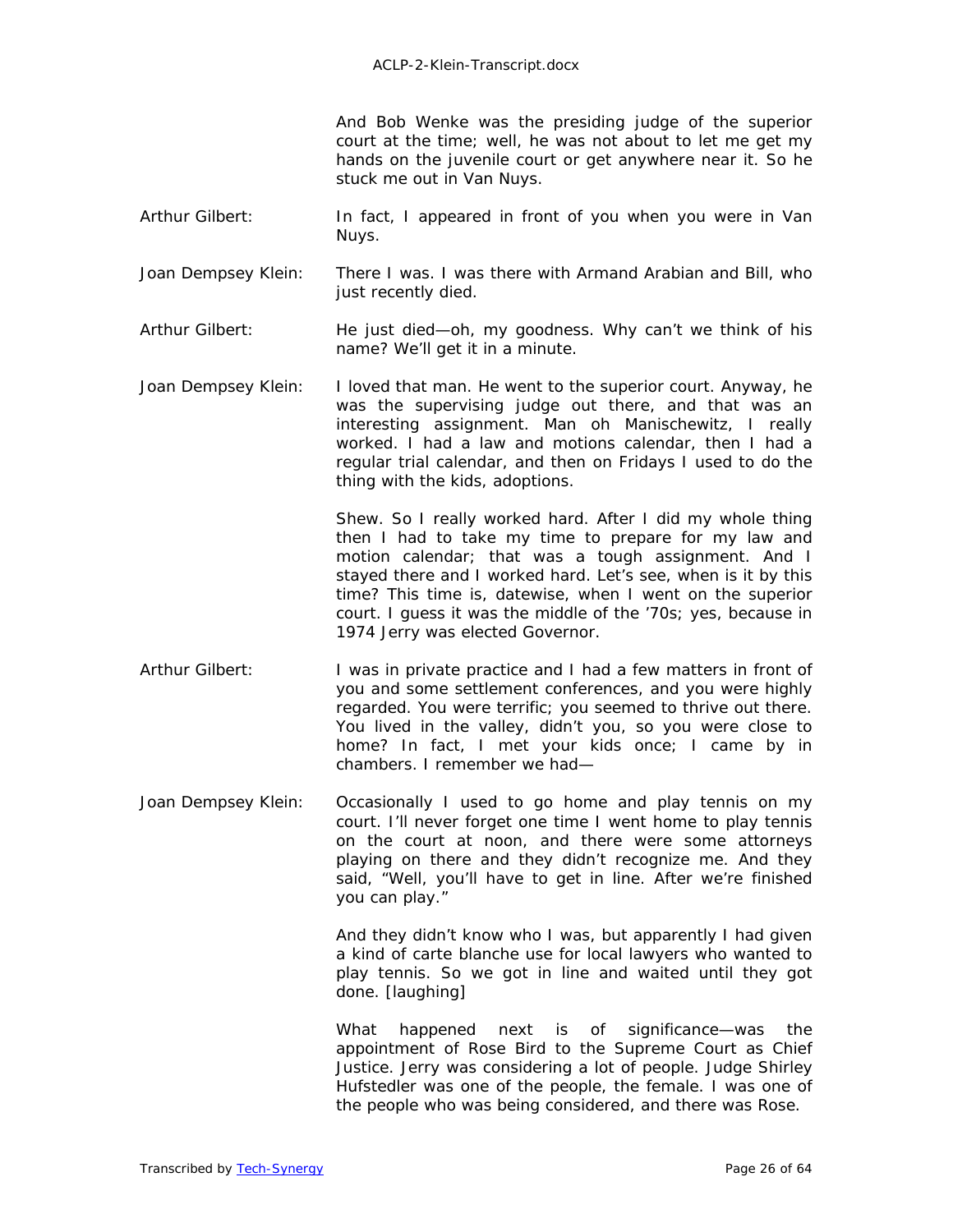And there was a lot of talk about she didn't have any experience, she didn't know what she was doing—da da da da da da. Well, some of us by that time thought, we've heard this song before, so we're going to do something about it.

 So I got some young women lawyers to do some projects. Number one, they did a complete study to find out how many prior Chief Justices had never had any experience whatsoever, both state and federal—and come to find out there were a whole bunch of them. And then we went to Evelle Younger, who was looking to run for I guess Governor or whatever.

- Arthur Gilbert: Yeah, he had run against Jerry Brown in a bitterly contested election.
- Joan Dempsey Klein: So we told him . . . Vaino was involved with me on this one, as well as Barbara Johnson, who was a judge on the superior court; and she was also president, I guess, of California Women Lawyers. So she was going to testify. So we gave her this whole spiel so that she could testify on behalf of Rose Bird.

And we also suggested to Evelle Younger, "If you want the women's vote here, the organized women's vote, you better not vote against this lady, because she deserves a chance." And so she got nominated by Jerry. And then Rose made it her business to pay us back a little bit, and she went to Jerry and said, "Look some of these women have got to get on the appellate bench."

 So in 1978 I was appointed to the appellate bench as the first woman PJ, first woman administrative PJ, and then Rose saw to it that a woman justice was appointed to every division or district up and down the state: one in San Diego, one in San Bernardino, Frances Carr up in Sacramento, and various other locations.

- Arthur Gilbert: And guess what? The world didn't come to an end.
- Joan Dempsey Klein: And the world didn't come to an end. How about that?
- Arthur Gilbert: And in fact we had some great jurists.
- Joan Dempsey Klein: Vaino and I kind of worked hand in hand on all kinds of projects, but we found it was very, very difficult moving and shaking anywhere. So we thought that we would be better advised if we could speak with a united voice rather than one and one and one and one.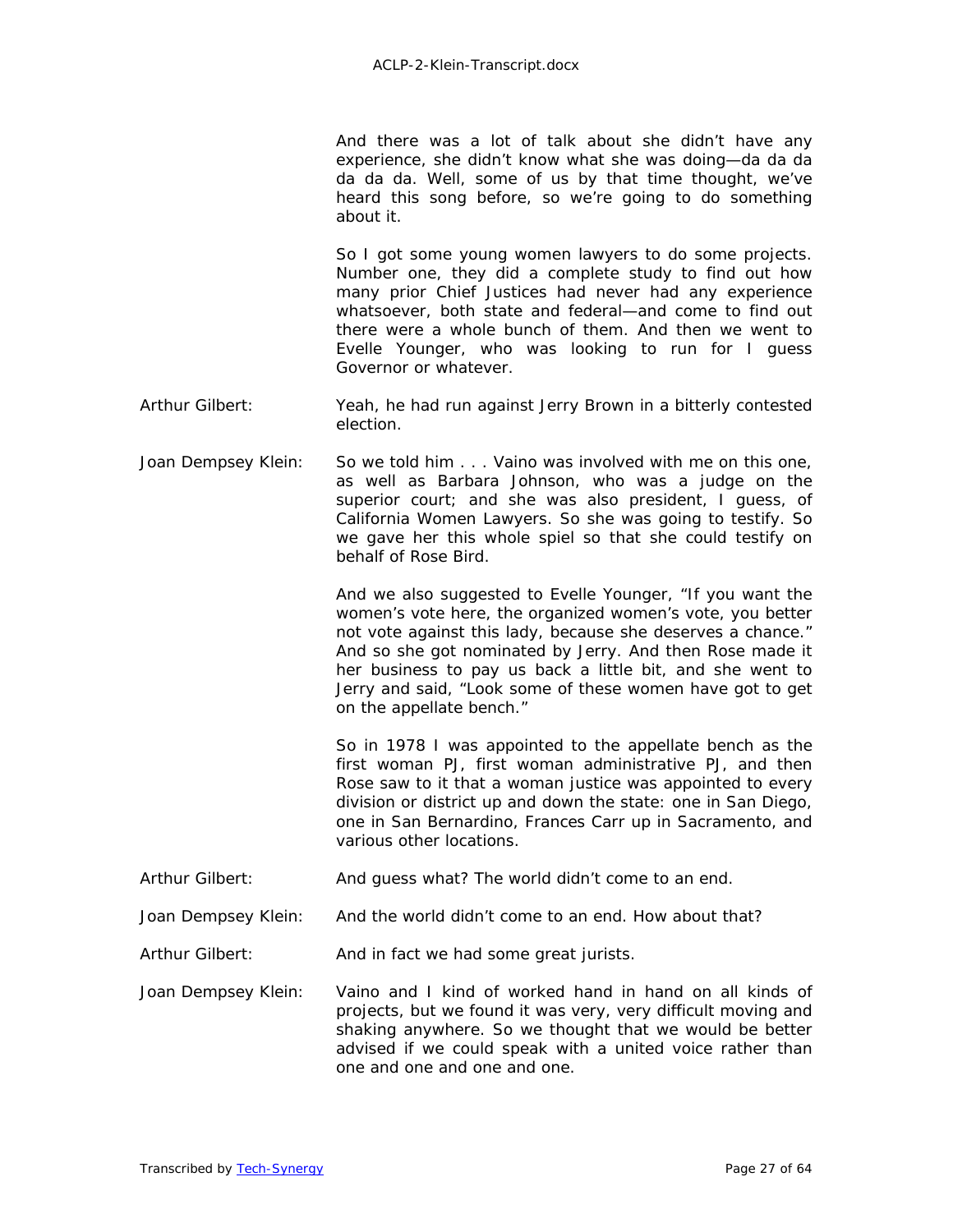Maybe, powerful as you might be, it's much better if you're 100 or 200, etc., and you represent maybe a couple, 300 people. So we put together the California Women Lawyers, and I was the first provisional president of that. That brought together the southern and the northern women lawyers into a united organization for the first time.

Arthur Gilbert: That thing took off pretty quickly, didn't it? Because I remember some of the functions I attended, the early functions, and it was jammed with lawyers—not just women lawyers, obviously; men, women, everyone. It really took off.

- Joan Dempsey Klein: Yeah, it really did, and I was happy to be a part of that. And there was a big organizational effort among the north and the south, going to the Legislature and saying, "Hey, you know, we need more women on the bench. We need these kinds of laws etc., etc., etc." And going to the Governor and saying, "There are darn few women judges, and we'd like to see more," etc., etc., etc.
- Arthur Gilbert: So people who are viewing this tape will know in the future, there were many men that belonged to the organization, right?

Joan Dempsey Klein: There were some men—

Arthur Gilbert: I mean you were open to-

Joan Dempsey Klein: Any like-minded person who felt that our agenda was worthy of support. It wasn't sexist in that regard, not at all.

> So that was really an eye opener that we were able to get that thing going. I think that was in 1974. By that time New York had a really well-functioning women lawyer's organization, and maybe Chicago and various other big cities around had one.

> Well, not so with respect to women judges. There were fewer of us. And we thought . . . And we still were taking a lot of b.s. from our colleagues, really, really, really. It was pretty darn nasty.

> I remember when I was appointed to the bench, when I was elevated to the Court of Appeal, I was still in Van Nuys on the superior court there, and all my colleagues gave me a nice sendoff. We went maybe to one of the nice clubs or something; I think it was a Hillcrest Club. And they gave me a nice going-away briefcase, etc.

> Everybody except for one judge, and that one judge never called me "Judge," always referred to me as "Mrs. Klein."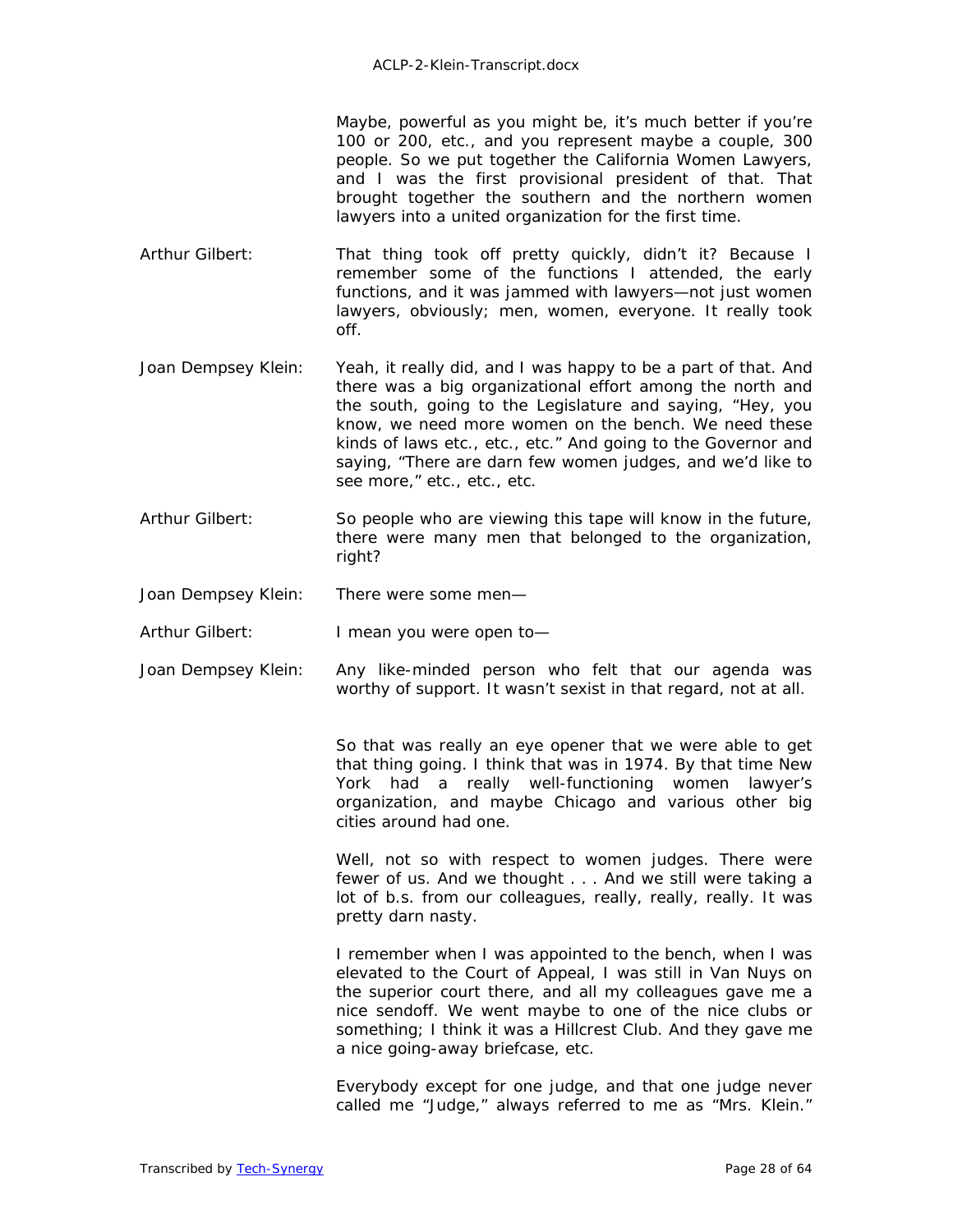But I got to say that his daughter went to law school, so he had a comeuppance. He was a friend of some well-known attorney, and it may have been a judge at that time, who referred to us as split tails. I didn't know what that meant; I thought, well, that's kind of funny.

 And, there was an article, an interview that he gave in, and he referred to something about split tails and more of them coming on and too many of them are here now and blah, blah, blah.

Man, oh Manischewitz, when I found out what that meant. That was such a gross downer, and I thought, how could a guy do a thing like that? Anyway, the women judges, whenever we would meet at one of our conferences around the state . . . We would get together and there were about by that time maybe, say, 10, 11, or 12 of us in the state.

And we got to thinking, gee, wouldn't it be nice if we could get together, if we had an organization that was our own, wherein we could address some of the issues that are confronting us—like the overt sexual discrimination that we were subjected to as the first judges on the superior court, my colleagues saying weird things like that, and some of us getting chased around the mulberry bush, etc., etc. *[laughing]* And being referred to by male lawyers who came in as "deary."

And male lawyers trying to run the court when they appeared before a woman judge; and a very prominent attorney pulled that on me, and you would recognize the name if I mentioned it. And I finally had to haul him up and say, "Listen, one more reference to the court as anything other than 'Your Honor' and you'll be held in contempt, because this is a court. It doesn't make any difference who is sitting here as a judge, but it's the court, and it has to have your respect."

But that was not an infrequent thing for us to be subjected to. So we said, "Okay, Joan, you're an organizational nut; why don't you see if you can put together a national organization of women judges?"

 Beverly Blair Cook was a professor at the University of Minnesota, I guess it was. She had put out a little paperback suggesting that women ought to get organized, but that was the only thing that I ever saw that gave a clue that maybe women judges should get organized.

But, I said, "All right, I'll give it a go." And I was sitting there one day in my chambers and some women from Wellesley came in; I don't know where I met them, but they came in and they said, "You know, we have some students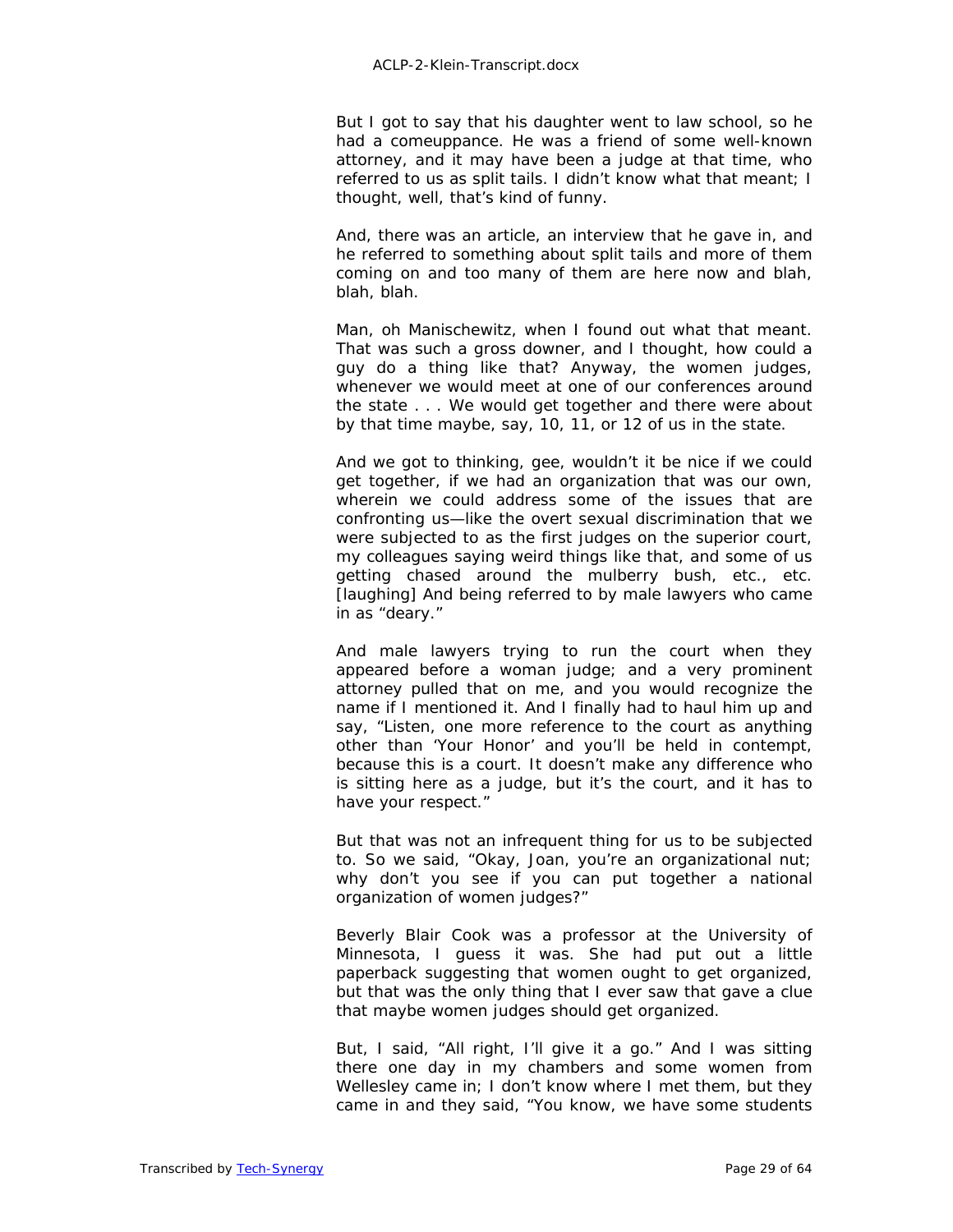at Wellesley that are looking for summer employment. Do you have anything that they can do?" And I thought, "Wow! What an opportunity!"

So I took these kids and I put them to identifying women judges around the United States and to try to organize the first meeting of that group: the National Association of Women Judges, hanging on the wall there.

And for October in Los Angeles at the Westwood Marquis Hotel, and everybody said, "No you'll never be able to get that done," because nobody in any administrative office or in the leadership of any court system around the United States had any clue as to whether they had any women judges—if they did, who they were, how you contacted them, etc., etc., etc.

So we scrounged around and tried to find as many as we could. There were some states where there were no women ever on the bench and still at that time, and that was 1978; but we got together about 100, 125 of us from all over the United States and we came together there and put together the National Association of Women Judges.

 Sandra Day O'Connor was one of our charter members. I remember Sandra Day O'Connor, because after I helped organize that statewide law association for women, she asked me to come over to Arizona and see if I could help them put together a statewide women's bar. I did the same thing in Virginia. Sissy Daughtrey, who was on the Sixth Circuit—

- Arthur Gilbert: I knew Sissy.
- Joan Dempsey Klein: You know Sissy, she's phenomenal. I love her.
- Arthur Gilbert: Boy, is she wonderful.

Joan Dempsey Klein: She's one of the best organizational people in the world.

- Arthur Gilbert: She taught at New York, so I met her there and we sort of bonded; she's a wonderful person. She's on one of the circuits now.
- Joan Dempsey Klein: Sixth Circuit?
- Arthur Gilbert: Sixth Circuit, yes.
- Joan Dempsey Klein: She redid the ABA so that now it's user-friendly as far as women are concerned. She's one of the best organizational minds I have ever run into; and I'm pretty good, but boy, I take my hat off to her.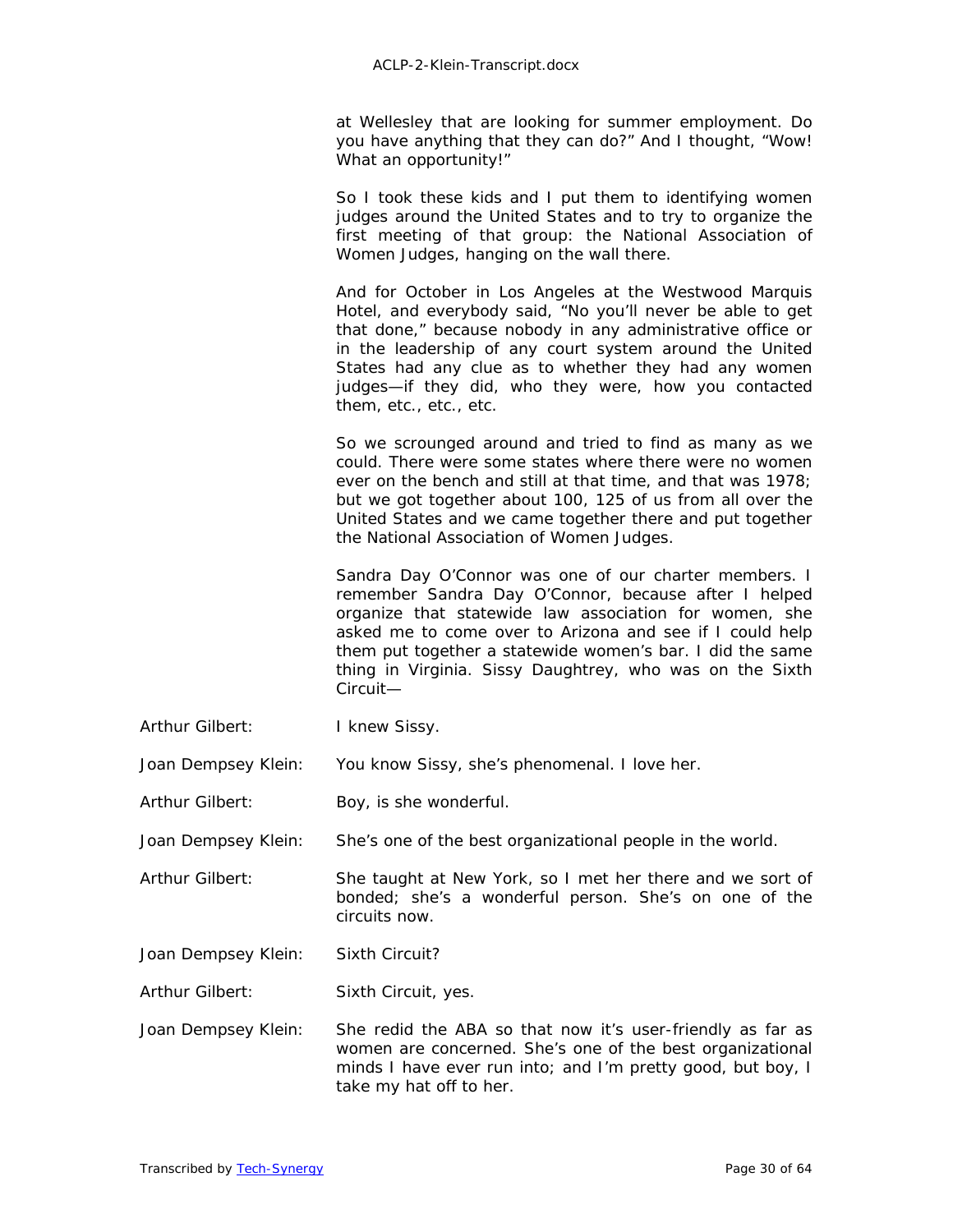Anyway, she was there; and Gladys Kessler from Washington, DC, who just tried that huge tobacco case on the federal bench; and a few other stalwarts like that around the United States. And we got together and we put the whole thing by way of bylaws and etc., etc., etc. And I was the first president, and Vaino was the second president, and it took off.

Arthur Gilbert: It's a thriving organization.

Joan Dempsey Klein: It took off because it was an idea whose time had come. And we are now on our 27th, 28th year, and I've been all over the world. We haven't even got into that, what I did for the State Department.

- Arthur Gilbert: You did some of the teaching abroad for emerging countries.
- Joan Dempsey Klein: Absolutely. And I went to People to People all over the world; but with this organization, we had an opportunity to go to different cities and states because different organizations would host the NAWJ conference.

So I have been to at least 27 cities and states that I probably would not have gone to otherwise. Like recently we went to Indianapolis, Indiana; I don't know when or why I would be going to Indianapolis, Indiana.

- Arthur Gilbert: Unless you're a fan, a racing fan.
- Joan Dempsey Klein: Unless I'm a racing fan or something. But anyway, we went there and I went out and saw the Brickyard and did all the rest of that stuff that I found; that was a very interesting place.

And I went to some places—where the heck was that? Was that in Tennessee? Knoxville, Tennessee, where they had those ducks that lived up on top and came down on the elevator, walked across the floor, and jumped into a pond, which was like a fountain in the middle of the entrance of the hotel. Anyway, I could go on forever with that.

 But what we were concerned with at that time was that there was a presidential election, and both Reagan and Carter had indicated that if elected they would appoint the first woman to the Supreme Court. And so we said, "Hey, that's got to be, that's got to be." And they both campaigned on that issue, etc.

 So when Reagan was elected, I called my buddy Herb Ellingwood, who by that time was one of the deputy's counsel back in Washington, DC, with Reagan, and I said, "Hey, your guy promised, we would like to meet with you."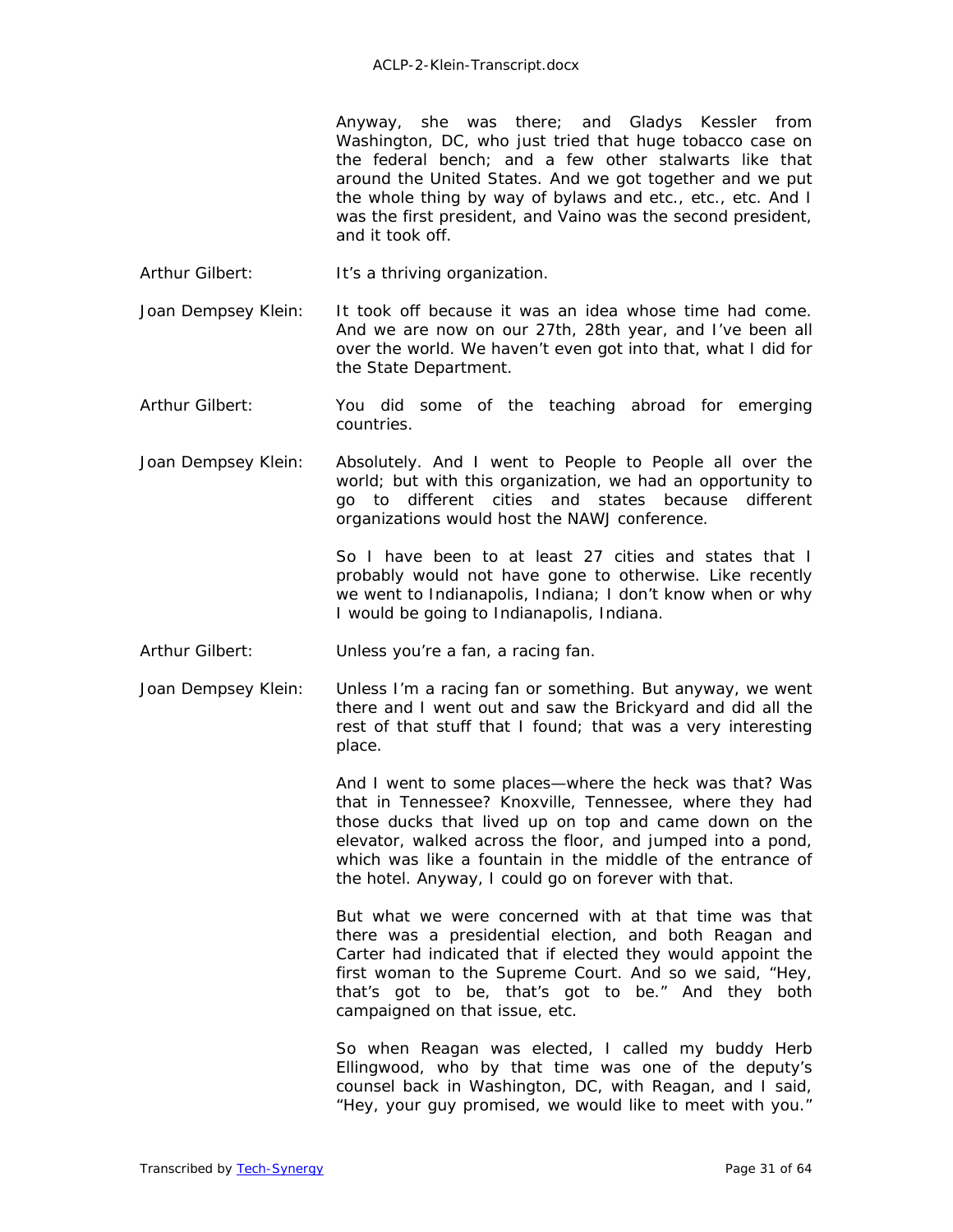So Vaino and I and Sissy Daughtrey and a couple of other hotshots in the NAWJ went back to Washington, DC.

We met with Herb and we met with other people back there and said, it's time for a woman. And lo and behold, next thing you know, Sandra Day gets nominated, because Sandra Day went to Stanford Law School with the former Chief Justice of the Supreme Court from Arizona; they knew each other there.

 She got nominated and she called me and asked me if I would testify at her hearing. I said, "Sure, why not?" So I was stunned when I went back there to testify, because there were a whole lot of people from her state who were taking her on.

She was too liberal, because she had been in the Senate, elected to the Senate in Arizona, and she had sponsored some legislation, etc., and some of it was pro-choice. And these right-wingers came there to testify against her. And so there I was testifying to her qualifications, etc. That was kind of a fun thing to do.

 She got nominated, and she's been a member, and we've honored her in a number of ways in the NAWJ. We have a scholarship named after her. She's been a part of us, as is Ruth Bader Ginsburg; she was a member and a strong supporter.

So I'm very proud of the national association. We've done a lot of things. We sponsored—this is probably the best thing that we've ever done—we sponsored the Gender Bias Task Forces all over the United States. We did that in conjunction with Lynn Hecht Schafran's outfit in New York City; you probably know Lynn. It used to be, I think now they call themselves . . . what the heck do they call themselves now? Anyway, I'll think of that in a minute: a major women lawyers association that brought lawsuits, etc., and oversaw developments of law throughout the United States, etc. So we partnered with them.

And the first Gender Bias Task Force was in New Jersey, and a woman there who was either on the Supreme Court or on the Court of Appeal went to her chief justice and said, "Look, this is our plan, this is what we would like to do; would you kindly appoint a committee to study whether there is any gender bias in the court system?" Ha ha ha. *[laughing]* 

Arthur Gilbert: Like we need to study.

Joan Dempsey Klein: Yeah, like we need to study. So she got that done. They conducted the study with a follow-up of recommendations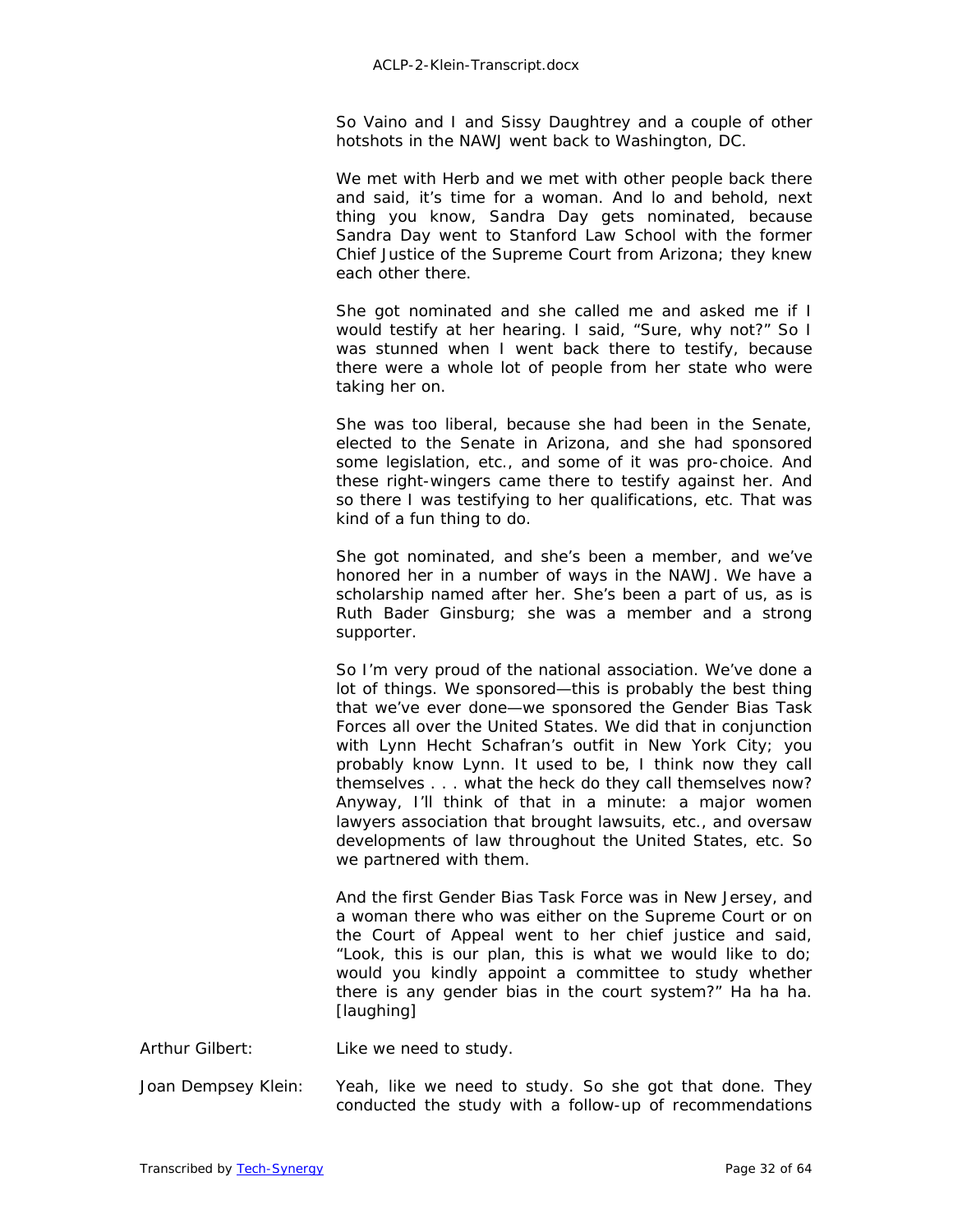to implement. We took that to every single state in the United States, including California.

We've done that here, and we've had recommendations, not all of which have been implemented. But it was a consciousness-raising process if nothing else. Then we went to the federal courts, and we didn't think that the federal courts would do this, but they did. So that was one of the major things that the National Association of Women Judges has done.

- Arthur Gilbert: You know, swimming laps with Buster Crabbe. Did you ever believe in a million years that you would be doing what you're doing today?
- Joan Dempsey Klein: No.
- Arthur Gilbert: Isn't that amazing?
- Joan Dempsey Klein: But I knew I would be doing something. I just had that kind of energy and commitment and kind of a vision. "Don't tell me I can't do it, you just get out of my way"—that kind of an attitude. And Vaino and I have been support for each other all through the number of years that we've been working together.
- Arthur Gilbert: It's been a wonderful friendship.
- Joan Dempsey Klein: A phenomenal friendship, and I'm going to miss that lady something fierce. I mean, our hassles about getting the Jenny Commission established, because they used to have that blackball system—
- Arthur Gilbert: That's the Judicial Nominees Evaluation Commission.
- Joan Dempsey Klein: Yes, right.
- Arthur Gilbert: So anybody knows what we're talking about in the future, when the Governor appoints a prospective nominee to the court or plans to, their name is submitted to the Jenny Commission for evaluation. And they send letters out to lawyers and find out about the person and their qualifications.
- $(1:22:33)$
- Joan Dempsey Klein: Yes, but before that committee was established, they had nothing.
- Arthur Gilbert: Incidentally, I thought of the presiding judge of the superior court: Bill Ray. I knew the name would come; the computer is moving slowly, but Bill Ray.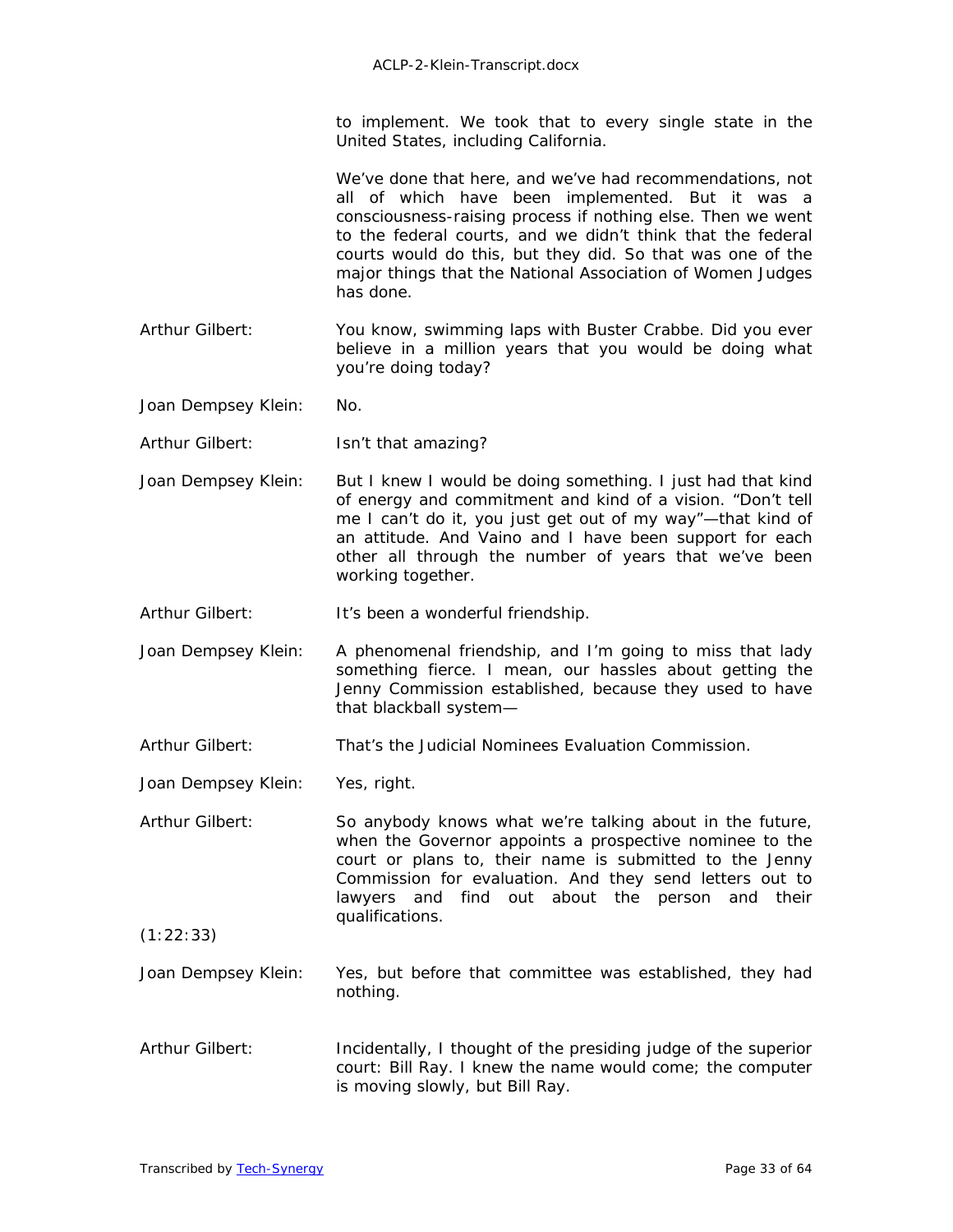Joan Dempsey Klein: I went to his funeral out there in Pacific Palisades recently. But anyway, Bobby Moretti went to the Governor and said, "Hey, I think she's a competent, qualified person; I know her personally, I can speak for her integrity, etc., etc., etc."

> Reagan was all set to put me on the superior court. I got blackballed by one of those guys who was sitting on the State Bar Board of Governors. At that time, one person there could do it. So I remember talking with Seth Hufstedler, and who's the other guy that's been around a long time, former secretary of state?

- Arthur Gilbert: Warren Christopher.
- Joan Dempsey Klein: Warren Christopher. Two hotshots on the bar. I said, "You guys have got to do something about that system, so that people who are nominated for the court get a fair investigation and a fair deal." I don't know timewise when that Jenny Commission was established, but that was the first time that nominees got a fair shake.
- Arthur Gilbert: I think it was under Jerry Brown's administration, I believe.
- Joan Dempsey Klein: But at least you got a fair shake there. I went through that process, I got exceptionally well qualified; but a few years earlier, boing, I got dinged, one person.
- Arthur Gilbert: Tell me when—to change focus a little bit here—being on this court, when you first came to this court. Here you are a woman coming in as a presiding justice in this sort of essentially male bastion—
- Joan Dempsey Klein: You got it.

Arthur Gilbert: What was the first day like, walking in?

Joan Dempsey Klein: It was tough. Here I came in. I'm with three guys with crewcuts and little Joanie. I would have been happy to come in here as an associate justice. I didn't need to be appointed a PJ, but Rose said to me, she said, "If I can be a CJ, you can be a PJ."

> I said, "Okay, Rose, whatever, I'm happy to do it." But there was a guy there, James Cobey, who was a former senator, big wheel, well-respected guy, and I liked him; he should have been the PJ and I should have been an associate justice. But what am I going to do, turn it down?

Arthur Gilbert: Exactly.

Joan Dempsey Klein: So I didn't; I took it. I really felt about two feet high when I came in—that's about all I felt worthy of. Nobody reached out to help me; nobody did anything of that kind. He had a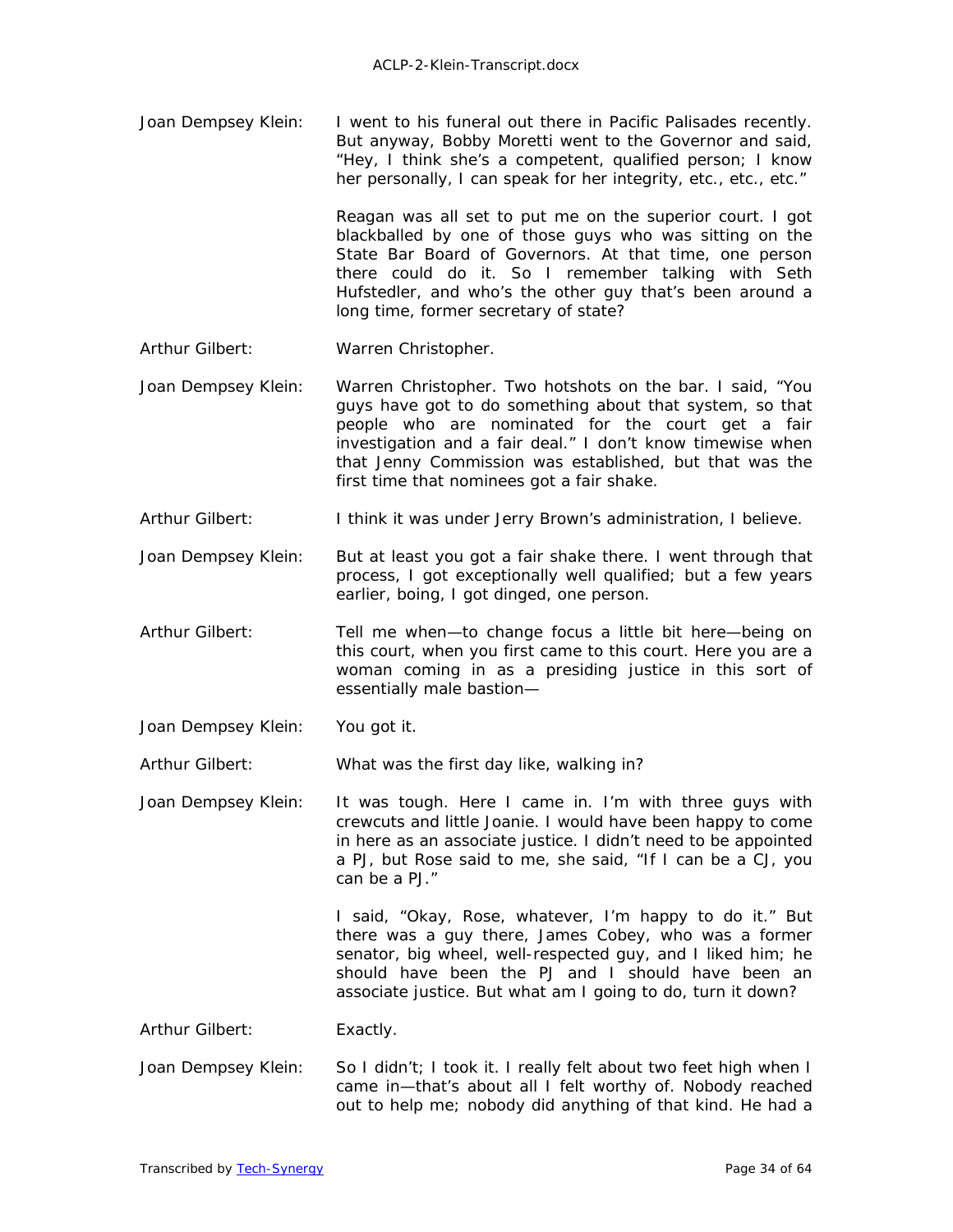corner office, which I should have had as the PJ; was I going to move him out of there? Woo-hee, no. I would have sat in the cellar. And I tried my darnedest just to be lowkey, cooperative, and work with those guys, and little by little gained their respect and little by little we moved along and had a relatively well-functioning division. But nothing at all like where I am now, where I work with my colleagues in an entirely different manner.

- Arthur Gilbert: Well, your division is known for its congeniality, how well you all get along even though you may have different judicial philosophies.
- Joan Dempsey Klein: As far as I'm concerned, as a PJ and my evaluation of the role of an appellate justice . . . And I'm distressed to read some of these newspapers articles saying that this is the case and here is the judge. It's not a one-judge thing, it's a three-judge thing, and that's something that some of the justices around here really need to appreciate.

You are that person on the trial bench, but when you come here, you're one of three. And what this division has done the whole time I've been the PJ is work together as a unit. We'll get in there and we'll argue all over the place, up and down and crosswise, etc., etc., etc.

It's nothing personal; it's strictly "Here are the facts we're dealing with, here's the law. Are these really the facts? Is this really the law? What's your point of view? I think that's wrong." Nothing is personal, but boy, we go at it; and when we finally get a work product, it's a work product of the three of us.

 We have a pre–oral argument conference. We have oral argument, wherein we really appreciate having counsel come before us to help us decide cases in which I say to them . . . We have a post–oral argument conference where we get together again and say, "What do you think?"

- Arthur Gilbert: Do you have a post–oral argument in every case?
- Joan Dempsey Klein: We meet and then we say, "Okay, are there any of these cases that we really need to discuss?" We'll say, "No, I'm okay on one, two, three, four, five, six. I'd like to talk about seven, I'd like to talk about nine," or whatever; and that's the way we operate.

It boggles my mind that some of the people on the bench do not understand that they gave up being a one-man or a one-woman band when they came to the Court of Appeal. And some of the people around here, from what I hear, take exception when anybody second-guesses one of their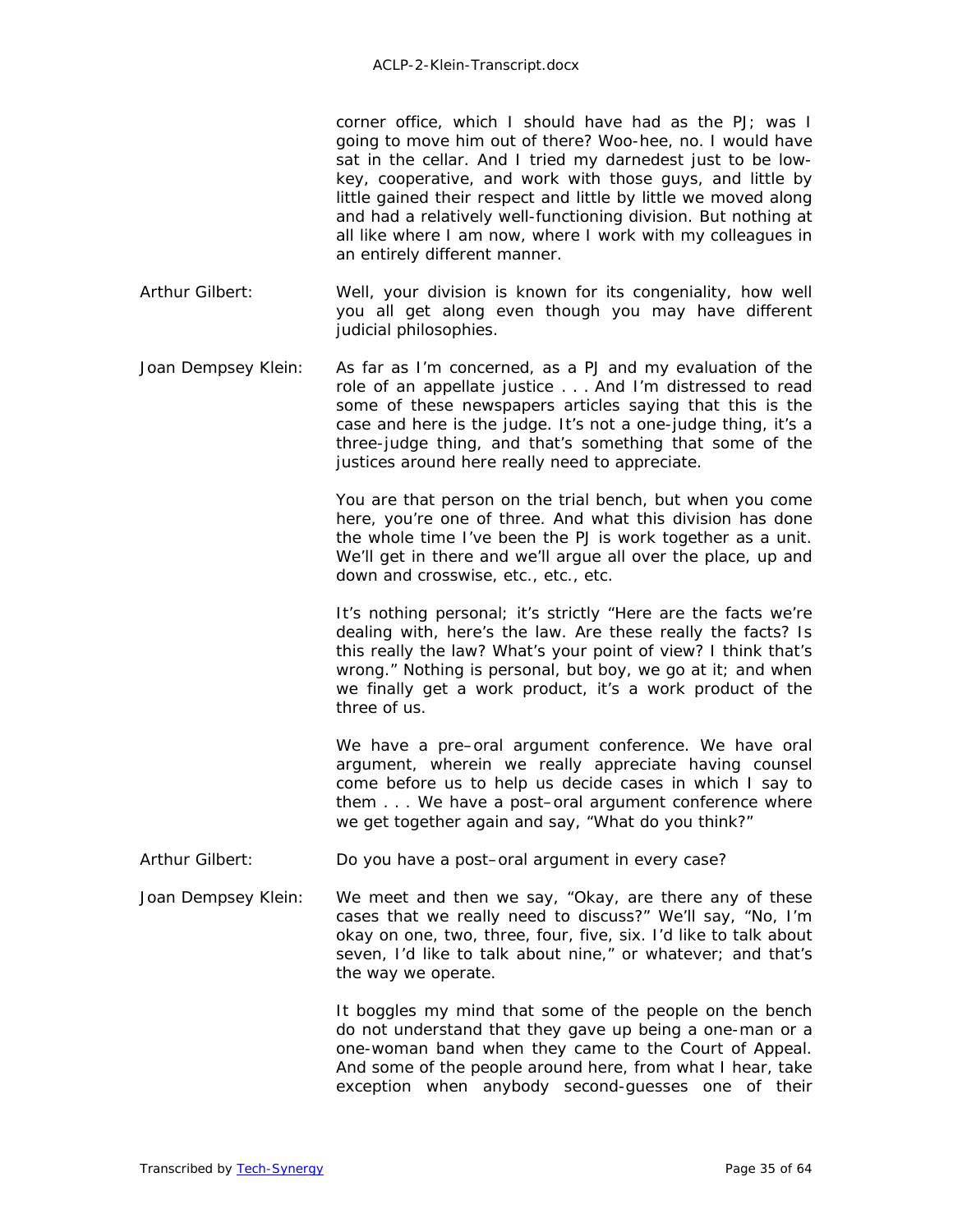circulating drafts of which they are the lead author. I'm not going to mention any names, but it's astounding to me.

Arthur Gilbert: How would you describe your judicial philosophy?

Joan Dempsey Klein: It's a very simple judicial philosophy. It's fairness, bottomline fairness. If the court system is a system of laws, the rule of law has to prevail. There has to be a separation of the various powers here, the three main: legislative, judicial, executive. There has to be that separation, which has to stay in place.

> But the bottom line for everything is fairness; that's my philosophy. And fair and reasonable. If it's not fair and reasonable there's something wrong with it. I don't even want to be a part of any case going out of this division that is not bottom-line fair and reasonable.

 And I think that's pretty much the philosophy in this division. We'll kick it around, take it apart backward and forward; and even though we're bound by directives of the higher courts, we'll do our darnedest to figure out what's fair and reasonable in the case that's before us.

- Arthur Gilbert: Do the terms that are bandied about so often these days, "activism" and "restraint," does that have any bearing on that, do you think, on how the public looks at the courts?
- Joan Dempsey Klein: Well, unfortunately with this President, he has put it front and center, because he keeps talking about activism. And that is so ridiculous, because his courts have been the most conservative activist courts that I can ever remember.
- Arthur Gilbert: We're talking about Bush, George Bush, the son.
- Joan Dempsey Klein: That's exactly right. When he . . . in effect his Supreme Court gave the election to George Bush over Gore, whereas Gore got more of the popular vote; and there was a question as to whether Gore or Bush would win the vote in Florida.

The Supreme Court stepped in, took it out of the state court where it was pending, and said, "Here we go, we're intervening and that is that." Now that's considered highly activated activity.

He keeps talking about activist courts, but it lies very shallow in his mouth given the amount of activism that has come from his court, including yesterday's opinion on pay discrimination for women. It was a 5-4 decision.

Arthur Gilbert: Dealing with the statute of limitations and when you should bring the action.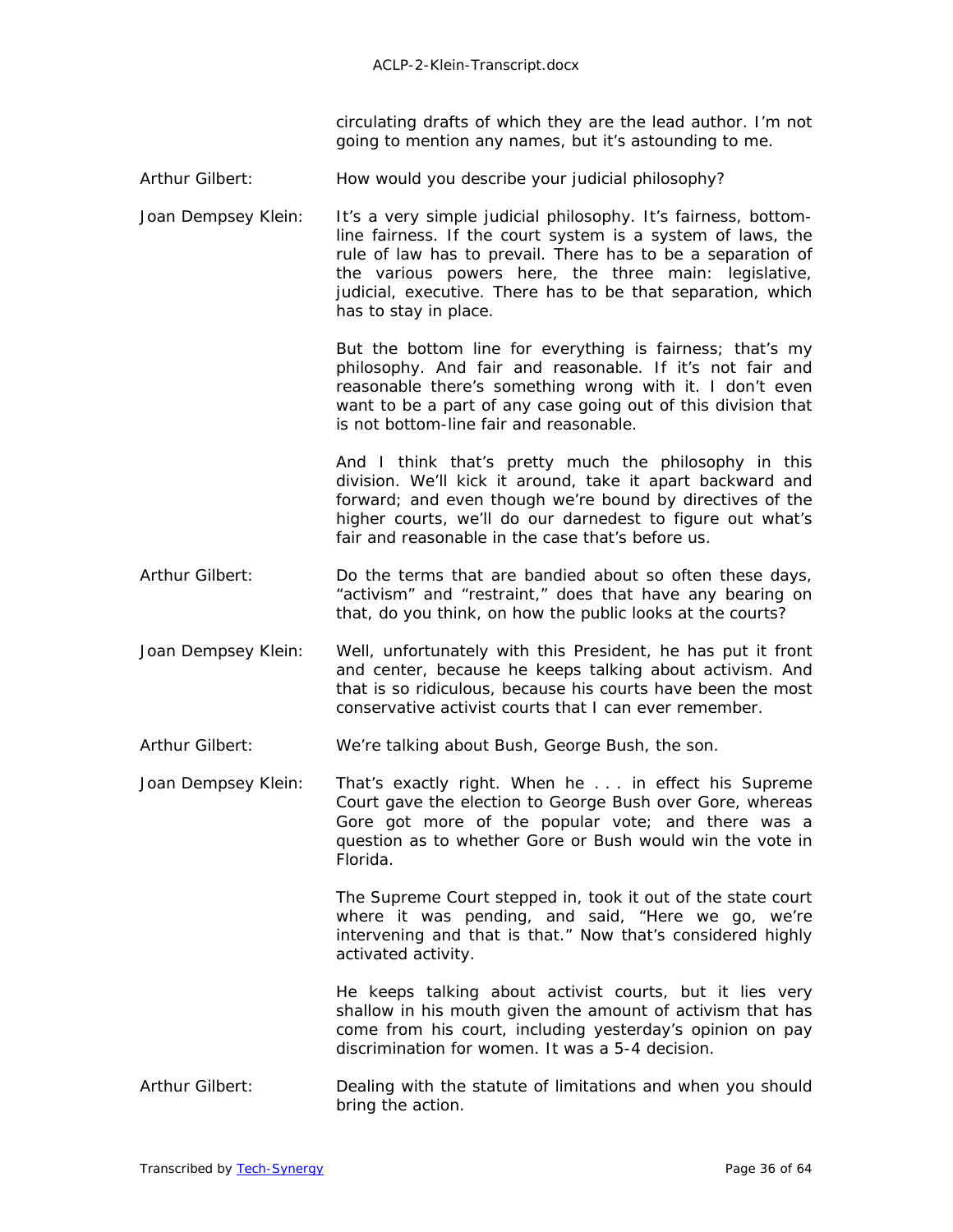| Joan Dempsey Klein: | Very questionable. But none of us in this division believe in |
|---------------------|---------------------------------------------------------------|
|                     | activism, and none of us is quote, "an activist." We do our   |
|                     | job. We work very, very hard. We've got excellent help        |
|                     | here. I've got a couple of research attorneys who have been   |
|                     | with me 15 years, 20 years now.                               |

And we go round and round and round putting together the draft that I'm responsible for, and I take it and run it by my colleagues, and then we get together and kick it around; but none of us, even though we're of different political shades, none of us imposes that on any decision.

(01:31)

- I've never seen anybody try to impose that on an opinion here, and some of us hold strong views about a lot of things, surprise, surprise.
- Arthur Gilbert: You don't, of course, right?

Joan Dempsey Klein: Neither does Justice Croskey. *[laughing]* 

- Arthur Gilbert: Of course, right. Well, your court is known for its fairness and objectivity, and you get very high marks from all the lawyers. Lawyers say that appearing in oral argument in your court is a delight, because you're really on top of the case, and you ask good questions, and it's a fun exchange.
- Joan Dempsey Klein: Why wouldn't we? That's what oral argument is supposed to be. You're not supposed to sit up there like lumps and nobody knows what's going on, so that it's an empty activism on the part of lawyers to come in and argue before a court like that.

It's our business to know what's going on. It's our business to challenge the attorneys for the positions that they're taking, etc., etc., etc. But nobody in this division attempts to impose any political philosophy, any other philosophy, on the other person. Now, we do that during our lunch breaks. *[laughing]* 

- Arthur Gilbert: I've been to some of those lunches and I know all about it, yes.
- Joan Dempsey Klein: Then we talk about everything from soup to nuts, and we can get down to the nitty-gritty there. But in terms of our role as justices . . . and we respect each other and we enjoy coming to work every day. That's one of the reasons I'm still here, one of the reasons Justice Croskey is still here. And away we go. And we've been working together as a division, our group, I think longer than anybody else in the state, of which I'm very proud of.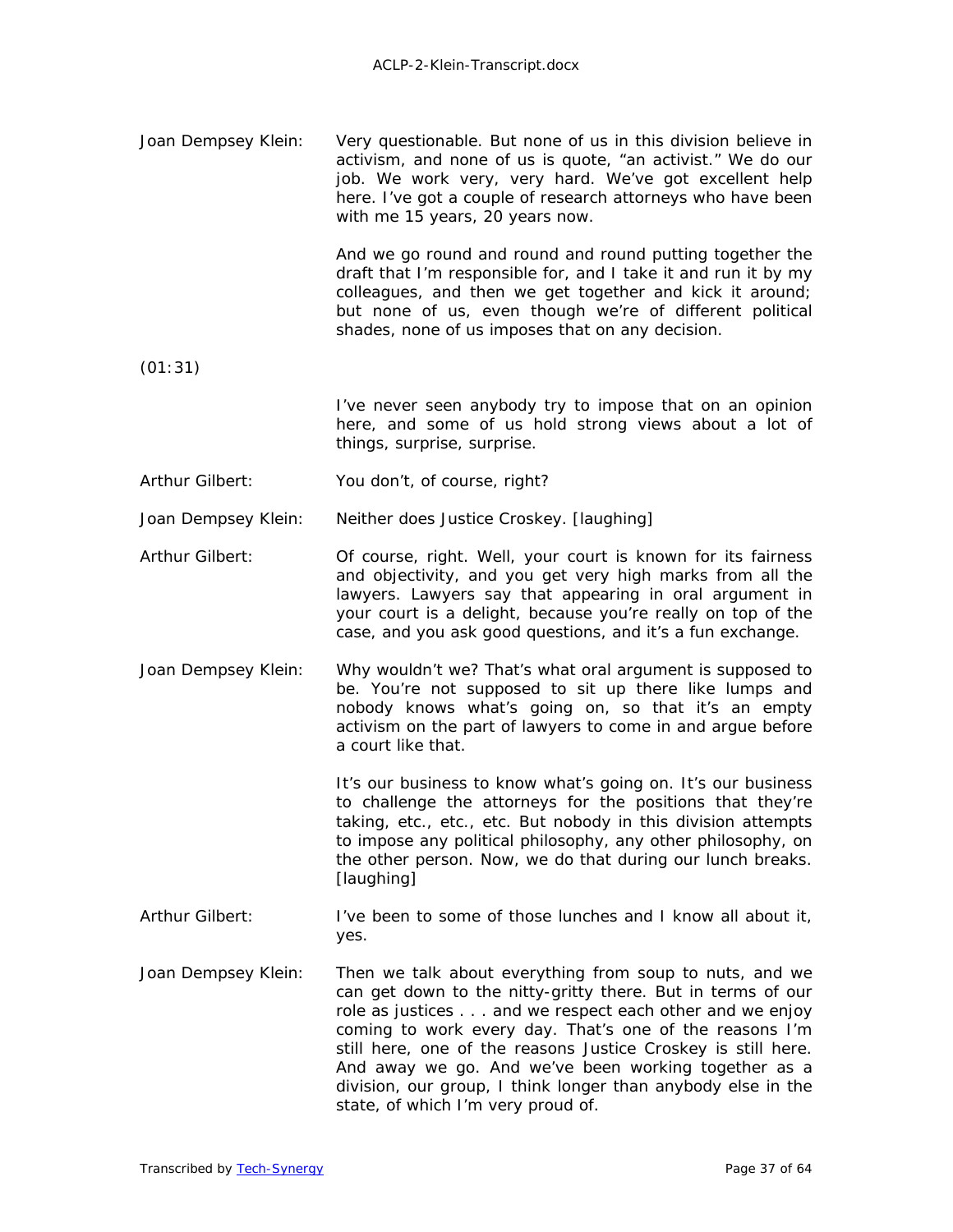- Arthur Gilbert: Sure. What has changed on the courts since you started? Have attitudes changed? Has the treatment of women changed, or does it depend on just the individual personalities?
- Joan Dempsey Klein: Generally speaking, if I view the entire court system in the state of California, there has been a tremendous change in the composition of the court. We're still only about a third of the bench, whether it's the trial court or the appellate bench, but we've made inroads in that regard to the point now where we're not just a tiny minority. So that's a very substantial change.

I think there's more of a sense also of fairness in the selection process. You have this Governor . . . And I remember Pete Siggins, who was one of the guys who used to advise him as to judicial prospects, who is now on the Court of Appeal in the First District.

Arthur Gilbert: In Sacramento.

Joan Dempsey Klein: No, in San Francisco. I remember him speaking to a group of us one night over at the Jonathan Club, some bar function.

Arthur Gilbert: That's ironic too, is it not, the Jonathan Club?

- Joan Dempsey Klein: It is.
- Arthur Gilbert: Because women couldn't get in the front door, minorities couldn't get in the door, and now it's open to everyone.
- Joan Dempsey Klein: You got it. And I was one of those people that I came there and they said, "You could take the back elevator to get up there, sweetie, you can't go here." "Huh? What's wrong with me?" *[laughing]* Am I without clothes? Anyway, that's another whole story. California Club was the same thing.

No, but he said—and I didn't forget this—he said, "The Governor does not want to know the party affiliation until after he makes his appointment." And I thought, huh? That's kind of unusual. But that has been carried out by this administration.

- Arthur Gilbert: We're talking about Governor Schwarzenegger?
- Joan Dempsey Klein: Governor Schwarzenegger. And he has in fact appointed both Democrats and Republicans. There's an edge to the Republicans, which is okay with me, and that's probably the way it ought to be. But he has appointed a number of Democrats also.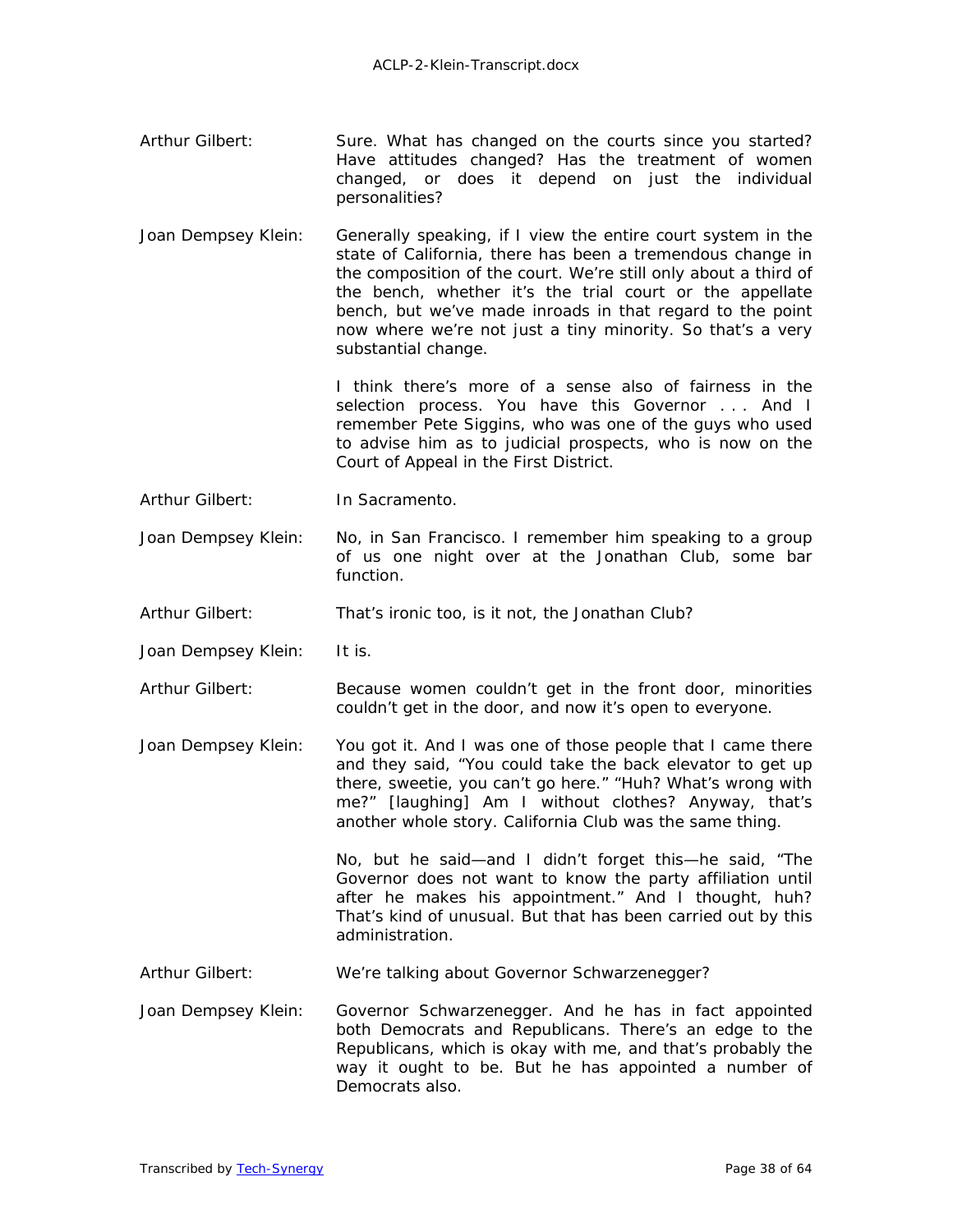Arthur Gilbert: **In fact, Pat Brown had appointed a number of Republicans.** 

Joan Dempsey Klein: Yes and I think Gray Davis did a fair share. So there is a different philosophy of what . . . a fairness philosophy of looking at people not through a political lens, but through a lens whether they're competent, whether they have integrity, whether they can do the job.

> And I remember I said, "I'm the senior presiding justice in the state, and I sit on this committee as a consequence of that role." And it's the judicial qualifications commission. It's an obscure committee that is provided for in the Constitution. It was put in there after one of the first Governors came to power in order to check his appointments, because they were afraid that he was going to put too many cronies on the bench.

> So the people on this commission set forth in the Constitution are the Chief Justice, the Attorney General, and the senior presiding justice statewide if it's the Supreme Court or the senior presiding justice in any of the districts.

Arthur Gilbert: And that is you.

Joan Dempsey Klein: And that is me.

Arthur Gilbert: And you were just a kid just not too long ago. *[laughing]* 

Joan Dempsey Klein: Yes, that's right. So that's a very substantial role to play, a very difficult role for me sometimes, and was particularly for this last nomination to the California Supreme Court. I do not take that lightly. And the question is whether that committee takes into consideration judicial philosophy, as well as how many opinions have they written, are they okay, blah blah blah, routine kinds of things.

> Although we don't have any staff or any money, the Attorney General has acted as an investigative arm of this committee and evaluates all candidates and is quite active in that regard. And I assume that Jerry Brown will fulfill that same role, and he'll be pretty strong in that.

> There has been in the past times when somebody on that committee has voted against nominees to the bench. One of the classic examples is your good buddy Elwood Lui, who never, ever got over the fact that one of those commission members voted against him when he was nominated . . .

Arthur Gilbert: Yes, that's true.

Joan Dempsey Klein: . . . to the Court of Appeal.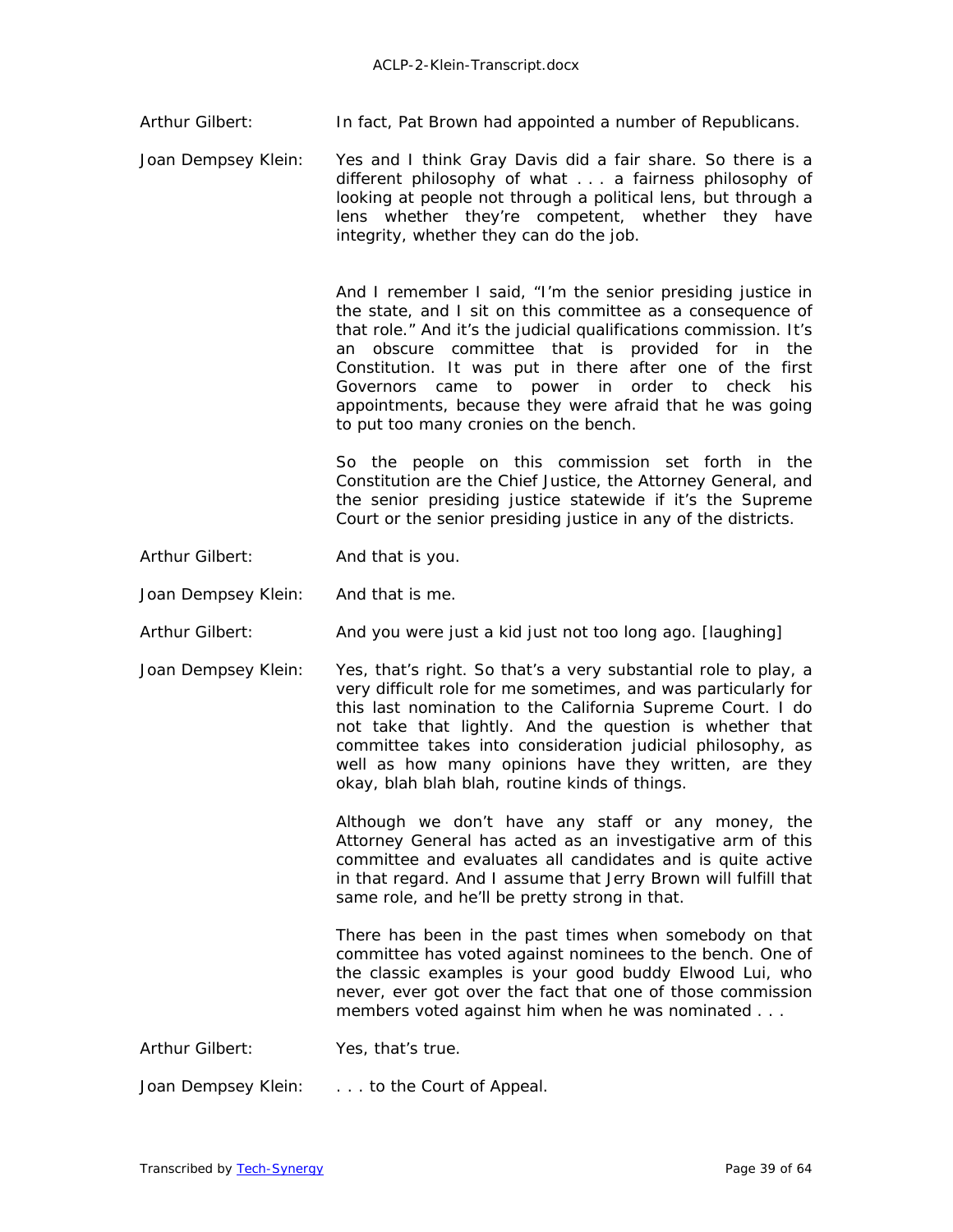- Arthur Gilbert: That person voted for me, and he will never let me forget it. I'm sure we'll be doing an interview of retired Justice Lui.
- Joan Dempsey Klein: You will?
- Arthur Gilbert: And, I think—
- Joan Dempsey Klein: You've got to bring it up.
- Arthur Gilbert: We have to bring that up; and he has demanded that I will be his interviewer.
- Joan Dempsey Klein: Because he is well respected on all regards, and was highly qualified at the time—but he got dinged. I don't remember the rationale for it.
- Arthur Gilbert: I think a number of people got dinged by the Attorney General at that time, not because of their qualifications, but because he asked a number of questions in a letter that he wanted answered. And he said, "These are not appropriate questions to answer," and in fact he toned down the letter. And I received that same letter.
- Joan Dempsey Klein: You're kidding me.
- Arthur Gilbert: Yes, he asked a number of questions about how they ruled in certain cases.
- Joan Dempsey Klein: Was that John Van de Kamp?
- Arthur Gilbert: No, that was Governor Deukmejian, but he was the Attorney General at that time.
- Joan Dempsey Klein: He voted against—
- Arthur Gilbert: He voted against a number of people. And he sent the letter to me, but he had changed his questions; they were a little better. They were better, but still not always appropriate, and I respectfully declined to answer certain questions and told him why.
- Joan Dempsey Klein: I didn't even know that.
- Arthur Gilbert: Yes, and I told him why. And I did it very respectfully. I said, "I understand why you want to know this, but I feel that it is prejudging, and I can't really tell until I know the facts, but here is my philosophy," and so on. So I didn't directly answer the questions, but I didn't just ignore him. And so he did vote for me, and Elwood Lui will not let me forget it.
- Joan Dempsey Klein: There was another person on our court now who got only two votes.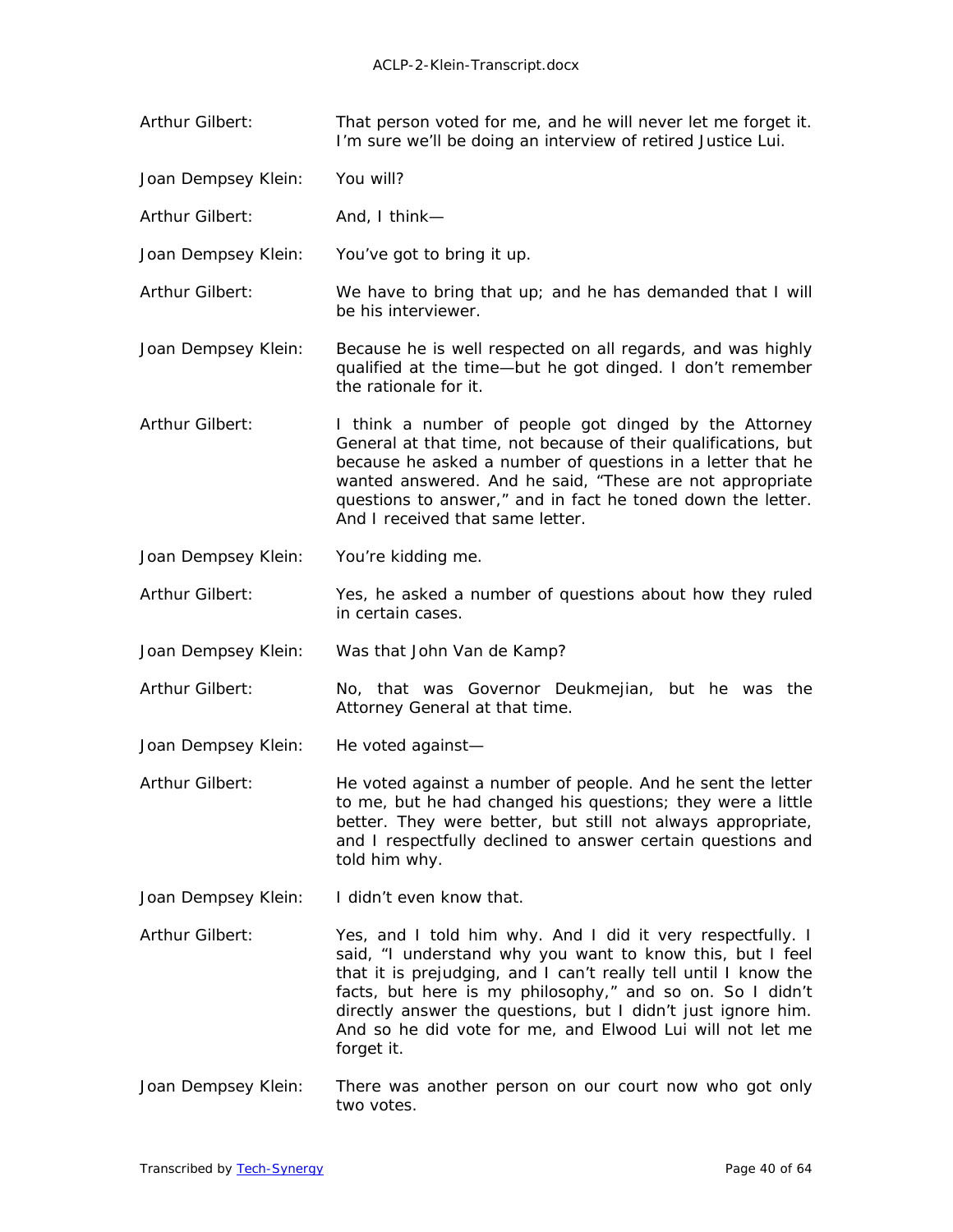Arthur Gilbert: Yes, and those things stay with you forever.

Joan Dempsey Klein: Never forget it. And I don't—

Arthur Gilbert: A very capable person, but it just happens.

Joan Dempsey Klein: Yes, that was just Justice Roth that cast that vote, and it was against a woman. And I think he had a whole different set of criteria that he considered when he considered her. He was not very big on women's roles, etc. It was a very peculiar relationship that I found myself in . . .

(1:42:25)

- Arthur Gilbert: There are a number of really significant cases you have written. You've authored so many cases and cases involving sexual harassment with employment.
- Joan Dempsey Klein: True. One of the big ones very early on was the *Sindell*  case. I'd just got appointed here, and that thing fell in my lap, and I thought, "Oh my god, this is a major case, what am I going to do with this?" And the *Sindell* case involved a pregnant woman who was given certain drugs from this laboratory or something; and I don't know what happened, whether she aborted the child or aborted the fetus or what it was. But after that process she was rendered childless; she couldn't bear any children after that. It went to trial and I come to find out that the drug that was used by this laboratory given to women in effect sterilized them all.

 The question was whether . . . who could be named, because there was one of these things going on: the drug company said, "Well, it was not my drug, it was their drug. We didn't do it, she did it." Come to find out that all the drug companies were producing this same drug.

So what we came up with in that *Sindell* case . . . Remember the old case? You'll remember this one, where the guy is out hunting with buddies and they see a creature they're going to shoot at, and somebody gets shot and somebody gets injured, and so the question is, "Who do you sue?" So they sued them all. Do you remember the name of that case?

- Arthur Gilbert: *Tice v. Summers*?
- Joan Dempsey Klein: That's the one.

Arthur Gilbert: Wow, I can't believe I pulled that out.

Joan Dempsey Klein: You did, you pulled it out. We took that concept and said, "If you don't know which one of these outfits actually was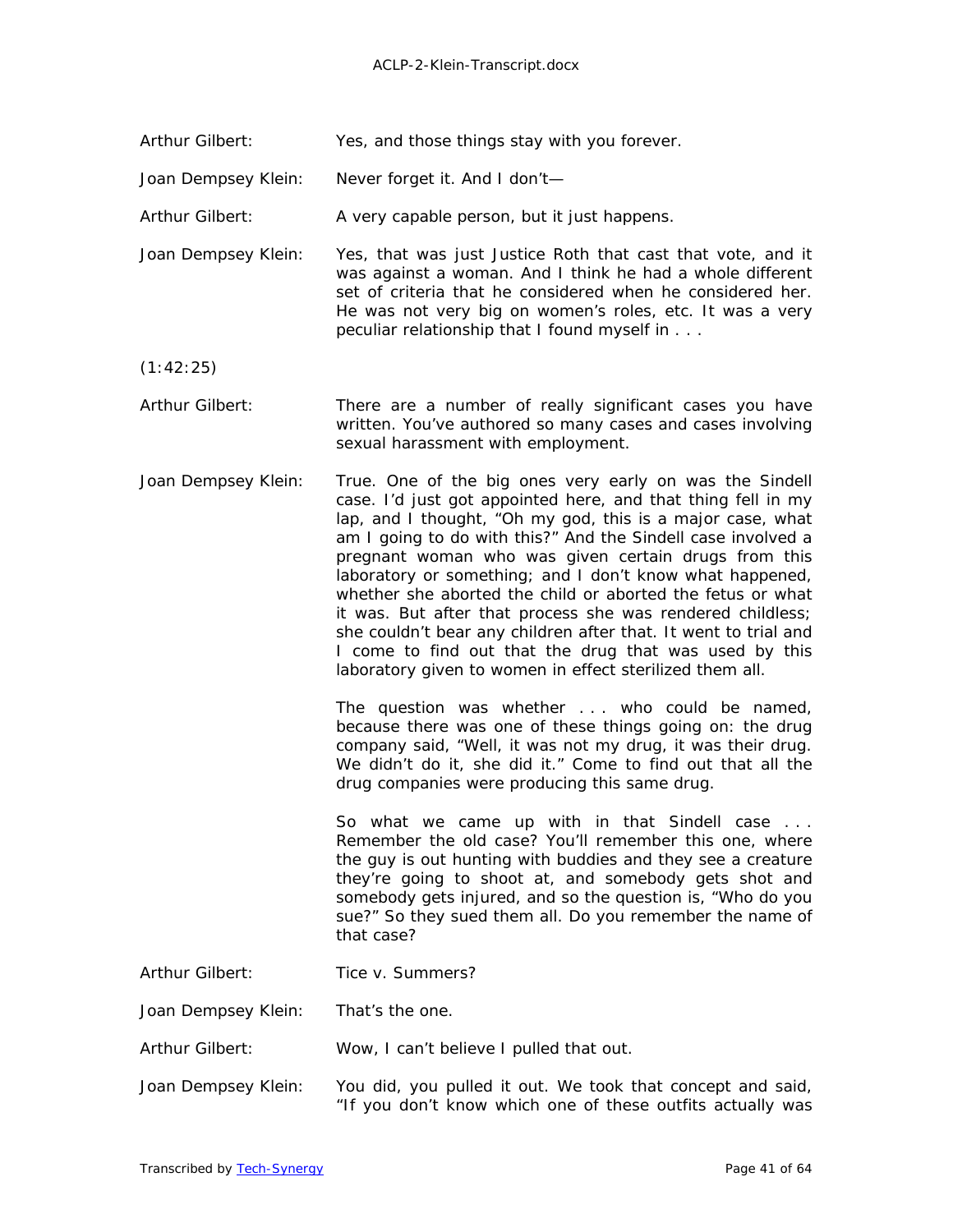the maker of the drug that you took, they're all responsible, and they can do this as far as each other is concerned." And we put that case out and it lasted about 10 minutes.

The Supreme Court took it and Justice Mosk took it over, wrote a huge case based on our premise. And that was a major case. I've had some biggies, and it is fun. You don't always get cases like that. You get the kind of stuff that I'm working on now, this CEQA and EIRs.

Arthur Gilbert: They're pretty important cases.

Joan Dempsey Klein: They are, but . . . We weren't an activist court at that time, but that was kind of creative.

- Arthur Gilbert: No, it was, that was one thing. To be creative and not to just make up the law, and you certainly didn't do that—
- Joan Dempsey Klein: And to have the confidence to put that forth. Because I was just brand-new, and I had these brand-new clerks, one of whom was a woman, who is now on our superior court.

Arthur Gilbert: I know who you mean, I know her.

- Joan Dempsey Klein: She was in the U.S. Attorney's Office for a long time and she just got appointed. I can't think of her name, I can't pull it up. Anyway, she was one of my clerks at that time and we worked on that together.
- Arthur Gilbert: I recall the case you wrote holding employers strictly liable for sexual harassment in the workplace—supervisors are strictly liable. You've written a number of very significant cases.
- Joan Dempsey Klein: Based on a template of what is fair and reasonable, in terms of the application of the law, interpretation of statutes, and looking at prior cases.

Arthur Gilbert: Looking back over your life and your distinguished career, is there anything you would have done differently? It all seems to have worked out even though there were bumps in the road, and these bumps seemed to have made you particularly suited for the work that you wound up doing.

Joan Dempsey Klein: Yeah, I often think, "What if I had had money, what if I had had a comfortable background as a child, supportive mommy and daddy, what if it was easy for me to go to college? Would I have had the drive, would I have had the push, the goals?" The answer is no, probably not.

Arthur Gilbert: Who knows, huh?

Joan Dempsey Klein: I don't think so.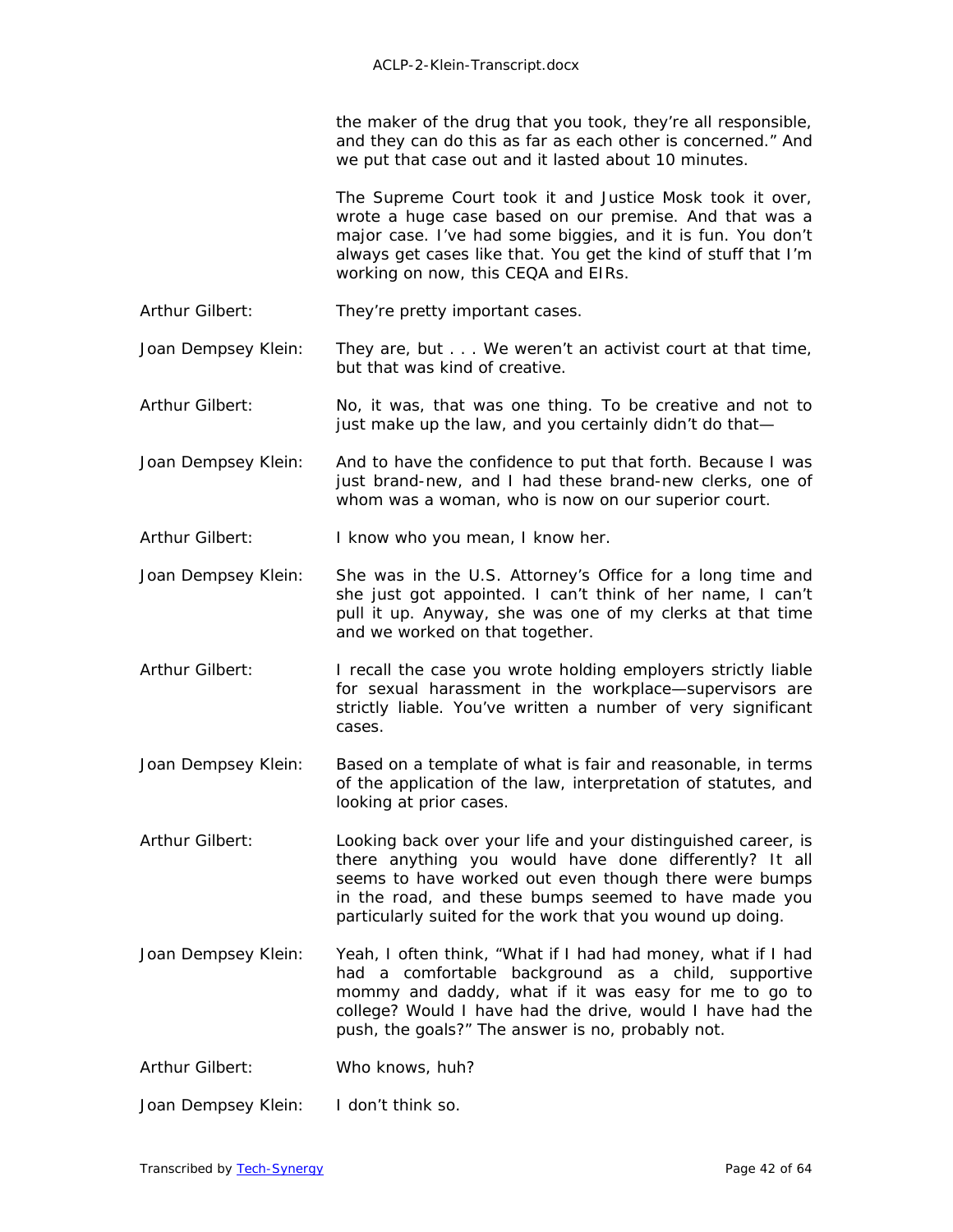| Arthur Gilbert: | It was a pleasure doing this. |  |
|-----------------|-------------------------------|--|
|                 |                               |  |

- Joan Dempsey Klein: Mutual.
- Arthur Gilbert: Thank you.
- Joan Dempsey Klein: I could do another, god knows. Somebody had suggested I really should write a book with all this stuff.
- Arthur Gilbert: Absolutely. You're too busy working to do it, but you could find time.
- Joan Dempsey Klein: Yes, I am, but again I would have to publish it posthumously. There are too many details along the way that I've left out which are significant but very personal. *[laughing]*
- Arthur Gilbert: You certainly revealed a lot and gave us some great insight into a really remarkable human being.
- Joan Dempsey Klein: Well, I appreciate what it is you're doing, and you're the perfect guy to do this interview, just the perfect guy.
- Arthur Gilbert: I was honored to do this.
- Joan Dempsey Klein: Well, thank you so much. It's absolutely mutual, as you know. I'm glad you're doing it. If I can be some kind of a role model, a catalyst for somebody else whose face has seen hurdles along the way and say, "Go for it," that's the point of the whole thing—because I didn't have anybody like that. I had no role models at all, none. All I did was see negative role models.

 I remember . . . I have to tell you this one little thing: I remember when I went to UCLA on that fellowship and I was in this class and one of the papers was, "List everything that has happened to you that got you where you are today." And then you had to get up and read your paper.

 Everybody wrote all kinds of nice things: "Well, my father was such a great influence in my life, my mother was so helpful, my Aunt Fanny took me to Europe, and my brothers and sisters all were helpful."

I wrote this thing saying, "Nobody, but nobody, was there for me. I had no money. I had nothing but negative impetus from those around me." I was the only paper like that, and people looked at me like, "Jesus, are you a weirdo," but that's what it was.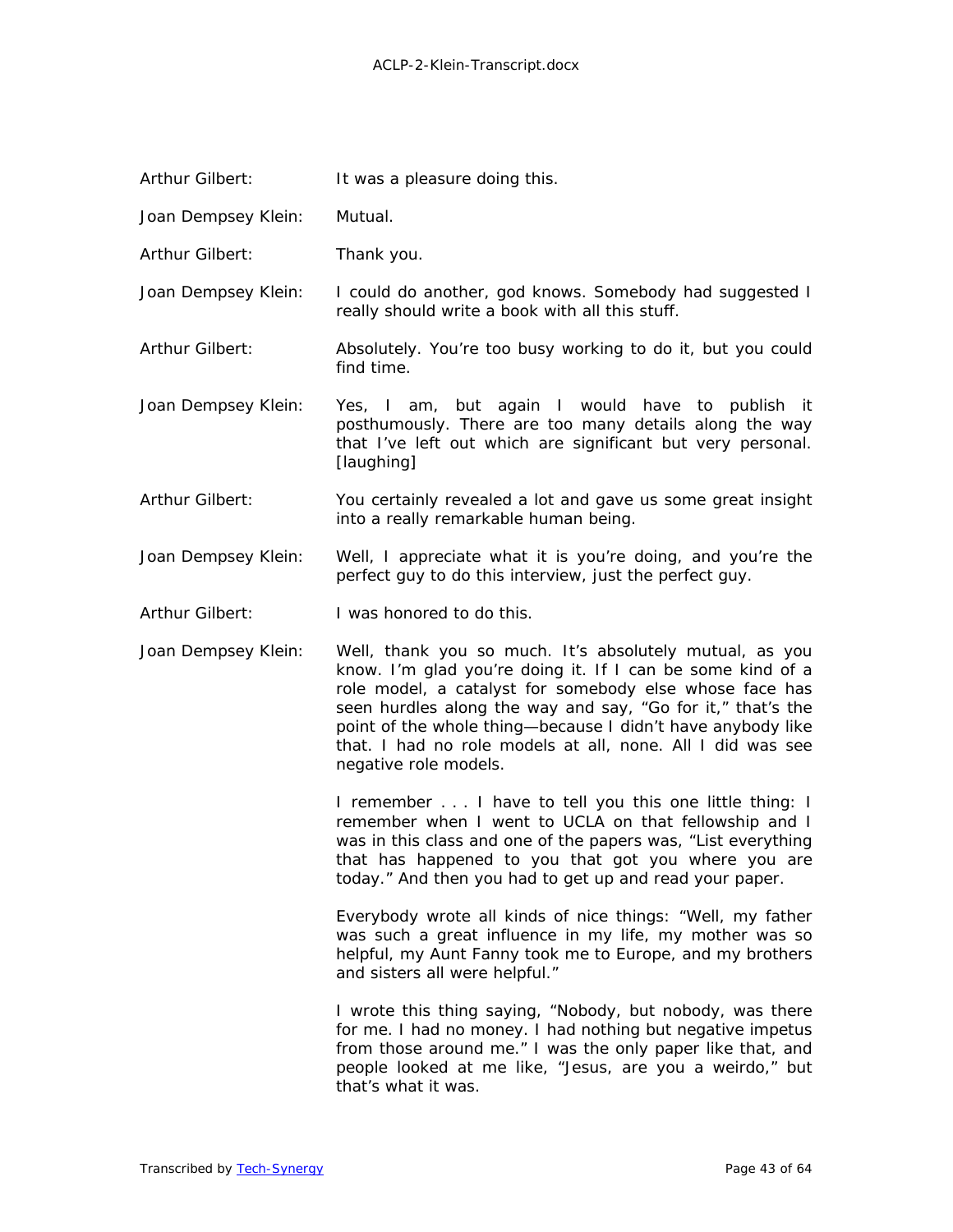It was a negative impetus rather than a positive one, which I'm sure the professor thought everybody's going to write all these positive positions in support of their getting to college and all that good stuff; and then I come up with this bit.

- Arthur Gilbert: You turned it into something very positive, very influential on us.
- Joan Dempsey Klein: I didn't even talk about my kids and what I've done for them and grandkids; but that's a whole other side of it, and they can live on their own and they're doing very well.
- Arthur Gilbert: You became the parent for them that you didn't have for yourself.
- Joan Dempsey Klein: You bet. And that started right about this age, goosing them all along the way. And when my husband's three daughters joined us because their mother died an untimely death, I stepped in and I was their mother in effect and grandmother to their kids. So it expanded this to there.
- Arthur Gilbert: A full, marvelous life.
- Joan Dempsey Klein: Yes, so far so good—hanging in there. I hope you have some good gene lines, too, so that you'll hang around for a while.
- Arthur Gilbert: Well, you're an inspiration; maybe I will stay for a while.

| Part II          |
|------------------|
| December 8, 2014 |

Arthur Gilbert: Hello there! I am Arthur Gilbert and I am the Presiding Justice of Division 2 of the California Court of Appeal and I am here with my dear friend Joan Dempsey Klein who is the Presiding Justice of Division 3 of the California Court of Appeal, and this is part of the California Legacy Project, and we might call this Chapter 2 because we met, it is hard to believe eight years ago where we did Chapter 1; and Joan, we have known each other for so many years and your life has been so filled with so many accomplishments that one interview is not enough.

And as I recall during that past interview we talked about retirement and decided you were never going to retire. Well now, out eight years later it looks like that is going to happen, after all you have been on the bench for 50 years and there are so many accomplishments of yours, you were so modest, we did not go over all of them but we are going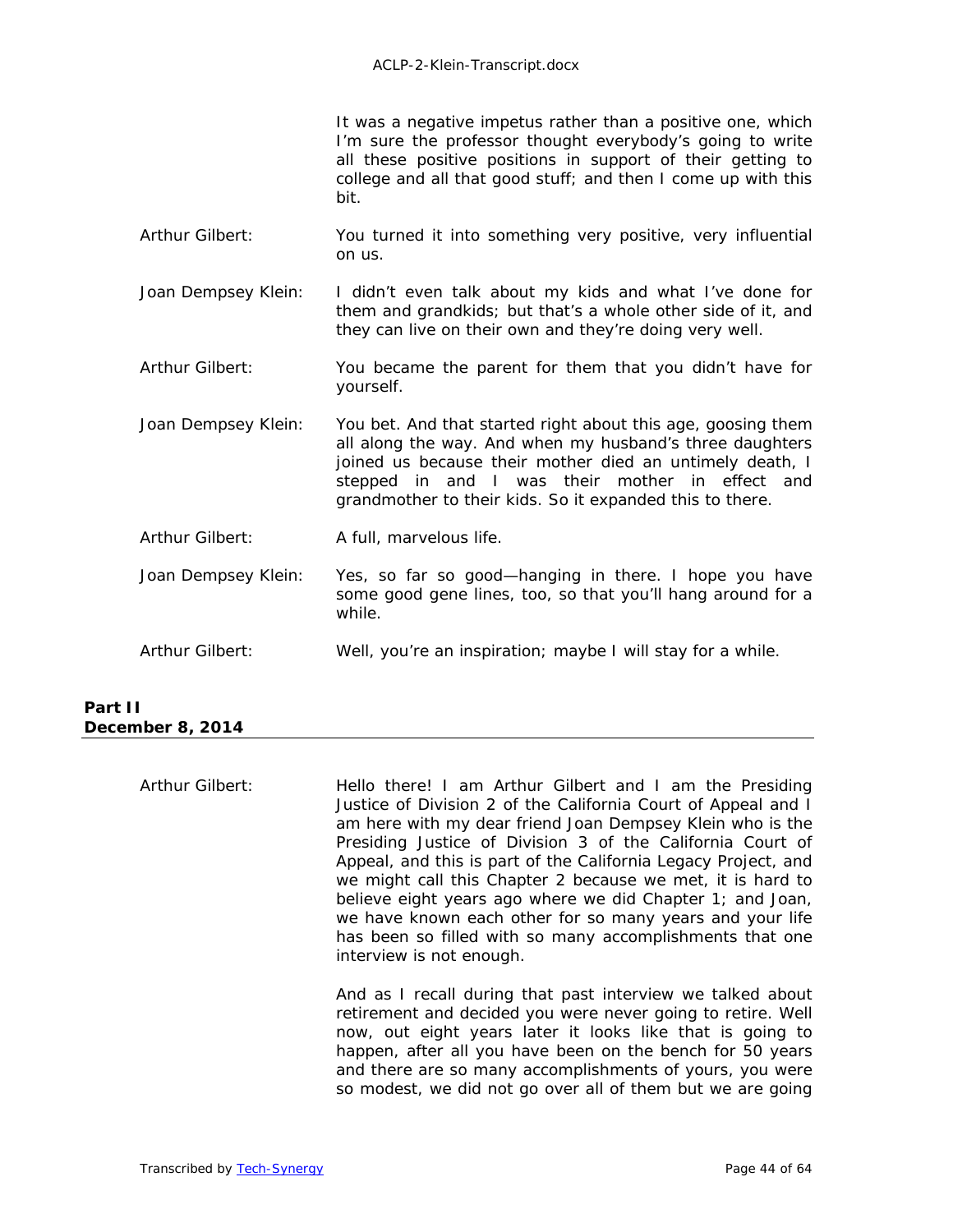to do it this time and cover some of the other territory that we did not cover the last time.

- Joan Dempsey Klein: Allow me to say thank you very much.
- Arthur Gilbert: Oh my goodness! It is my pleasure to be here with you. So you have been on the bench for 50 years.
- Joan Dempsey Klein: Seems like only yesterday.
- Arthur Gilbert: Boy! Doesn't that, I remember you on the Municipal Court in Los Angeles awhile ago when I appeared in front of you. Let's talk a little bit about your judicial career; we talked a lot about your personal life and you growing up, and I think modestly we -- you left out some details of your very, very important career and the milestones in your life. Now you were a Deputy Attorney General, right?
- (1:53:22)
- Joan Dempsey Klein: Yes.

Arthur Gilbert: Let's start with that office, what about that?

- Joan Dempsey Klein: Well, I was very fortunate to get that job after law school because when I graduated law school there was no opportunity for women anywhere.
- Arthur Gilbert: Now when was -- what year are we talking about?
- Joan Dempsey Klein: 1955 was when I graduated UCLA Law School and I had the good fortune to be able to spend some time in the Attorney General's office and I had an opportunity to be employed therein and that was a wonderful opportunity for me.
- Arthur Gilbert: Now you met a very important person in your life in the Attorney General's office.
- Joan Dempsey Klein: I surely did. I met Conrad Lee Klein who was an extraordinary attorney with great skills and as a consequence he represented some major clients in the Attorney General's office.
- Arthur Gilbert: And in fact he is a preeminent lawyer in Los Angeles, very well-known, highly respected, everybody knows Connie if I can call him that.

Joan Dempsey Klein: Indeed.

- Arthur Gilbert: Yes.
- Joan Dempsey Klein: He helped me greatly to retain the bench, he represented big-time clients and they had connections with Governor Pat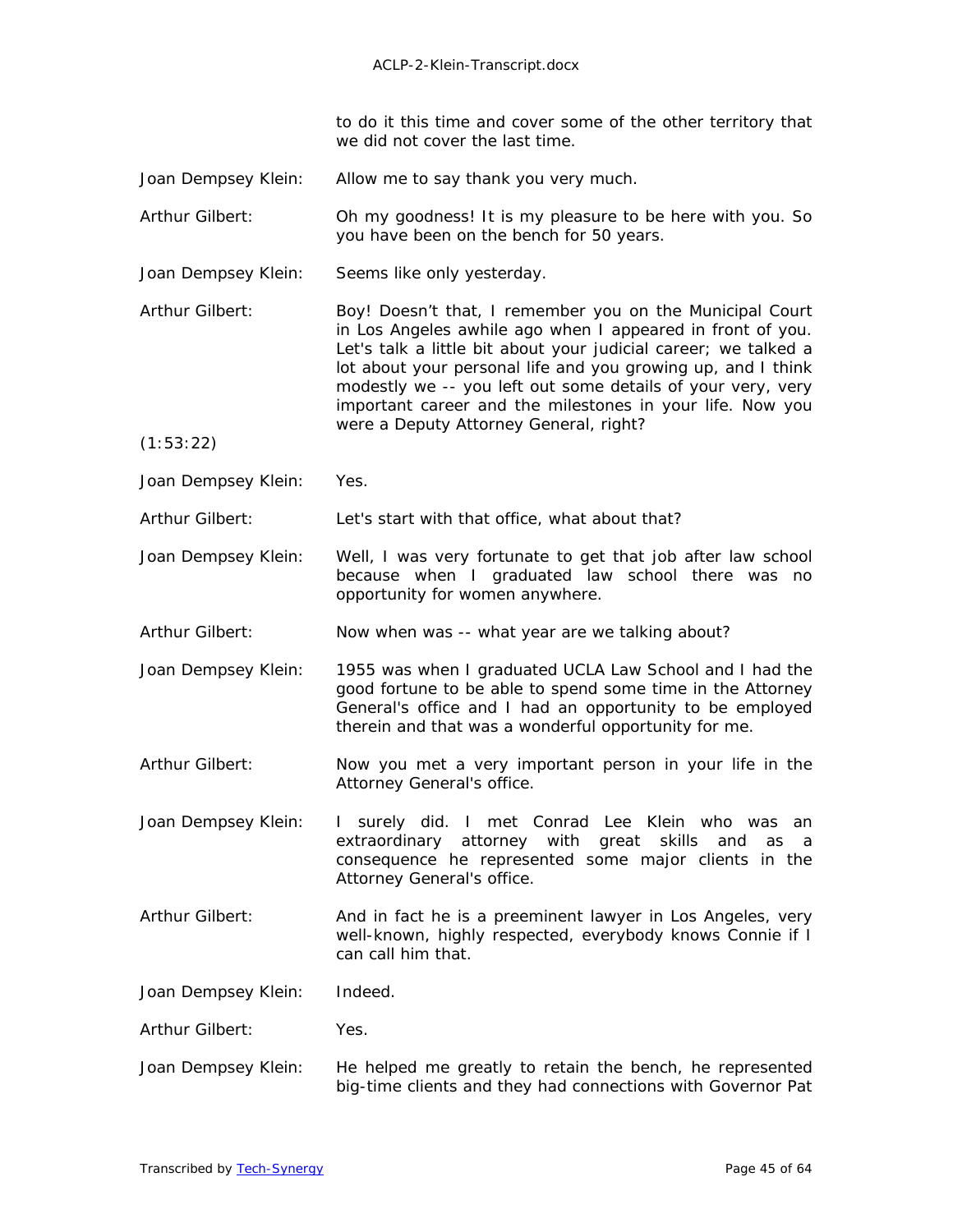Brown who at that time I guess, I guess he was the AG at the time and then became the Governor.

- Arthur Gilbert: Now may I interrupt you and ask you this? You did some pretty significant work in the Attorney General's office, did you not?
- Joan Dempsey Klein: Well I had clients, I was in the Trial Department, and I did love trial work. California Highway Patrol was one of my clients as was the Department of Fish and Game and so I did a lot of trial work on behalf of those agencies.
- Arthur Gilbert: So you were showing -- I think you were showing people that women are as capable if not even more so than men.
- Joan Dempsey Klein: Well, that's kind of you to say, but I had no difficulty appearing in the Trial Court before the Trial judges and was well received and I learned a great deal.
- Arthur Gilbert: There weren't many women in the office.
- Joan Dempsey Klein: No, there were 3.
- Arthur Gilbert: 3.
- Joan Dempsey Klein: When I joined them pursuant to the appointment, and I enjoyed my time there very much but I was eager to move on and I did have that opportunity when I was appointed to the Municipal Court.
- Arthur Gilbert: Now, you mentioned that Connie Klein helped you.
- Joan Dempsey Klein: Indeed he did.
- Arthur Gilbert: No doubt he was impressed with your work and your ability.
- Joan Dempsey Klein: Well that may be, but we were at twosome at that time and without his help I am not sure that I would have made it but I gloriously appreciated what he did on my behalf and I was indeed appointed to the Municipal Court.
- Arthur Gilbert: Now when was that?
- Joan Dempsey Klein: That was in 1963 and just well, it just so happened. I sat there until 1975 because that's where the women were, the women were not on the Superior Court.
- Arthur Gilbert: And there weren't that many women on the Municipal Court?
- Joan Dempsey Klein: No, they were not.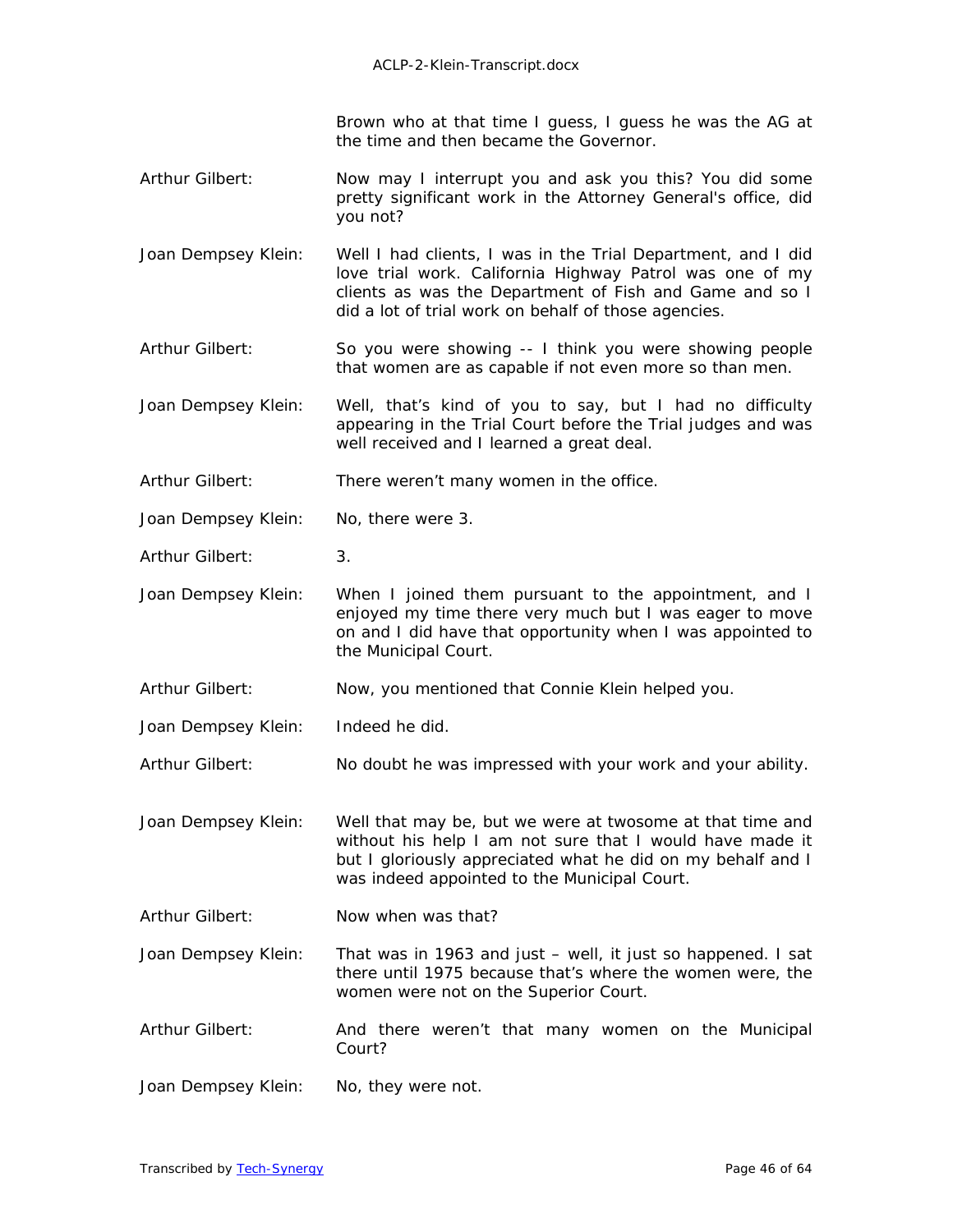- Arthur Gilbert: Yeah, there were a few.
- Joan Dempsey Klein: There were just a few of us, but after I had an opportunity to spend some time on the Municipal Court I thought I was ready for the Superior Court and Conrad agreed and we ran a campaign for the Superior Court which –
- Arthur Gilbert: Now, was that an open seat and so --
- Joan Dempsey Klein: Yeah.
- Arthur Gilbert: -- we understand how -- did you run against somebody or is there an open seat?
- Joan Dempsey Klein: It was an open seat. It was an open seat.
- Arthur Gilbert: So there are seats that sometimes are open where the Governor has not made --
- Joan Dempsey Klein: Right.
- Arthur Gilbert: -- and people run for the office, and you were one of those.
- Joan Dempsey Klein: Yeah, I was one of them.
- Arthur Gilbert: And how did that --
- Joan Dempsey Klein: I missed out, I take that back. There was a candidate against whom I ran and he edged me out in the final scheme of things and so we tried again the next time.
- Arthur Gilbert: The next time was a success?

Joan Dempsey Klein: The next time was a success and --

- Arthur Gilbert: Now your campaign was interesting because you had done quite a bit of things, instituted reforms on the Municipal Court.
- Joan Dempsey Klein Yes.
- Arthur Gilbert: And you had to let people know about that?
- Joan Dempsey Klein: Right, and Conrad helped me focus on a new approach to that second run and that was media coverage, and the media coverage was of the things that I had done as a Presiding Judge of that Court, and one of them was we created the Bail by Mail --
- Arthur Gilbert: Right, right.
- Joan Dempsey Klein: -- in the County of Los Angeles so you could pay your tickets.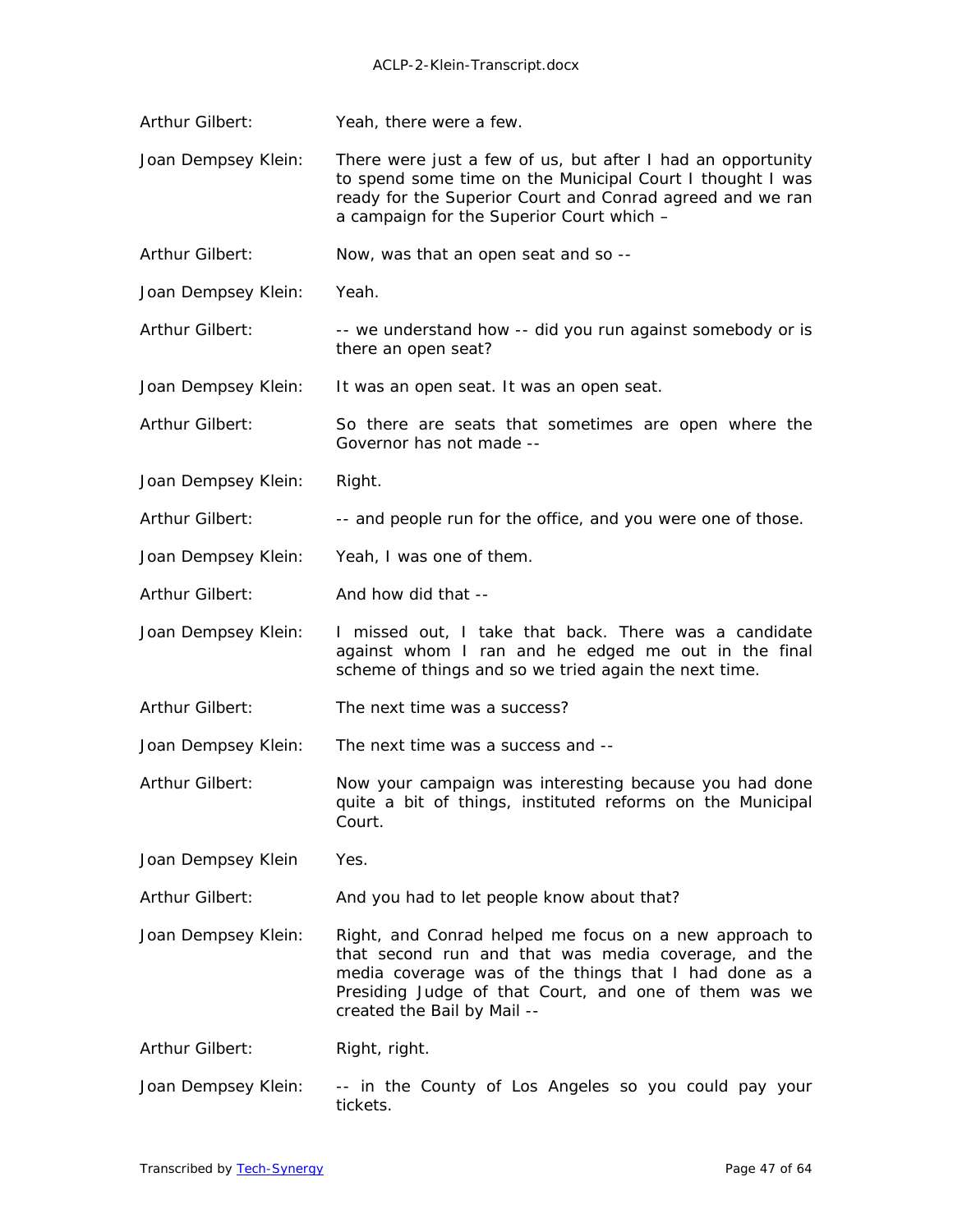Arthur Gilbert: And you could do it through the mail -

Joan Dempsey Klein: Through the mail.

Arthur Gilbert: -- and to take off work and a very helpful program you instituted.

Joan Dempsey Klein: Yeah.

Arthur Gilbert: -- for the public, yeah.

Joan Dempsey Klein: Yeah, I thought that was a pretty good thing to do for the folks in the County of Los Angeles.

- Arthur Gilbert: And you did some other things too that you -- how about funds to law enforcement agencies, did you work with the supervisors?
- Joan Dempsey Klein: Yes, I did -- I did. There was money coming from the Law Enforcement Agency Group in Washington, DC. For some reason they had money and they gave it to us to support interesting projects around the United States and we got - we got some money for that purpose and Kenny Han who was the supervisor in the Fifth District here.

Arthur Gilbert: He was a very well-known figure in Los Angeles.

Joan Dempsey Klein: And he was a very great help to me and I loved him dearly and he took me all over the city and supported me in a variety of ways.

- Arthur Gilbert: So Conrad had a really sophisticated approach. If you've accomplished great things the public should know about it, right?
- Joan Dempsey Klein: Yes, and he was the main source helping me to acquire news media and endorsements which were great importance to my winning that election.
- Arthur Gilbert: Yeah, and you don't get those news, endorsements unless you've really accomplished something and you make it great, so it's not a question of just knowing somebody you have to have the substance, which you obviously did.

Joan Dempsey Klein: Well, thank you for that observation!

Arthur Gilbert: Of course. So then you -- so the election was over and you were now on the Superior Court.

Joan Dempsey Klein: Yes, yes.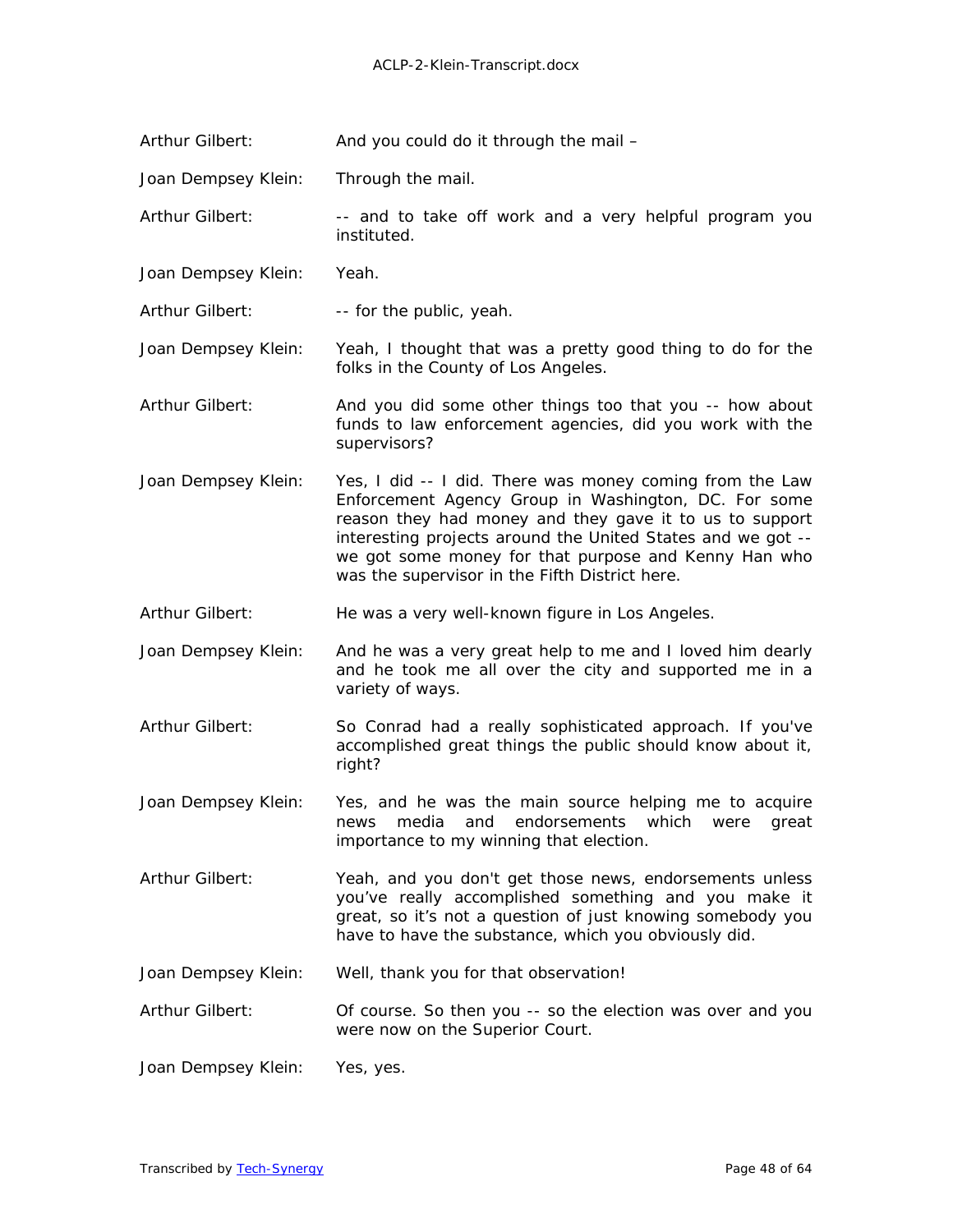Arthur Gilbert: Now if we can mention some other things, we've talked about these reforms you've instituted in the Municipal Court but you are active in organizations in fact you founded an organization now that is one of the most important in the city.

Joan Dempsey Klein: Well, more than the city actually --

Arthur Gilbert: And the nation -- actually in the nation.

Joan Dempsey Klein: -- on a nationwide basis -- yes, California is a huge State, numbering many, many, many women lawyers and they needed to be organized.

> I met Justice Vaino Spencer when I first came on the Court in 1961, well, I was -- I think '63 she was the first Black woman whom I know as a judge and we became fast friends, we recognized in each other, soul mates and so we worked together on all the projects that I was involved in over the years and we founded the California Women Lawyers as a statewide bar association.

## $(2:01:47)$

- Arthur Gilbert: There weren't associations like this around, were there?
- Joan Dempsey Klein: No.
- Arthur Gilbert: What year was this?
- Joan Dempsey Klein: That was in 1974. And it made such a big difference as between one or two women standing up and calling for reforms of this, that, and the next thing as contrasted with having a Bar Association statewide composed of women lawyers who had common goals and were willing to work toward projects that influenced women in the state.
- Arthur Gilbert: So putting that together was a big job. I mean, you had to draft bylaws. Where did you meet? How did you start it? How did it get going?
- Joan Dempsey Klein: We started that with a group of us meeting in San Diego and we had some of our very first meetings at our home, and Conrad and I drafted some of the bylaws for that.
- Arthur Gilbert: So now, but that's not all, this organization blossomed; you started other -- you started a national organization, did you not?
- Joan Dempsey Klein: Well, yes, this was really very effective in the State of California and we felt very good about it. And there were about maybe seven or eight women on the bench in California at the time, and we had a lot of problems. We had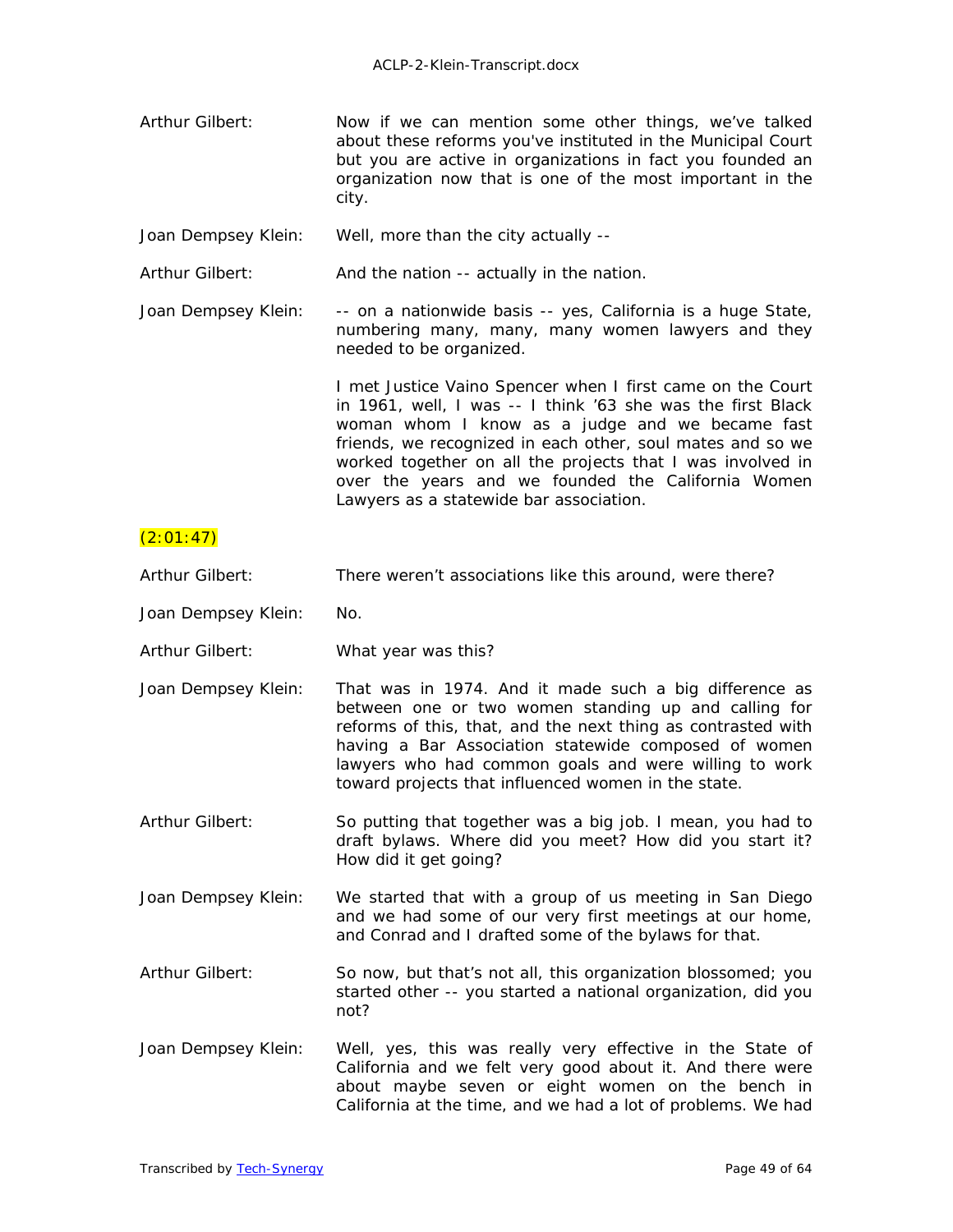a lot of problems dealing with lawyers who didn't treat us fairly in the courtroom, and I think you can probably guess some of the incidents that we might have been involved in.

But again, we thought that if we had an association of women judges, not only in the State of California but around the nation, that we would have a voice and we could have an impact on improvements in the system and recognition of us as a competent journey people.

And so we met in 1979 out in Westwood, at the Marquis Hotel, and by that time we had gathered together information from about 100, 115 women judges around the country, and we met. And it was a very unusual group. If you can imagine, these highly educated, skilled women from all over the United States in those states that had women judges, because there were a number of states who didn't know what we were talking about when we asked, give us the name of the women judges in your state.

- Arthur Gilbert: You mean they would say what women judges?
- Joan Dempsey Klein: What? Who? How?
- Arthur Gilbert: Now, my goodness, today there is thousands of members, are there not?
- Joan Dempsey Klein: Yes, there are.
- Arthur Gilbert: Wow!
- Joan Dempsey Klein: The founding of the National Association was one of those ideas whose time had come, and it blossomed, and you are right, we have women all over the United States and on the Supreme Court.
- Arthur Gilbert: And also, hasn't this been extended even beyond the United States?
- Joan Dempsey Klein: Well, after the NAWJ got moving and shaking around the United States, it was so successful that at one of our meetings in Washington D.C. we contemplated the possibility of extending this on a worldwide basis. And one of our members agreed to assume the responsibility for doing that, and she did, and we created the International Association of Women Judges, and it is still functioning.

Arthur Gilbert: Sure it is.

Joan Dempsey Klein: And it is functioning in some of those areas of the world where women are having a very bad time right now, like even being recognized. You don't see or hear anything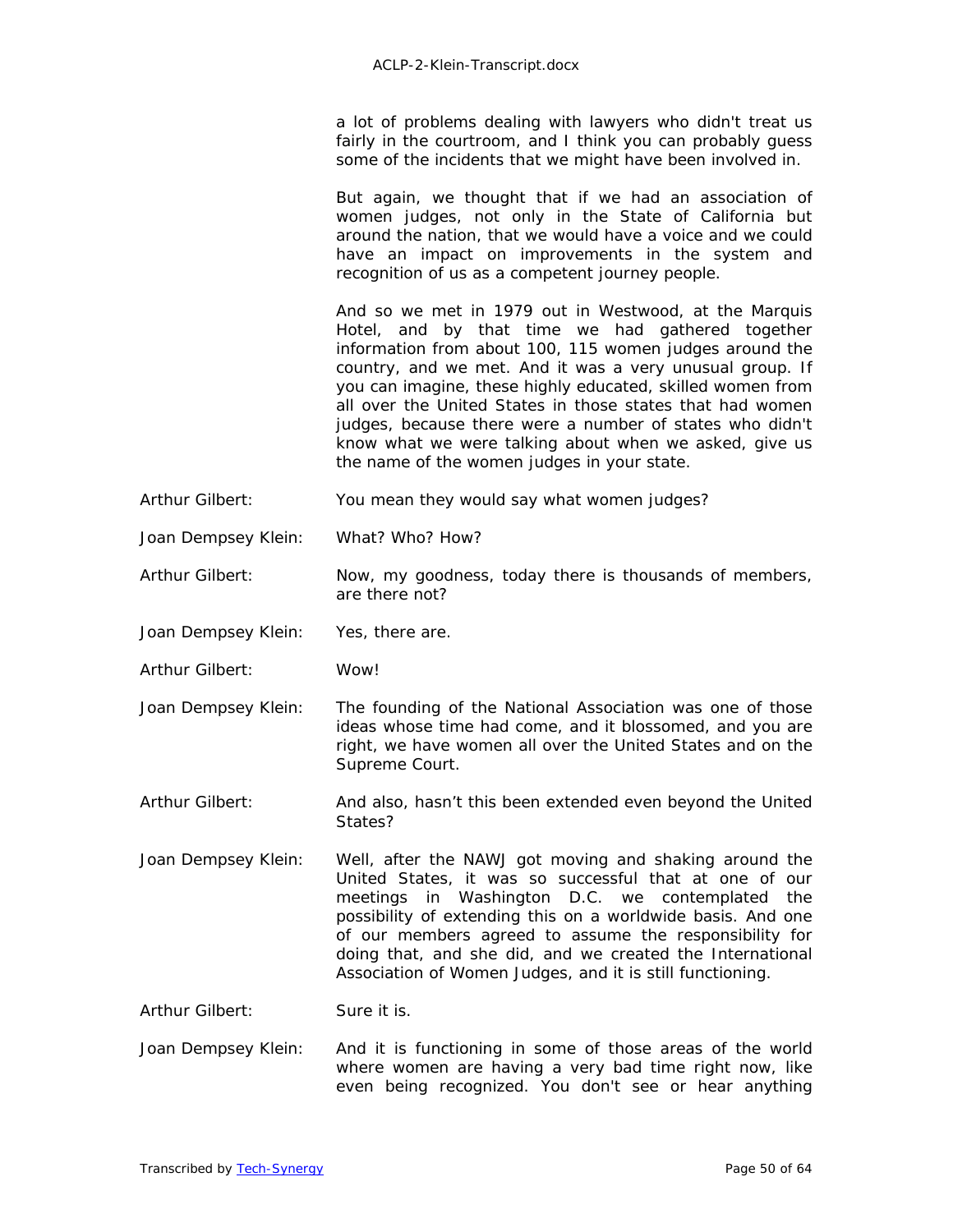about them, and it's a tragic situation, and maybe I could help do something about that when I retire.

But in any event, we did establish the International Association and I am very proud of that.

Arthur Gilbert: I can imagine how satisfying a legacy this is for you.

So you are on the Superior Court now and I know, I have appeared in front of you when you were on the Municipal Court and the Superior Court, you had a number of assignments, didn't you? I remember you were hearing all kinds of cases.

- Joan Dempsey Klein: Yes, I had a variety of assignments and probably the one that was kind of the most fun for me was the felony arraignment court, wherein I had an opportunity to assign lawyers to help the poor folks who were rounded up over the weekend and brought in for arraignment and for preliminary hearings to see if there were enough evidence to bind them over. And that was an interesting and a fun court.
- Arthur Gilbert: A court that moved along quickly, didn't it? There was no dull moment.
- Joan Dempsey Klein: Yeah, moved along very quickly. It was fun.
- Arthur Gilbert: We were talking about women and I want to jump ahead a little bit. You did obviously go on to the Court of Appeals and become one of our distinguished jurists, with an international reputation. And you sit on a special commission that decides the qualifications or whether certain appointments should be made in the Supreme Court and Appellate Courts. Tell us a little bit about that commission.
- Joan Dempsey Klein: Yeah, that's the Commission on Judicial Qualifications and it's provided for in the Constitution. And it's composed of three persons; the Chief Justice, the Attorney General, and the Senior Presiding Justice.
- Arthur Gilbert: And that's you.
- Joan Dempsey Klein: And that is yours truly. And it just so happens that at the present time the three of us are women, and so it's kind of fun when we sit together in San Francisco to be heard on the Governor's nominees to various courts. And not infrequently we are ruling on women candidates; one of whom recently was to be my replacement, and I was delighted to cast an aye vote for her, Lee Smalley Edmon.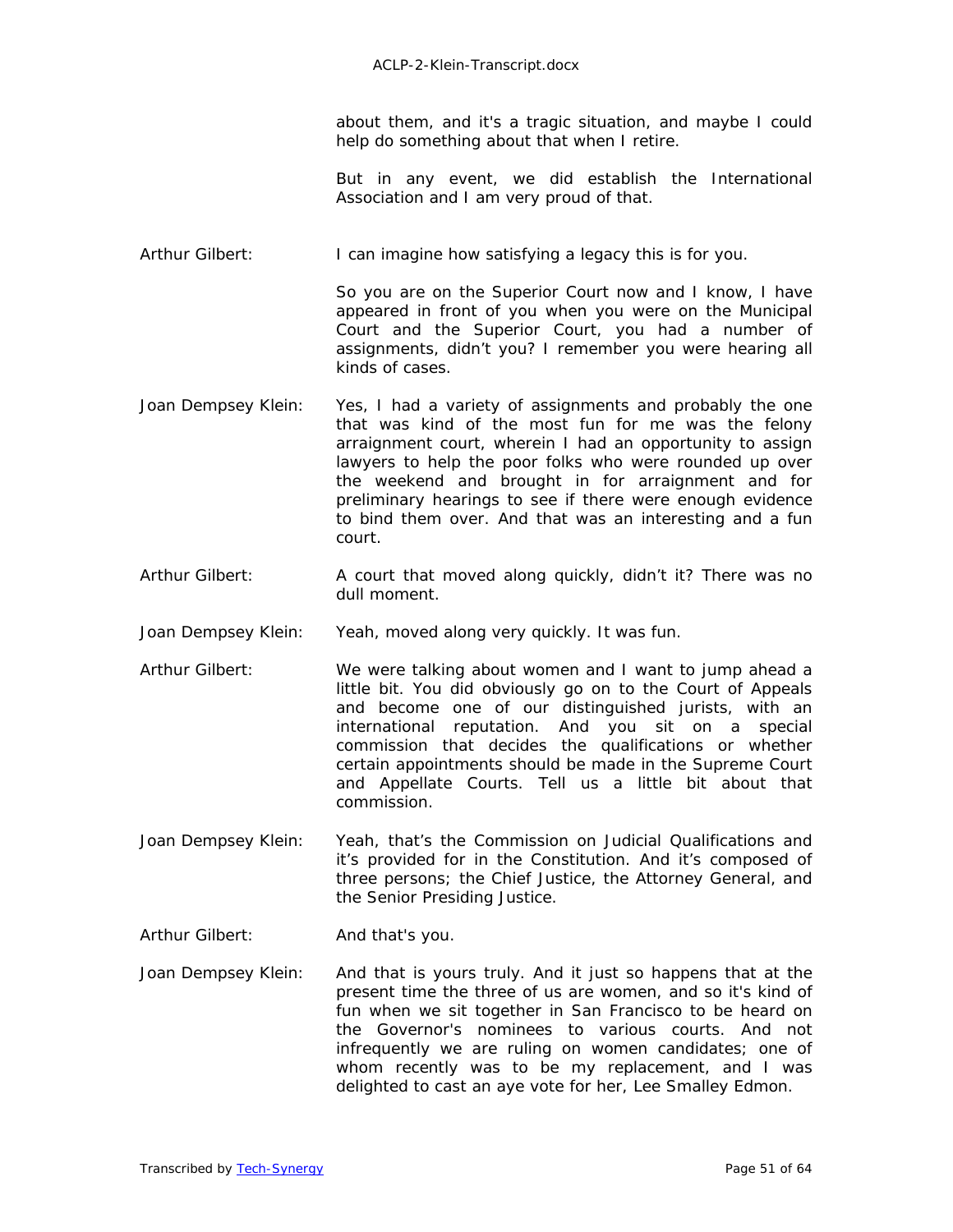Arthur Gilbert: Lee Smalley Edmon. Yes, I have appeared in front of that Commission, in front of you just recently on another nominee.

> So just for the record, so people know this, because this could be seen by people in the future obviously, the Supreme Court Justice is Tani Cantil-Sakauye.

Joan Dempsey Klein: That's true.

Arthur Gilbert: And the Attorney General is Kamala Harris.

Joan Dempsey Klein: That is correct.

- Arthur Gilbert: And you are the third member of that Commission. And this is the first time in recording history that we have three such amazing competent women, so accomplished sitting on this Commission, it's really quite remarkable.
- Joan Dempsey Klein: And you can imagine from my history how significant I believe that is, and how much pleasure I get out of sitting on that Commission at the present time.
- Arthur Gilbert: Now, the California Supreme Court has -- there will be another member, it's short one member, and there is a nominee now, and if this nominee is confirmed, tell us what will be unusual about the California Supreme Court?
- Joan Dempsey Klein: We will have a majority of women justices on that court.

Arthur Gilbert: And the Chief Justice is a woman.

- Joan Dempsey Klein: And the Chief Justice is a woman and the Senior Member of the court is a woman, and I will have the glorious opportunity to sit in on that confirmation hearing in the near future.
- Arthur Gilbert: That will be wonderful! My goodness! And you have sat, incidentally you have sat as a pro tem, have you not on that?
- Joan Dempsey Klein: Yes, I have, on several significant cases; the most recent of which I had to write a dissent.
- Justice Arthur Gilbert: You wrote a dissent, and it was quite a dissent. It got quite a bit of interest and it was pretty courageous.
- Joan Dempsey Klein: Well, I still think I am right.
- Arthur Gilbert: Do you want to just briefly tell us about it?
- Joan Dempsey Klein: I don't think so.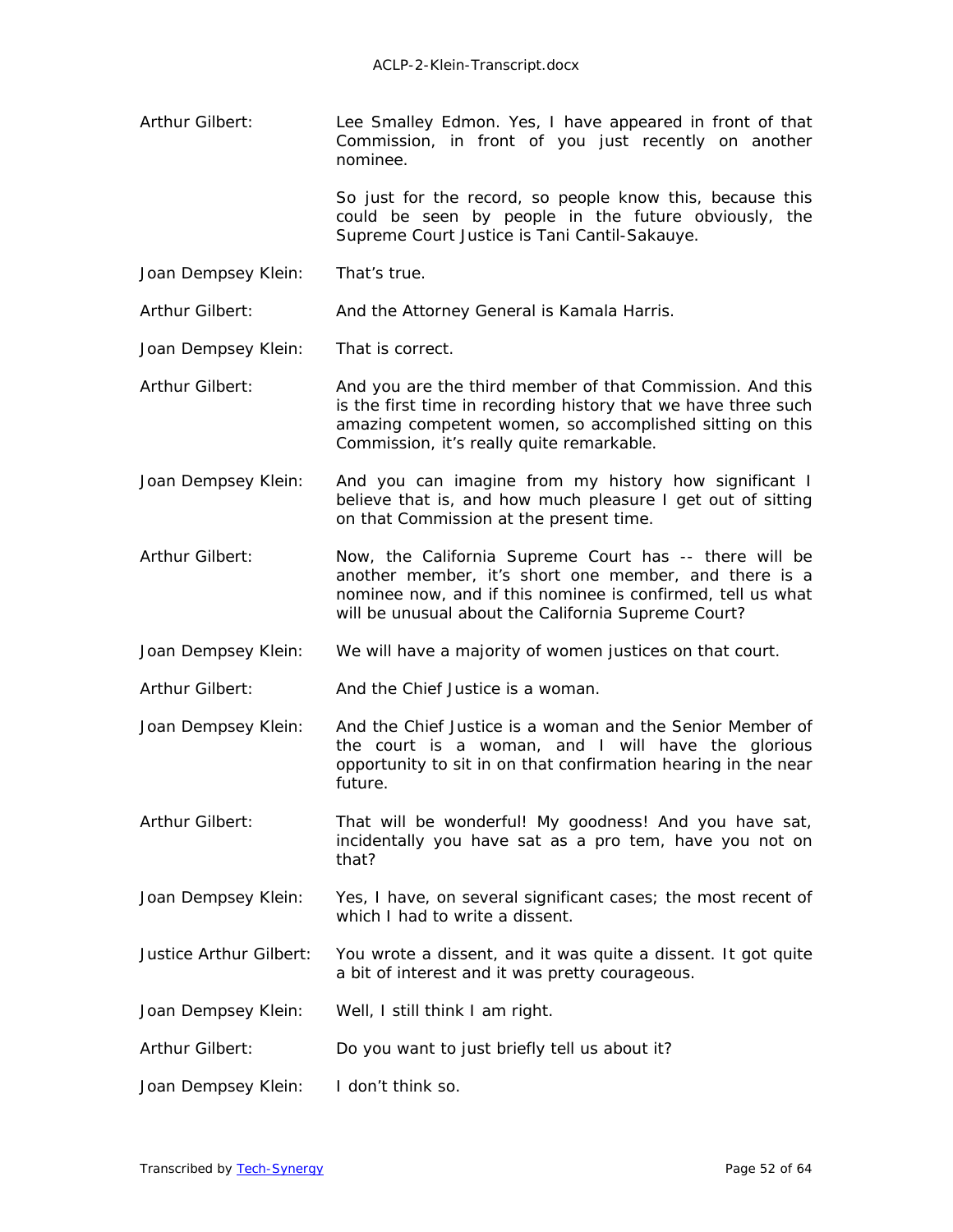- Arthur Gilbert: Okay. It's okay. So you give speeches, you talk a lot throughout the country, and even abroad, about a variety of issues touching on the judiciary and women's rights, perhaps you can tell us a little about that?
- Joan Dempsey Klein: Well, in terms of the international aspect, the People to People Program, which is in the Midwest of the United States, has a program wherein they send people like Forrester's to meet with Forrester's in other countries around the world. And they asked Conrad and me to take women judges and meet with women judges around the world, which we did.

We led several of those campaigns, and we went to China and Russia to meet with counterparts there, and the Scandinavian countries; Norway, Sweden, Finland.

And not pursuant to that, but I had the opportunity to sit with the Israeli Supreme Court, thanks to Judge Dorothy Wright Nelson, and that was an interesting international experience.

- Arthur Gilbert: So you sat there, you weren't actually deciding a case?
- Joan Dempsey Klein: I sure wasn't.

Arthur Gilbert: It might have been quite an experience. And you have been asked by the State Department to travel to countries.

Joan Dempsey Klein: Yeah. Actually one of the most important trips that we have taken was pursuant to the State Department's request that we go down to South America and meet with counterparts down there, and as a goodwill gesture exchange of information.

> And we did, and we were gone for six weeks, and we toured Peru, Argentina and Brazil. We met with judges and lawyers. Astounding, it was strange to me, there are a number of women lawyers in South America, but they don't seem to practice; it seems to be like a finishing school for them.

> But we met with them. We met with judges. We discussed our legal system and our democracy and how they go hand in hand. And we covered in addition various legal topics; we talked about abortion; and we talked about the disappeared ones in Argentina.

> And as was the custom, we would have dinner with Chief Justices, et cetera, at midnight at clubs. The only problem with that is --

Arthur Gilbert: You have got to get up in the morning.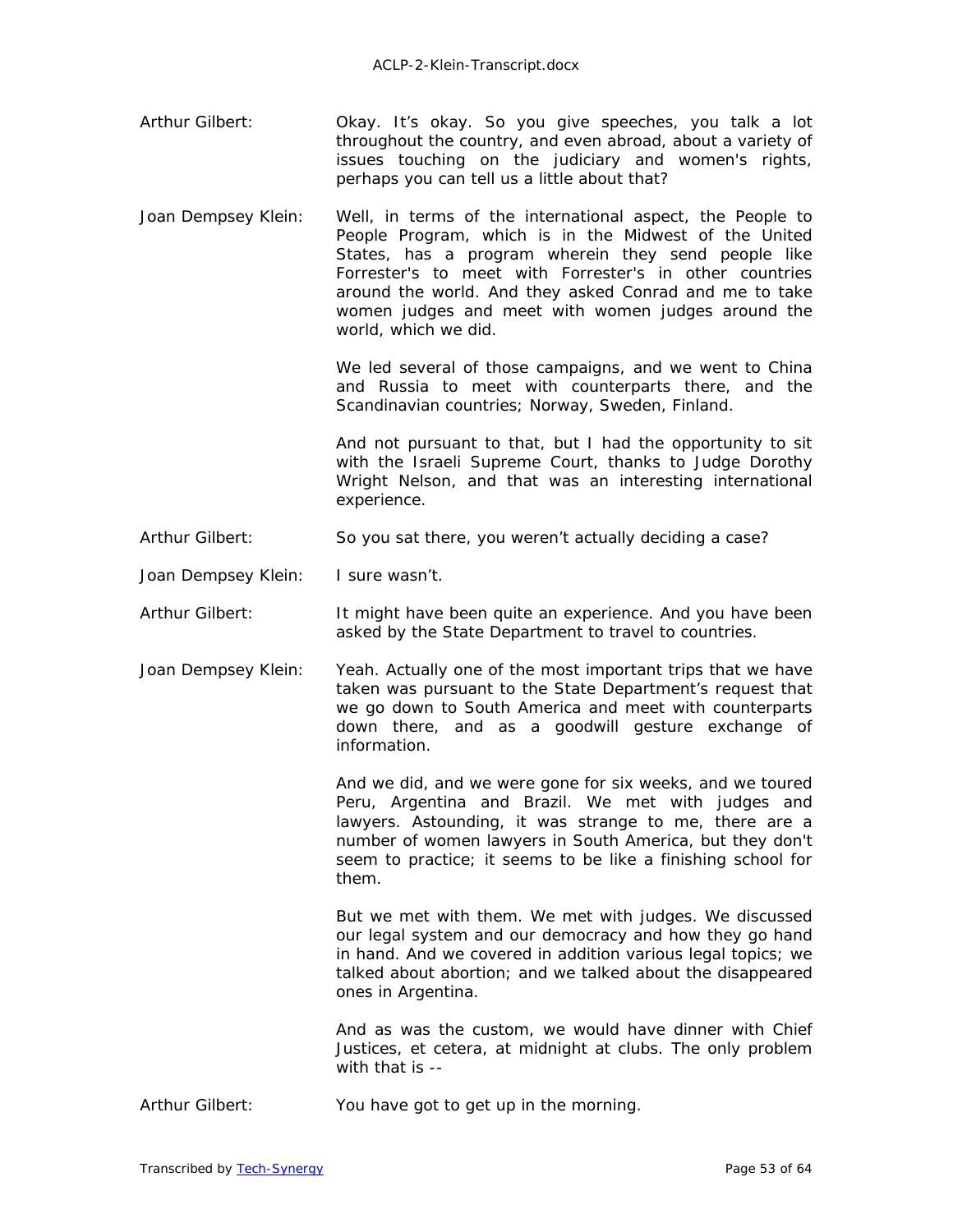Joan Dempsey Klein: Exactly! We had a full schedule to meet and it was a grueling six weeks down there.

> When we were touring Brazil, Brazil is such a huge country, we had I think about 20 takeoffs and landings all over Brazil, which as you can imagine was difficult to negotiate given the planes and where we were going and ups and downs.

- Arthur Gilbert: Mountains and different places.
- Joan Dempsey Klein: That is correct. That is correct. And quite frankly, at the end of the six weeks I was quite eager to get home.
- Arthur Gilbert: You were glad it was over, but glad you did it too.
- Joan Dempsey Klein: I was glad I did it and I was glad that Conrad was with me. I don't know that I would have been able to handle that by myself. He was a great support in so many ways in that trip in South America.
- Arthur Gilbert: And he is a very prominent attorney, with a very busy practice, but he had plenty of time to spend with you as well.
- Joan Dempsey Klein: He was gracious enough to accompany me on a number of these trips that I took as a judge and a justice, and he helped me with the presentations and the compiling of information that I wanted to exchange, and I couldn't have done it without him. I will tell you that right now.
- Arthur Gilbert: So now, you were on the Superior Court not a long time before you went to the Court of Appeals. How long were you on the Superior Court?
- Joan Dempsey Klein: Gee, I don't know, but you are right.
- Arthur Gilbert: A few years?
- Joan Dempsey Klein: A few years.
- Arthur Gilbert: You went on because I remember you went on the Court of Appeal.
- Joan Dempsey Klein: 1979, when Jerry Brown was elected Governor and there I was.
- Arthur Gilbert: And there you were.
- Joan Dempsey Klein: I was appointed the First Female Presiding Justice in the State of California and I have been there ever since.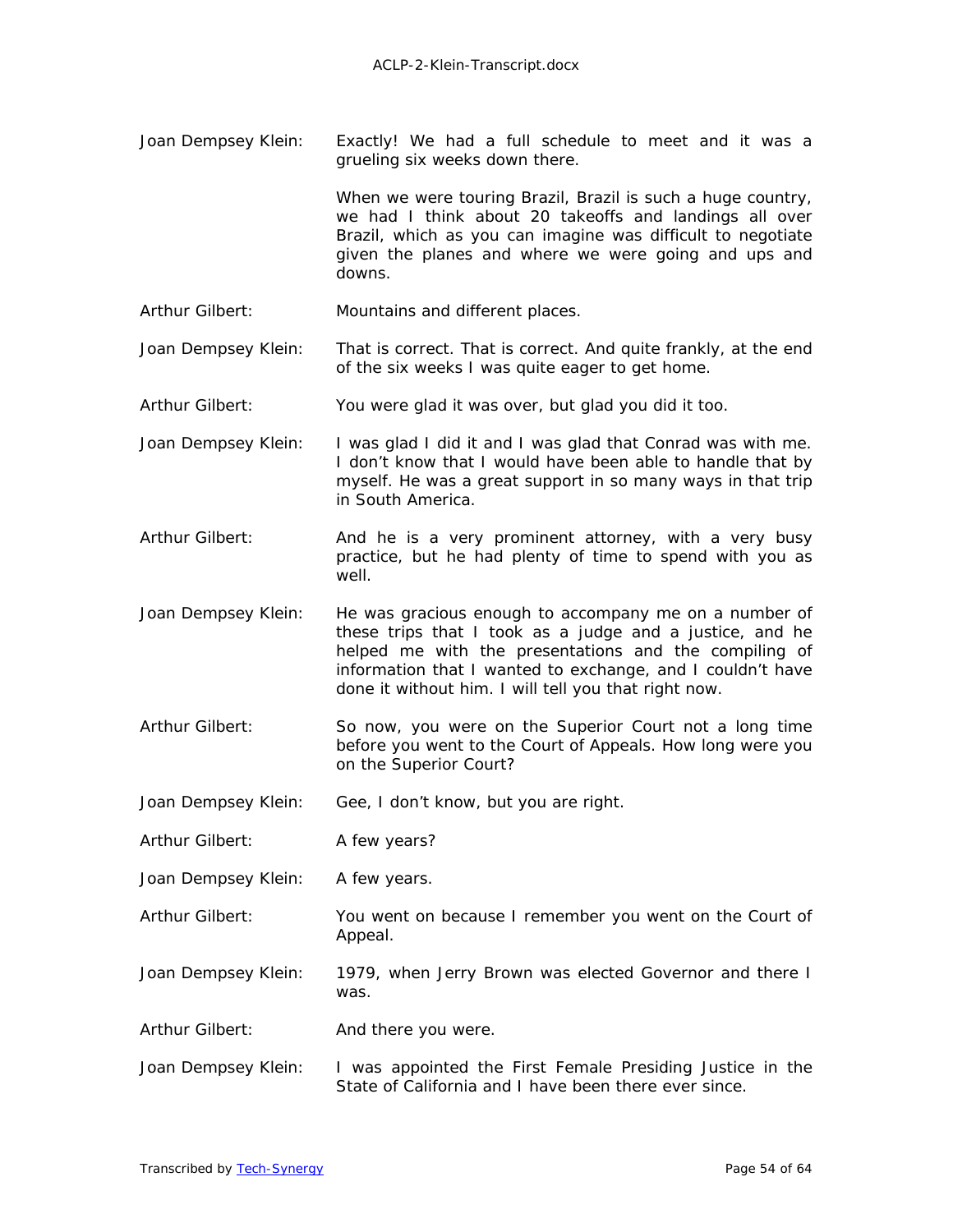### ACLP-2-Klein-Transcript.docx

Arthur Gilbert: And you have been there ever since?

Joan Dempsey Klein: Yeah.

Arthur Gilbert: You certainly have and you were the lead author on so many opinions, it's hard to count. I know you have over 500 published opinions, correct?

Joan Dempsey Klein: That is correct.

Arthur Gilbert: Wow! And how many have you participated in? It's almost - - it's a staggering number, in the thousands.

Joan Dempsey Klein: Yeah, in the thousands, yes, indeed.

Arthur Gilbert: Yeah, wow!

Joan Dempsey Klein: And I am very proud of that record, I am very proud of serving on my Court, Division 3, with my colleagues, and we were most contentious from the word 'go'.

Arthur Gilbert: Absolutely.

Joan Dempsey Klein: And we have an excellent reputation, and the law books are full of our cases and stand for themselves.

Arthur Gilbert: You are also known for the collegiality in your division, and the Chief, the Presiding Justice is the one that sets that tone, and you certainly done that admirably.

Joan Dempsey Klein: Well, I am happy about that also and that's a two-way street obviously and I have enjoyed working with my colleagues toward the preparation of the best opinions that we could put out on a monthly basis in addition to the other work we have to do which is handle all the writ requests that come before us and the various other requests that the Court has to deal with on a routine basis. It's a very busy job.

Arthur Gilbert: Yeah, it certainly is.

Joan Dempsey Klein: As you well know.

Arthur Gilbert: Yes, and I know you have authored so many significant cases, maybe we can just talk about one or two that stand out in your mind?

Joan Dempsey Klein: Well, the 1993 case of Solorzano, we held plaintiffs could not be disadvantaged because they were poor and could not afford a referee, and the trial court had to fashion some kind of a procedure to accommodate those folks. That was a new concept that we introduced and I think it was totally appropriate.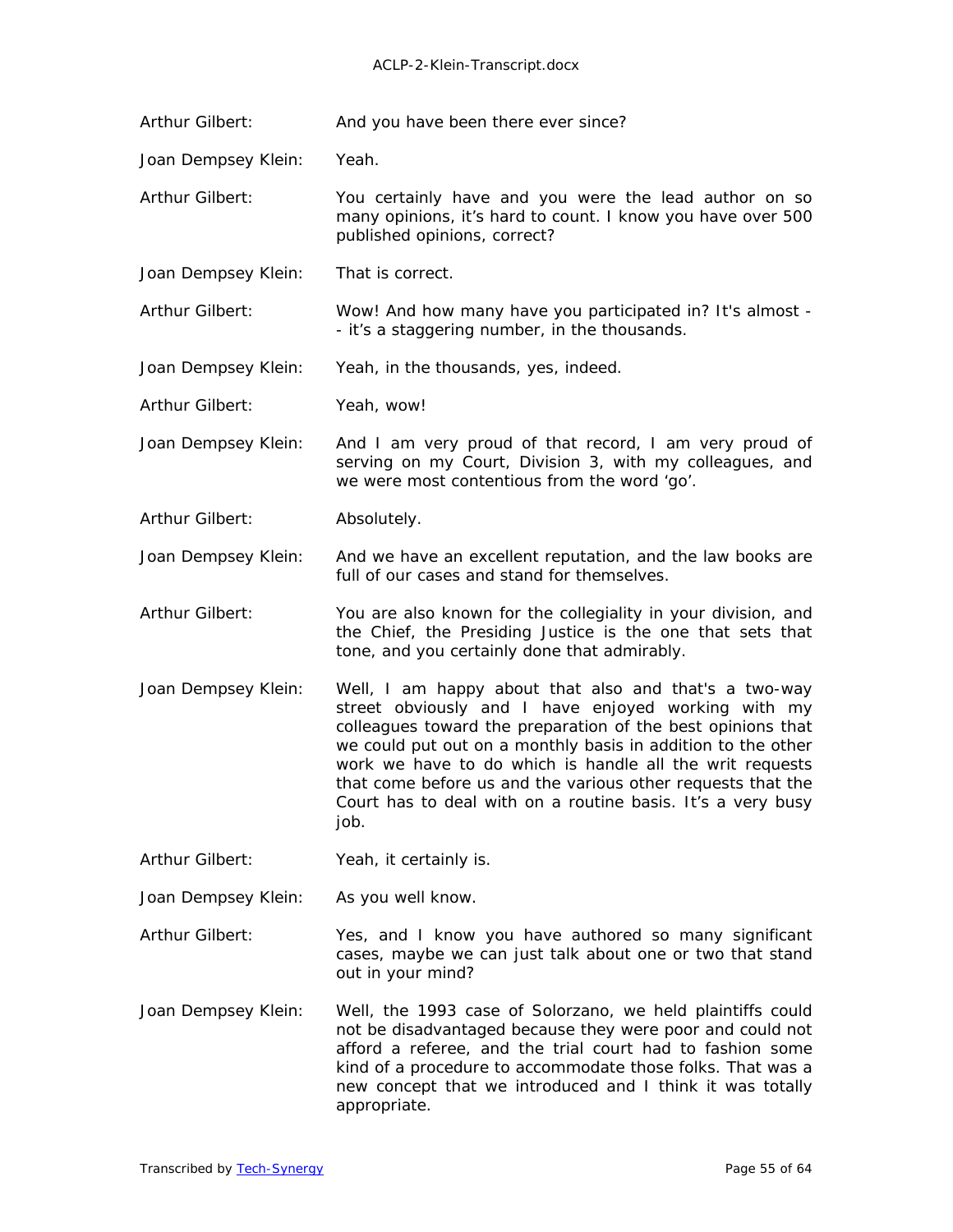- Arthur Gilbert: Absolutely, it's been cited by many cases. I've cited it in a number of cases that I've decided and it's a very significant case.
- Joan Dempsey Klein: Well, I appreciate that. We made a ruling in the Rojo case back in 1989 and we referred back over a hundred years to a 1879 amendment to the California Constitution to prohibit discrimination against women. I had to go back that far to find some support for that but we did, we did indeed, and that's a major case.
- Arthur Gilbert: Another important part of your legacy. So we have -- we did meet before and we had an interview before and you were quite modest and didn't discuss all the many awards that you received and I think it will be appropriate if you would tell us a little bit about some of those awards because they were so well-deserved.
- Joan Dempsey Klein: Well, one of the most prestigious and probably best known is the American Bar Association, so the Margaret Brent Award, it is given to women in the Judiciary, and I was very pleased to be a recipient of that award, and I am proud of the people who received it before and those that are coming after me.
- Arthur Gilbert: This is a National Award.
- Joan Dempsey Klein: It is a National Award.
- Arthur Gilbert: It doesn't come easy. You have to earn it and you just earned it by being who you are.
- Joan Dempsey Klein: I think I have earned it not just by being who I am, but the hard work that I have done –
- Arthur Gilbert: That's what I mean.
- Joan Dempsey Klein: -- particularly on behalf of women judges in the profession.
- Arthur Gilbert: Yes, that's who you are.
- Joan Dempsey Klein: That's who I am.
- Arthur Gilbert: How about the -- there are some other awards too.
- Joan Dempsey Klein: Yeah, California has a big one.
- Arthur Gilbert: Yeah.
- Joan Dempsey Klein: The Bernard Witkin Medal for a man whom I consider an absolute genius and I was delighted to be the recipient of that award.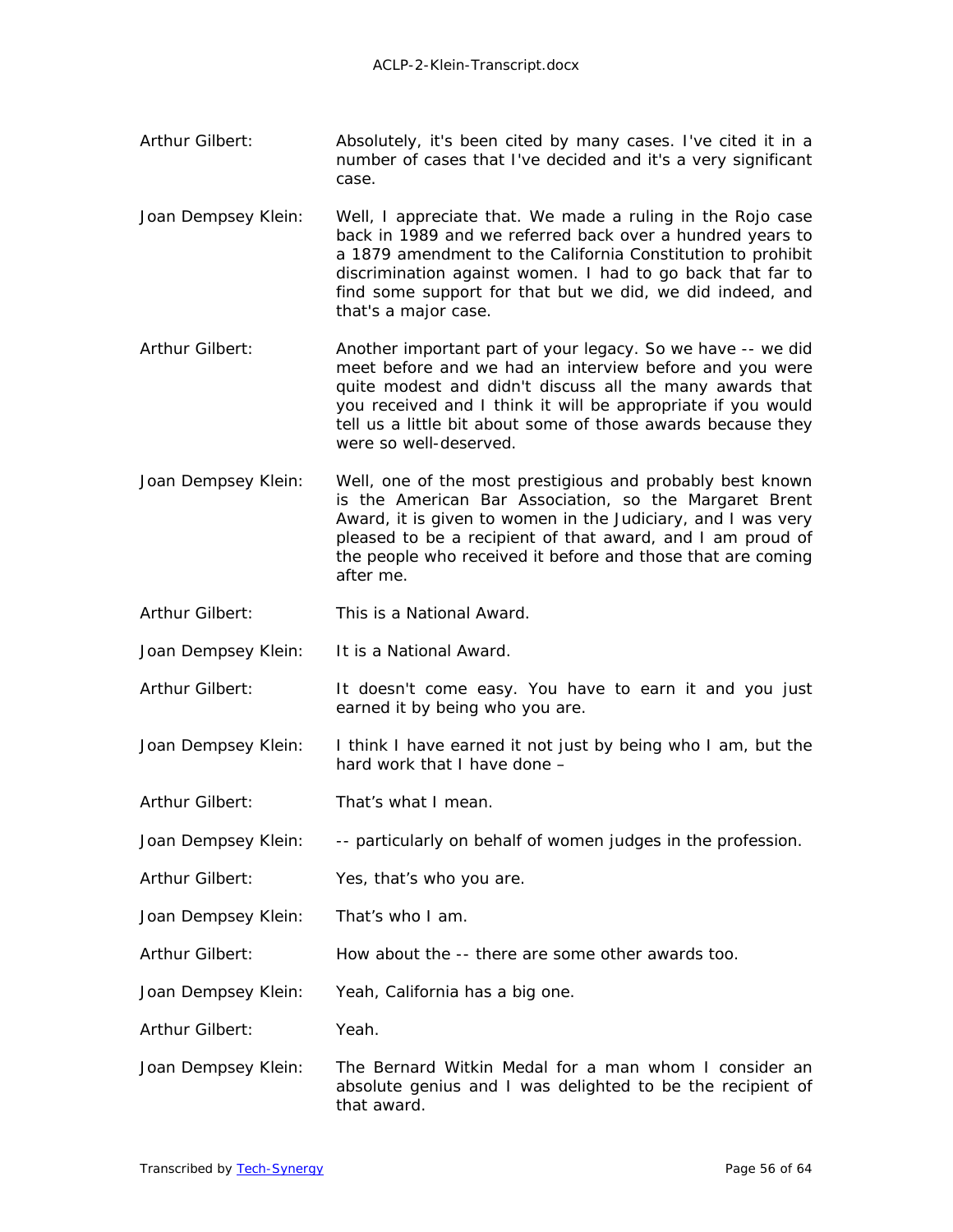- Arthur Gilbert: He was a chronicle of California law, has a series of books out.
- Joan Dempsey Klein: That's correct.
- Arthur Gilbert: He is no longer with us but we all revered and honored him and to receive that award is really quite something.
- Joan Dempsey Klein: Thank you and I appreciate that. I was the LA Trial Lawyers Appellate Justice of the Year, and when '*The LA times*' was doing it I was one of their ribbon of the year.
- Arthur Gilbert: Yes, that was quite -- that was publicized quite a bit everybody talked about it.
- Joan Dempsey Klein: Yeah.
- Arthur Gilbert: Another well-deserved award. And the women lawyers have certainly honored you.
- Joan Dempsey Klein: Yes, they have. They have given me the different awards, but what is significant to me is that the women lawyers have adopted that award that is named after me.
- Arthur Gilbert: Did you ever believe who -- it's not amazing that we look back, but isn't that wonderful?
- Joan Dempsey Klein: It is.
- Arthur Gilbert: What a legacy!
- Joan Dempsey Klein: Yes, it is. I am --
- Arthur Gilbert: I mean, they say, Joan Dempsey Klein, everybody knows, and to receive the Joan Dempsey Klein Award is a great honor.
- Joan Dempsey Klein: Yes, it goes to a woman of outstanding achievement in the judicial system, and I am humbly proud of that, I really am.
- Arthur Gilbert: Well, it's good that we are talking about it. So you've been involved in so many committees and projects to help women, to remove the barriers that have kept them from progressing in the legal profession, maybe you can just tell us a little bit about that too.
- Joan Dempsey Klein: Well, there was one that I worked on and that I had the opportunity to work on that truly I feel is significant and you know it's significant also because it was a project to ascertain whether women could serve as highway patrol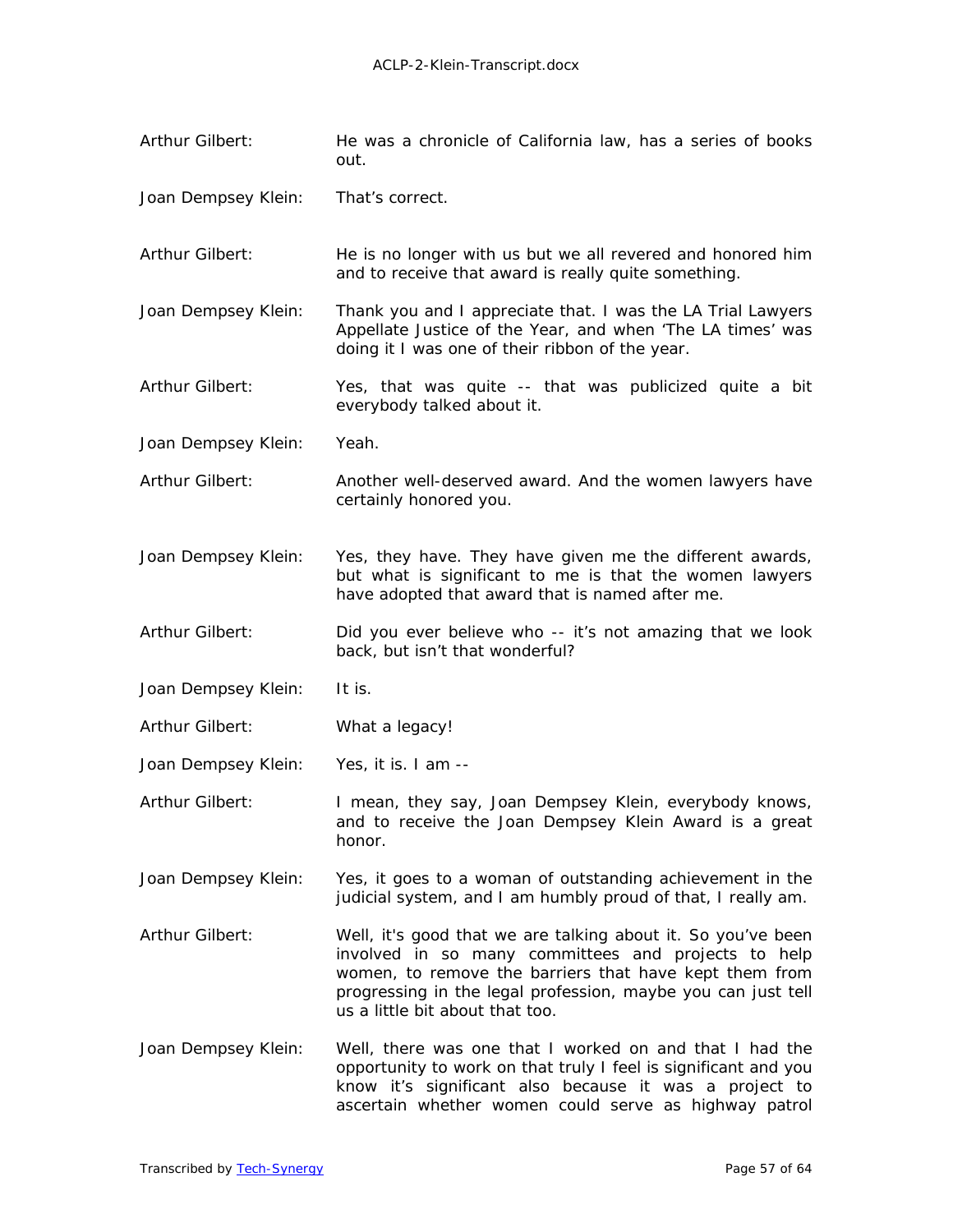officers and to compete, not necessarily compete but to practice in a manner wherein they were doing essentially the same kinds of works as men, and we had a two-year study to check that out, do watch them engage in various activities and --

- Arthur Gilbert: Oh yeah, it's common place now, isn't it?
- Joan Dempsey Klein: It is common place.
- Arthur Gilbert: It's common place.
- Joan Dempsey Klein: And I am very --

Arthur Gilbert: We just take it for granted now and you were -- you made it happen.

- Joan Dempsey Klein: Yeah, I was the chair of that committee and I had some good folks with me and we had some interesting times in those two years as you can well imagine, but it has now been established that women need all of the relevant criteria for that job, so that's helpful.
- Arthur Gilbert: Now you've also been instrumental in advancing the careers of women, in the judiciary women lawyers. Tell us a little bit about some of your work you did in that way?
- Joan Dempsey Klein: Well, I have been available to counsel with women in terms of the advancement of their careers, and in the NAWJ we have committees that help women in that regard, I am very happy to say and back in 1981 back when we were founding the National Association of Women Judges I had occasion to meet Sandra Day O'Connor who was in a neighboring state in Arizona and she was interested in what we were doing in California, she is an organizational person too and so she and I got to know each other and talk about what we had done with NAWJ and what she --
- Arthur Gilbert: That's the National Association of Women Judges.
- Joan Dempsey Klein: Right, and what she was attempting to do in Arizona, so as time went by and things progressed lo and behold I was requested by her to testify in Washington, DC on her behalf to become the first woman on the United States Supreme Court. That was an extraordinary opportunity, and honor for me, and I did it and she was appointed and the rest is history.
- Arthur Gilbert: And we all wish you were still there.
- Joan Dempsey Klein: Right, and she is still. She and I are good friends and she still -- and she remains active.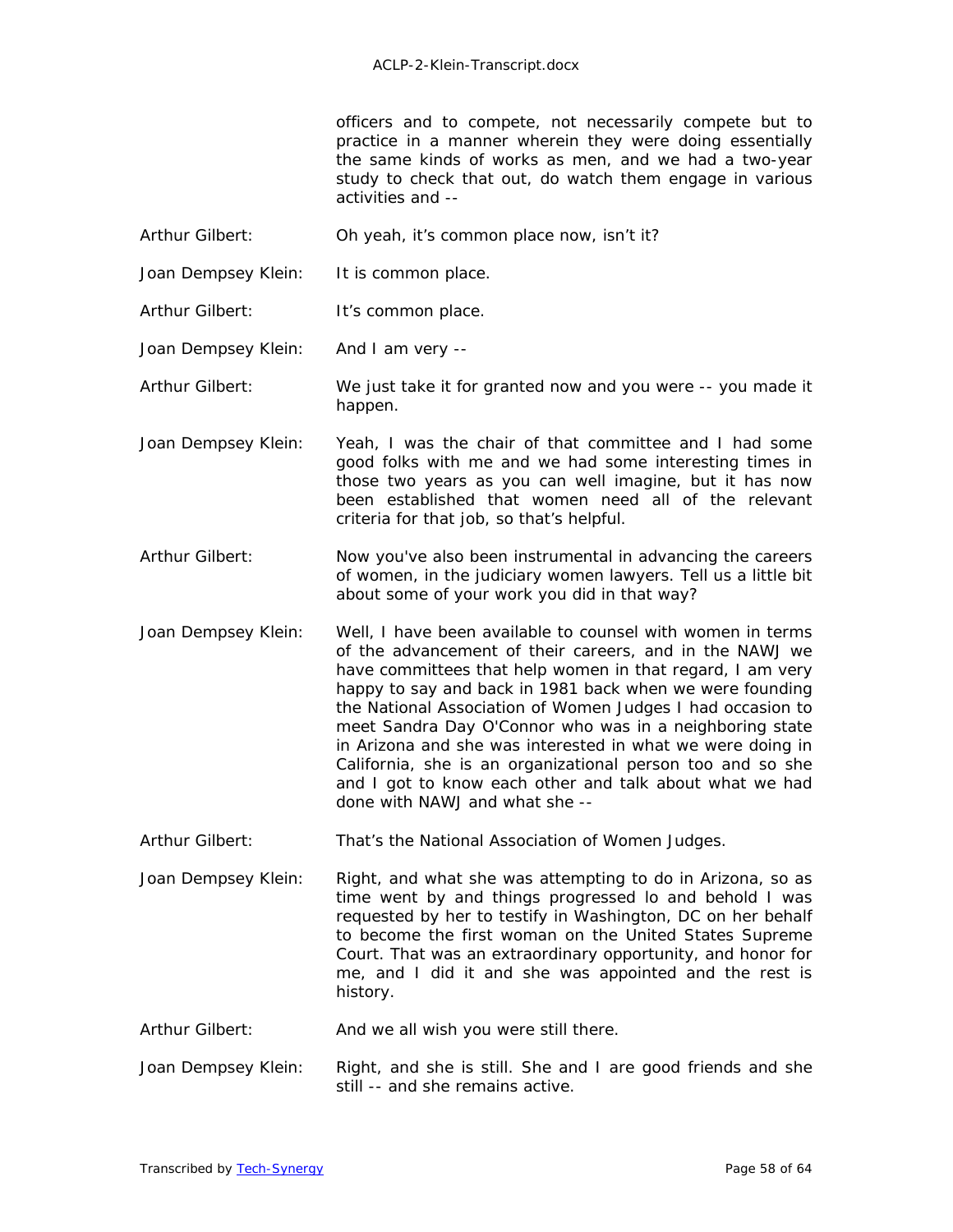#### ACLP-2-Klein-Transcript.docx

Arthur Gilbert: Yes, she is, as you are going to be --

Joan Dempsey Klein: Not probably --

Arthur Gilbert: You have to promise.

Joan Dempsey Klein: That's an easy promise.

Arthur Gilbert: So gosh, your judicial career spanned so many decades, but let's just review that just briefly. You were, if we combine your work on the court, the Trial Court and the Appellate Court, it's what, it's 52 years, right?

Joan Dempsey Klein: My heavens! Yes, my heavens, that's right!

Arthur Gilbert: Mozart would have been alive and dead twice already. And then how many years were you on the Court of Appeals?

Joan Dempsey Klein: I think it's 36 years.

Arthur Gilbert: 36 years.

Joan Dempsey Klein: If I can say that. I am giving away my age as I sit right here now.

Arthur Gilbert: You look like a kid. You look so young.

Joan Dempsey Klein: That's kind of you.

Arthur Gilbert: It's because you are so active and engaged in life

Joan Dempsey Klein: Well, I am indeed --

Arthur Gilbert: And you have such a great relationship with your husband.

Joan Dempsey Klein: I was just going to say because I have a wonderful husband who has helped me throughout the years in every aspect of my career, and I won't say that he has helped me decide cases.

Arthur Gilbert: No, he hasn't done that.

Joan Dempsey Klein: But he has been a good friend and a wonderful supporter and a confidant in all respects, and I could not, I simply could not have done what I have done without him over the years.

Arthur Gilbert: He has got a great sense of humor too, doesn't he?

Joan Dempsey Klein: Indeed, and that has been helpful to us throughout our long career together.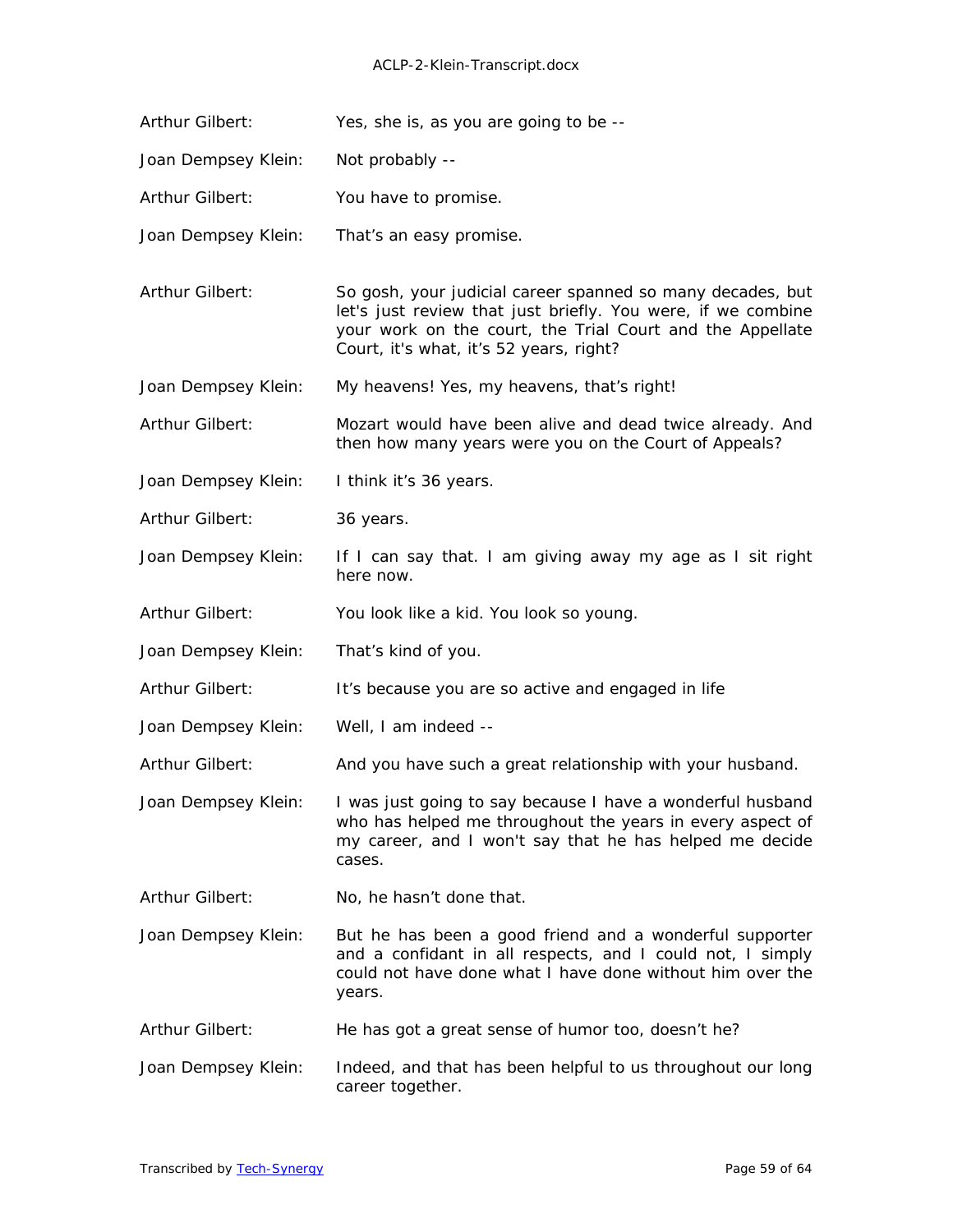- Arthur Gilbert: Yeah. And a preeminent lawyer, boy, with a very busy practice. So both of you, the energy, you could light up the city with the energy the two of you have.
- Joan Dempsey Klein: Plus, he sits as the chair of a foundation that he is quite proud of, that helps needy children in the Los Angeles area.
- Arthur Gilbert: Terrific.
- Joan Dempsey Klein: He is in charge of that and he does a wonderful job there.
- Arthur Gilbert: And you and Conrad have been married for a few decades, right?
- Joan Dempsey Klein: Yes, we have been married for --
- Arthur Gilbert: Like some 50 years or so.
- Joan Dempsey Klein: Yeah, we were married in 1963.
- Arthur Gilbert: Wow!
- Joan Dempsey Klein: By Justice Mildred Lillie, who was on the Court of Appeals for a long time.
- Arthur Gilbert: Mildred Lillie, another dear friend. Yeah, they even named the library after her. She was a dear friend of both of ours, right?
- Joan Dempsey Klein: Yeah. She did marry us in the home of Ingall Bull and his spouse out in Pasadena, and we had a great time at the wedding. But the important thing is that he and I were together all those years and we were a partnership, not only in my career, but in rearing of our family together, because he had three daughters and I had two sons and it was important that we provide a loving home and education for all these kids and the grandkids that came after that.
- Arthur Gilbert: Wow!
- Joan Dempsey Klein: So he and I are an institution in ourselves.
- Arthur Gilbert: Yes, I think so.
- Joan Dempsey Klein: We really are.
- Arthur Gilbert: So tell us about what some of the kids have done? You have got a few lawyers in the family.
- Joan Dempsey Klein: Yeah, a lot of them -- well, I think three of them graduated law school, but the only one who is practicing is the one son who is now sitting on the LA Superior Court.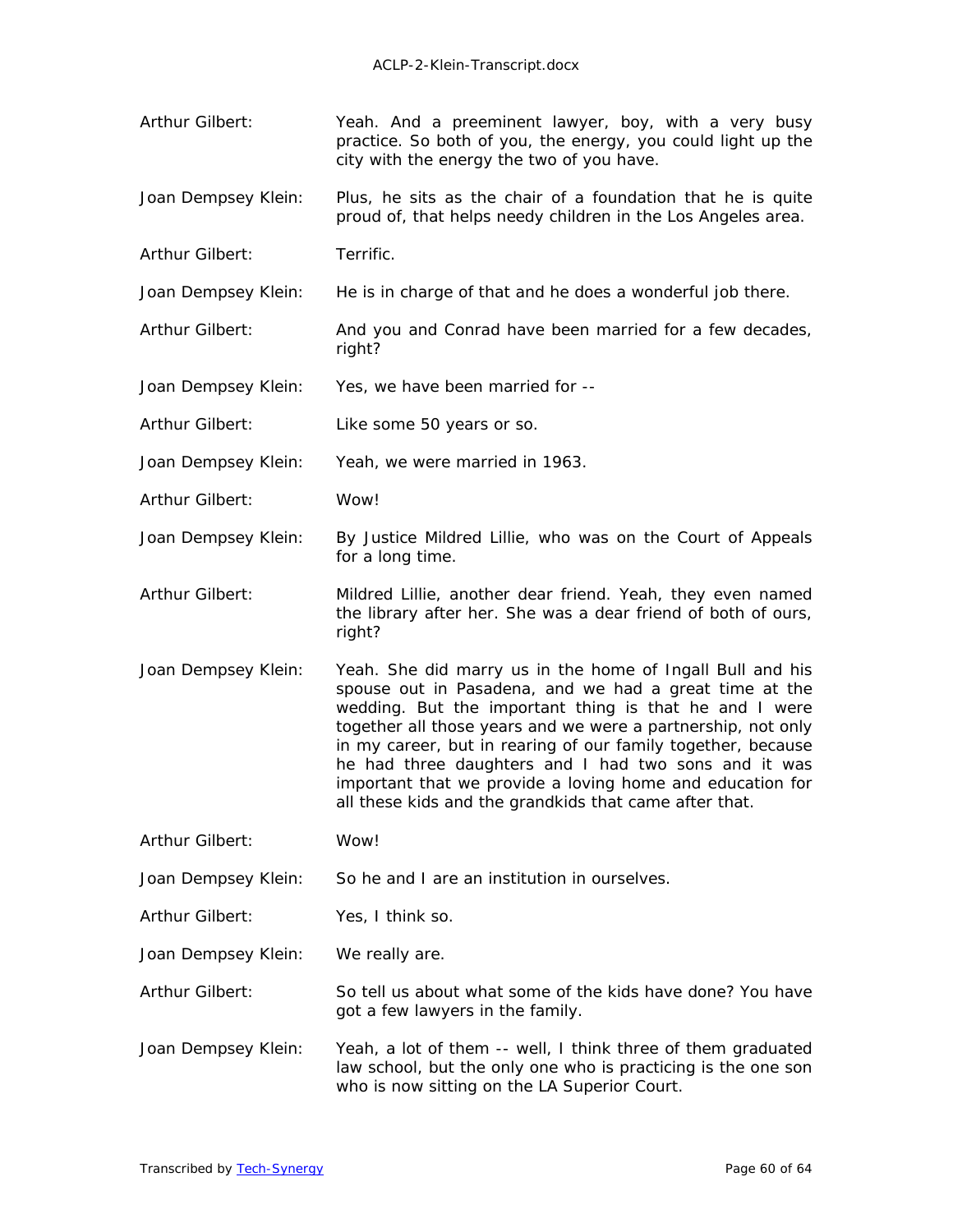| Arthur Gilbert:     | Wow!                                                                                                                                                                                                                                                                                                                                                                                     |  |
|---------------------|------------------------------------------------------------------------------------------------------------------------------------------------------------------------------------------------------------------------------------------------------------------------------------------------------------------------------------------------------------------------------------------|--|
| Dempsey Klein:      | And we are proud of his work. He has a good reputation so                                                                                                                                                                                                                                                                                                                                |  |
| (2:30:13)           | far and we are happy about that.                                                                                                                                                                                                                                                                                                                                                         |  |
| Arthur Gilbert:     | And he will continue to do so.                                                                                                                                                                                                                                                                                                                                                           |  |
| Joan Dempsey Klein: | Right. We still have I guess three left in college and that will<br>be the end of the kids and the grandkids.                                                                                                                                                                                                                                                                            |  |
| Arthur Gilbert:     | And you have got 9 -- well, how many grandchildren, I<br>think 9?                                                                                                                                                                                                                                                                                                                        |  |
| Joan Dempsey Klein: | 9.                                                                                                                                                                                                                                                                                                                                                                                       |  |
| Arthur Gilbert:     | We talked about it.                                                                                                                                                                                                                                                                                                                                                                      |  |
| Joan Dempsey Klein: | Yeah.                                                                                                                                                                                                                                                                                                                                                                                    |  |
| Arthur Gilbert:     | Wow! That's wonderful! So what do you like to do as a<br>family? Tell us a little bit about what the family does?                                                                                                                                                                                                                                                                        |  |
| Joan Dempsey Klein: | What we have felt, based on our extensive travel<br>throughout the world, and that's been most delightful to the<br>both of us and also very educational for us. And we have<br>been all over the world together. We have engaged in<br>activities with like educated folks and so on, and we felt that<br>that was an educational experience that should be shared<br>also by our kids. |  |
|                     | So we have taken our kids around different travels with us.<br>We went to Europe with them, and my mother at one point<br>in time, and it was one of those quick trips. If it's Tuesday it<br>must be Belgium, and by God it was Tuesday when we were<br>in Belgium.                                                                                                                     |  |
|                     | And we took the kids also around the United States in an RV<br>tour.                                                                                                                                                                                                                                                                                                                     |  |
| Arthur Gilbert:     | Oh, that must have been something!                                                                                                                                                                                                                                                                                                                                                       |  |
| Joan Dempsey Klein: | It was! It was indeed! And I could spend a lot of time<br>talking about that trip, but they had a sense, an overall<br>sense of the United States after that extensive trip, which<br>was important for them to know, in addition to the<br>opportunity to get over the ocean and see at least Europe.                                                                                   |  |
|                     | And then all of them have extended their travel and their<br>experiences and their association with the world in that<br>regard, for which I am very important.                                                                                                                                                                                                                          |  |
| Arthur Gilbert:     | And you and Connie have done some traveling?                                                                                                                                                                                                                                                                                                                                             |  |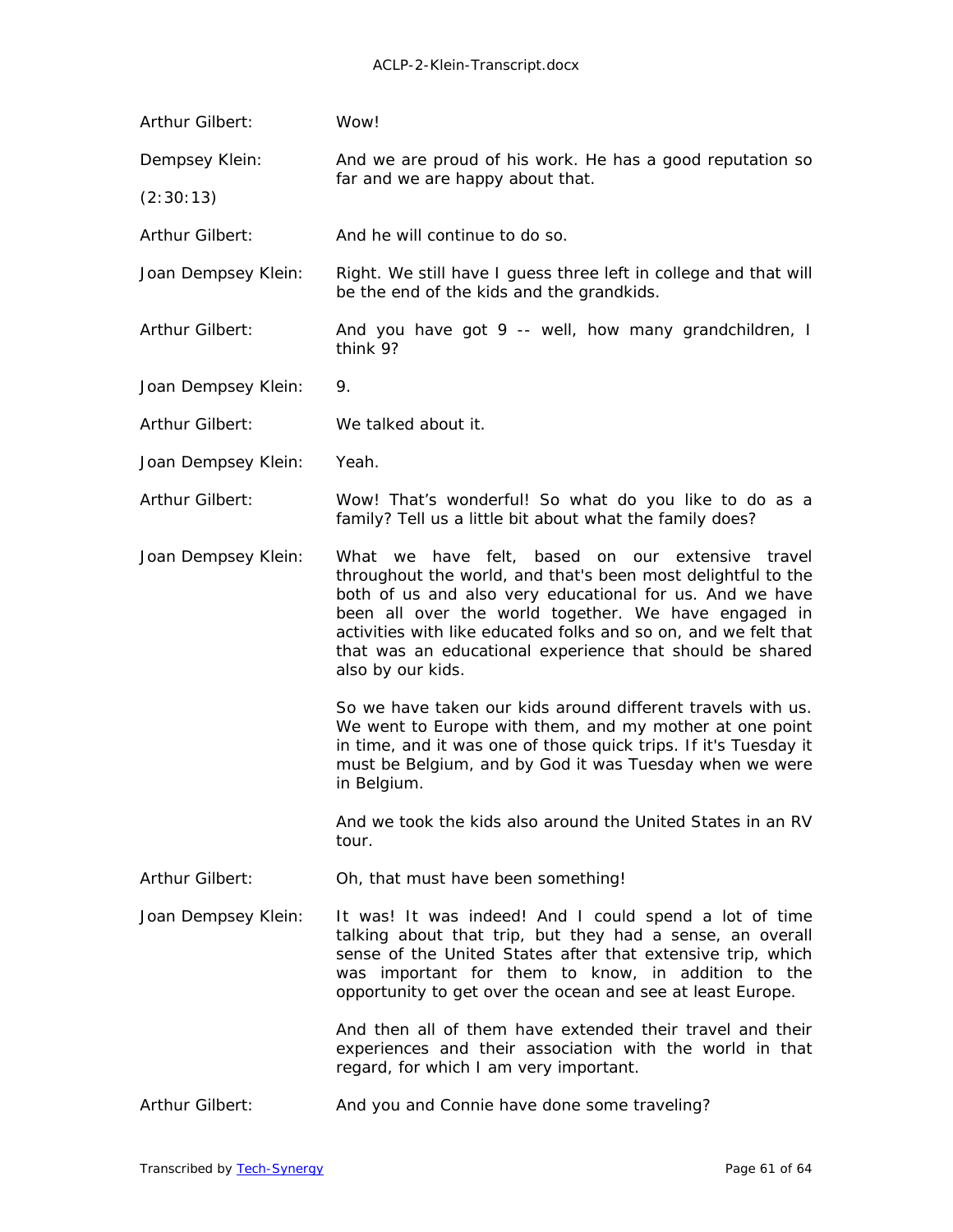- Joan Dempsey Klein: Yes, we personally have been -- in addition to the traveling that we have done on behalf of the state and the People-to-People and et cetera, we have traveled without the kids, did snorkeling in Fiji and we did a photo safari in Kenya, where I wouldn't go now obviously.
- Arthur Gilbert: No. I was there too. Yeah, I did the same thing. It's pretty exciting.
- Joan Dempsey Klein: Yeah. We did a Hawaii trip on all the islands, and we have been athletes all our life.
- Arthur Gilbert: Yeah, you are quite an athlete. We have talked about that.
- Joan Dempsey Klein: Yeah. And we bought a place in Sherman Oaks. There is a big house and a big lot so that we could have the kids there and their friends there and see what's going on.

And Conrad did a most amazing thing. It was oddball, hillside lot and he honchoed a tennis court in the backyard, and that was a great play area for us for tennis.

- Arthur Gilbert: It was the famous client tennis court.
- Joan Dempsey Klein: It was indeed! And we had a lot of fun spending a lot of hours there with the family, and I am delighted that he has the talent to do that.
- Arthur Gilbert: In addition to everything else.
- Joan Dempsey Klein: Yes. He used his mental faculties, his training as a lawyer and his perspicacity to go forward and build that tennis court; an extraordinary feat!
- Arthur Gilbert: I know you guys, you told me once about a trip you took from Moscow to Beijing?
- Joan Dempsey Klein: That was the most recent trip that we have taken.
- Arthur Gilbert: Yeah, through different time zones, 12 different time zones.
- Joan Dempsey Klein: Yeah, that was another one of those Orient Express trips, and we went from Moscow to Beijing, and we went through Mongolia and Russia and Siberia, and stopped to take a look at Lake Baikal, which is the biggest freshwater lake in the world, with seals. That was a very interesting trip; enjoyed that!
- Arthur Gilbert: So with all this energy, all this ability, all these accomplishments, why are you retiring? Why retire?
- Joan Dempsey Klein: Why retire? Because I am 90 years old and --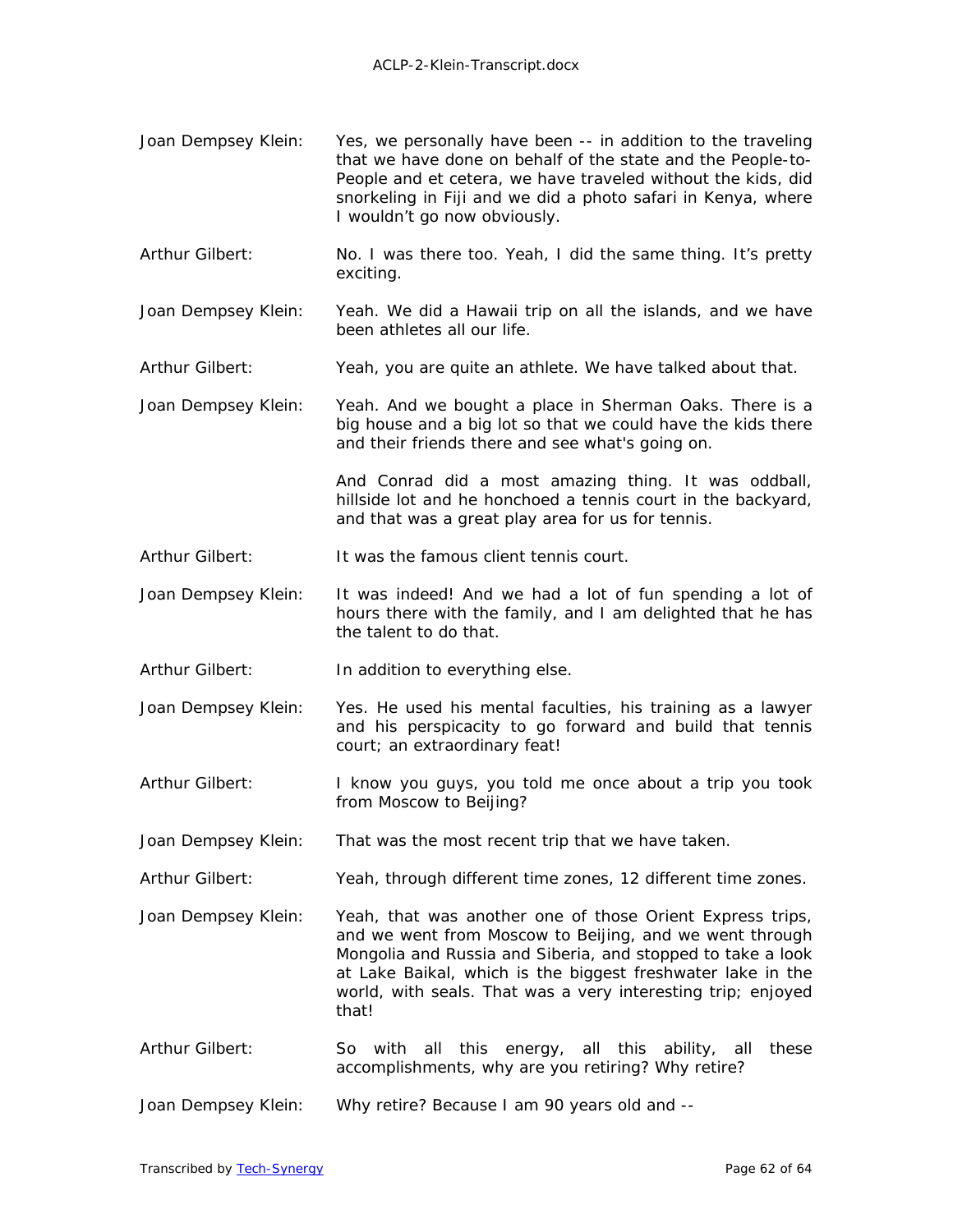| Arthur Gilbert: | No one believes it. |
|-----------------|---------------------|
|-----------------|---------------------|

Joan Dempsey Klein: And I don't believe it. But nonetheless, the facts are there and they do indicate that it's time for me to make way for someone else to lead this court. And I am most delighted to say that the Governor has appointed my replacement, Lee Smalley Edmon.

> And the beauty of her is that she was the first woman presiding judge of the LA Superior Court, which is the biggest Trial Court in the world, and she handled that with aplomb, and she has been president of a number of organizations. And she has a very smooth easy way of being a boss person, and I am delighted that she will be coming in and replacing me.

> And I have had a long beautiful run. I can't complain about anything. It has been wonderful. All the folks I have met, all the things I have been able to do, and my good colleagues on the court, and I will say sayonara with a glad heart.

- Arthur Gilbert: We are going to miss you deeply. But tell us, you have got plans, come on; I know you must have?
- Joan Dempsey Klein: Well, the fact that I have these two associations who are engaged or which are engaged in activities.
- Arthur Gilbert: You mean the Women Lawyers?
- Joan Dempsey Klein: I mean the Women Judges, the Women Lawyers and the international group, I am going to find within that milieu some things that I think I can have an impact for the betterment and we will see.
- Arthur Gilbert: Oh, no question about it, you will continue to be an inspiration, not only for women lawyers, but for all of us.

And it has been a thrill for me; I just have to add this personal note to know you, to work with you, and to be privileged to conduct this interview.

I just have to tell you, you are an idle for everyone and I deeply love you, along with everyone else.

- Joan Dempsey Klein: Well, thank you so very much, because there is a mutuality there. I highly respect you. You are one of the PJs on the Court of Appeals who has accomplished a great deal and you have your own style, which is just so friendly and warm and loving and everybody appreciates that fact, sir.
- Arthur Gilbert: Well, thank you!